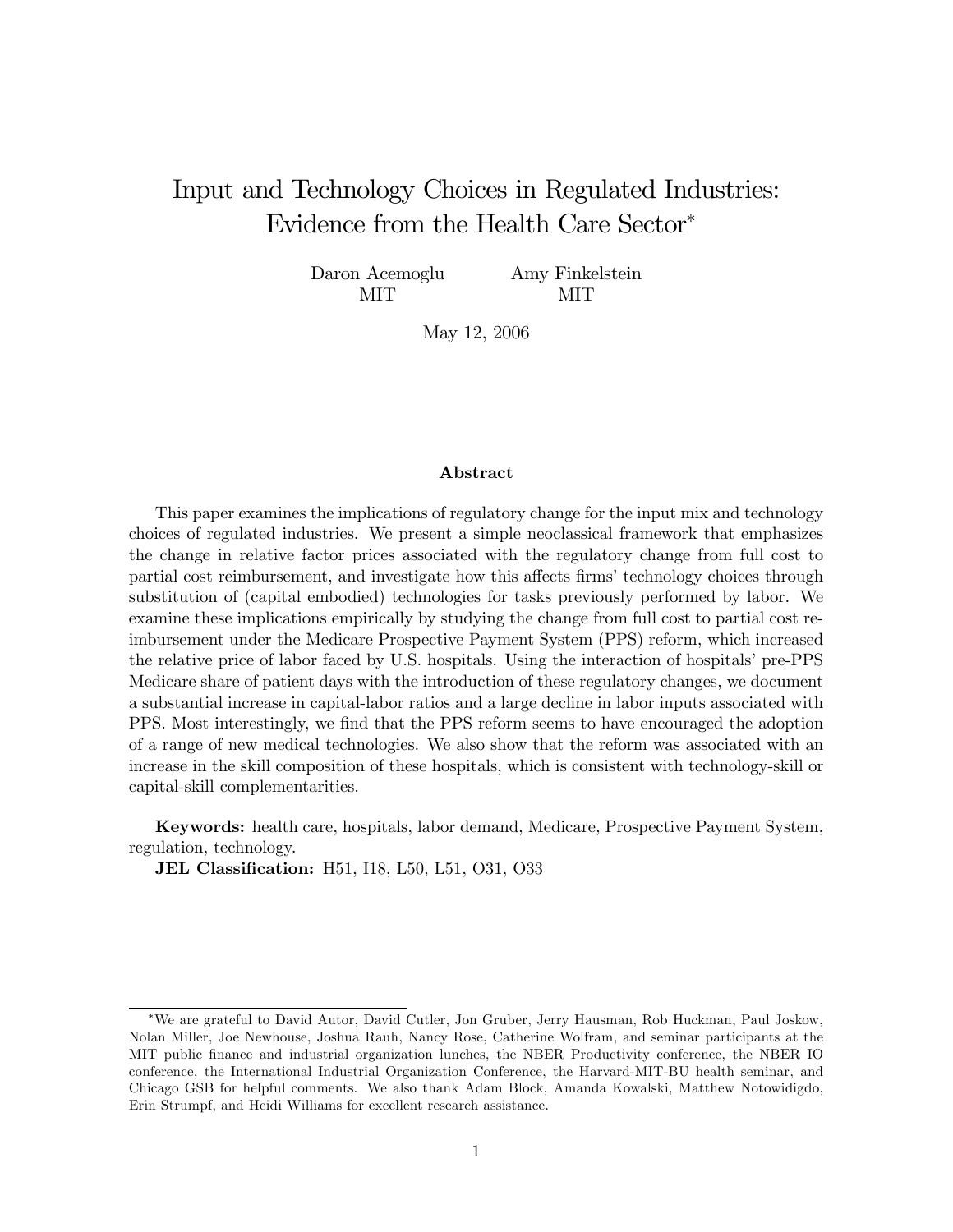### 1 Introduction

There is broad agreement that differences in technology are essential for understanding productivity differences across nations, industries and firms. Despite this agreement, we know relatively little about the empirical determinants of technology choices and of adoption of capital goods embodying new technologies. The lack of empirical knowledge is even more pronounced when we turn to regulated industries, such as health care, electricity and telecommunications, which are not only important for their sizable contributions to total GDP, but have been at the forefront of technological advances over the past several decades. In this paper, we investigate how input and technology choices respond to changes in regulation regime.

Starting in the mid-1980s, a number of different industries in a variety of countries experienced a change in regulation regime away from full cost reimbursement towards some type of "price cap".1 These new regulation regimes often entailed a mixture of "partial cost reimbursement" and "partial price cap". Under this mixed regime–which we refer to hereafter as "partial cost reimbursement"–only expenditures on capital inputs are reimbursed, while labor expenses are supposed to be covered by the fixed price paid per unit of output. Consequently, a change from full cost to partial cost reimbursement increases the relative price of labor inputs, among other things.

Despite many examples of this type of partial cost reimbursement, including the Medicare Prospective Payment System (PPS) reform in the United States which we study in this paper, partial cost reimbursement has received little theoretical or empirical attention. For example, in his recent survey, Joskow (2005, p. 36) notes:

"Although it is not discussed too much in the empirical literature, the development of the parameters of price cap mechanisms .... have typically focused primarily on operating costs only, with capital cost allowances established through more traditional utility planning and cost-of-service regulatory accounting methods".

To investigate the implications of changes in regulation away from full cost reimbursement, we develop a simple neoclassical model of firm behavior under regulation. The most common approaches to regulation are the optimal regulation models, for example as in Laffont and

 $1<sup>1</sup>$  Examples include the telecommunications sector in the United States and United Kingdom, gas, electric and water utilities in the United Kingdom, New Zealand, Australia, and parts of Latin America (see, for example, Laffont and Tirole 1993, Armstrong, Cowen and Vickers, 1994, Joskow, 2005) and the Medicare Prospective Payment System for US hosptials which is the focus of this paper.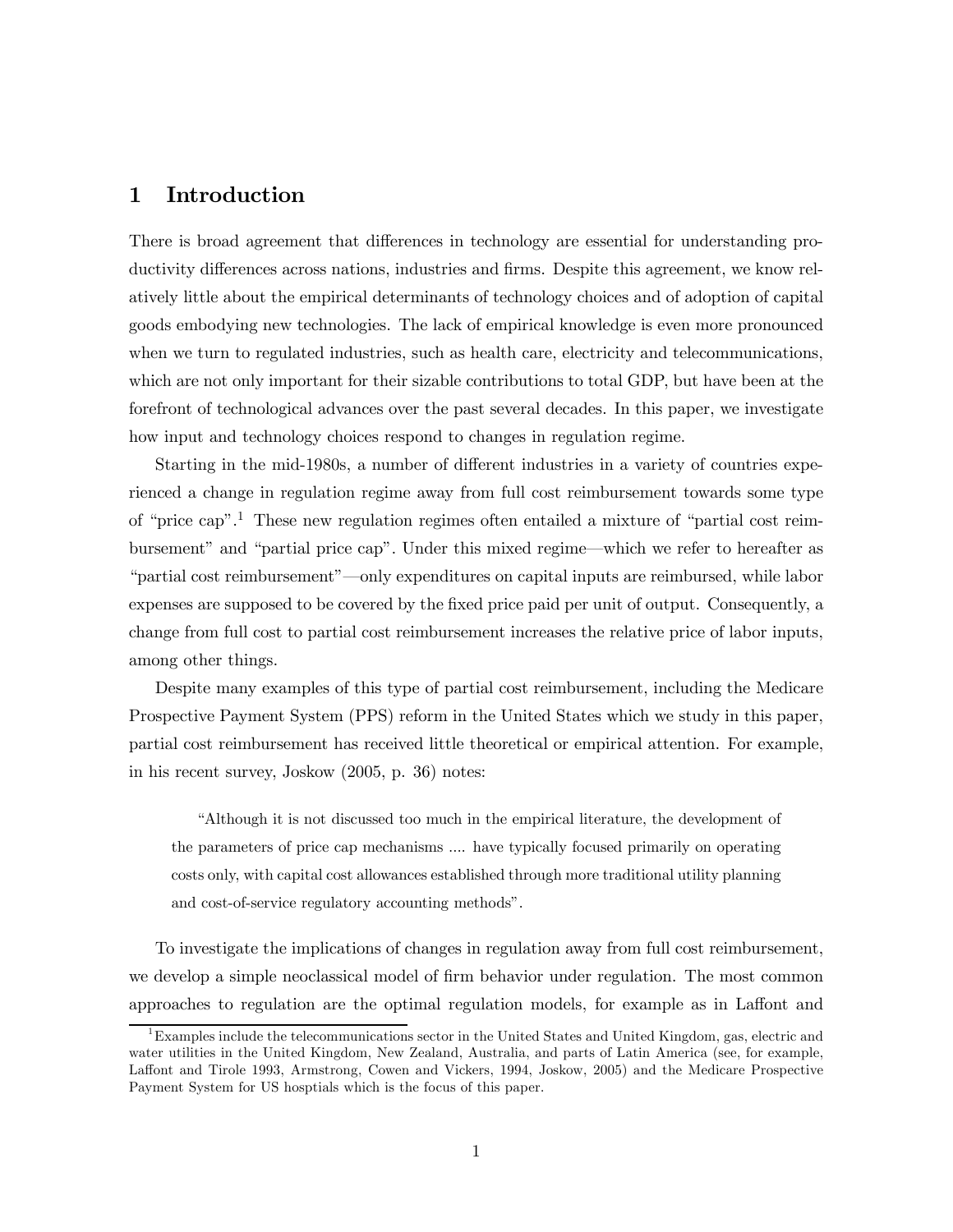Tirole (1993), and the rate of return regulation of Averch and Johnson (1962) and Baumol and Klevorick (1970). Neither is appropriate as a framework for guiding empirical work in this setting, however, for at least two reasons. First, cost reimbursement regulation, both in general and in the health care sector in particular, does not have the screening structure posited in the optimal regulation models, nor does cost reimbursement in the health care sector regulate the rate of return on capital as in the Averch and Johnson model. Second, neither of these two approaches provides a framework for analyzing the impact of regulation regime on technology adoption (though it may be possible to extend these approaches to do so).

Our neoclassical framework is similar to Averch and Johnson, but focuses on cost reimbursement rather than rate of return regulation. It links the input and technology choices of firms to the relative factor prices they face, which are themselves determined by the regulation regime.2 We show that under fairly mild assumptions, a change in regulation regime from full cost to partial cost reimbursement will be associated with an increase in capital-labor ratios.

The implications of the change in regulation for the overall level of labor and capital inputs (and the scale of activity) are ambiguous and depend on the generosity of the partial price cap that replaces cost reimbursement. In the context of the Medicare PPS reform, existing qualitative and empirical evidence suggests a relatively low price cap. We present evidence that the reform is associated with a decline in overall labor inputs and in the Medicare share of hospital activity, both of which would be predicted by our framework if the level of the price cap is sufficiently low. Despite the decline in labor inputs, our simple framework shows that capital expenditures can increase, and perhaps more surprisingly, the firm may be induced to adopt more advanced technologies. This configuration is more likely when there are decreasing returns to capital and labor (or technology and labor) and the elasticity of substitution between these factors is high. Intuitively, the increased relative price of labor induces the firm to substitute technology and capital embodying new technologies for tasks previously performed by labor. This result also has implications for the famous labor push theory of innovation suggested by Hicks (1932) and Habakkuk (1962), which claims that higher wages encourage innovation. Although this result is not possible under competitive markets and constant returns to capital and labor, we derive conditions under which such a result might obtain.<sup>3</sup>

The bulk of the paper empirically investigates the impact of the Medicare Prospective

 $^{2}$ In contrast, in the Averch and Johnson model, as in the modified model we present in Appendix B, input choices are not directly affected by relative prices, but are chosen in order to satisfy various regulatory constraints faced by firms.

<sup>3</sup>Strictly speaking, the labor push theory of innovation refers to the case in which the only change is an increase in the price of labor. In the theory section, we derive the conditions under which such a change in the price of labor will encourage technology adoption (or capital deepening). However, in our empirical setting, the introduction of PPS is associated with both an increase in the price of labor and some increase in the price of output (increased reimbursement for health services provided to Medicare patients). Our empirical results on the effect of PPS on technology adoption therefore do not provide direct evidence for the labor push theory.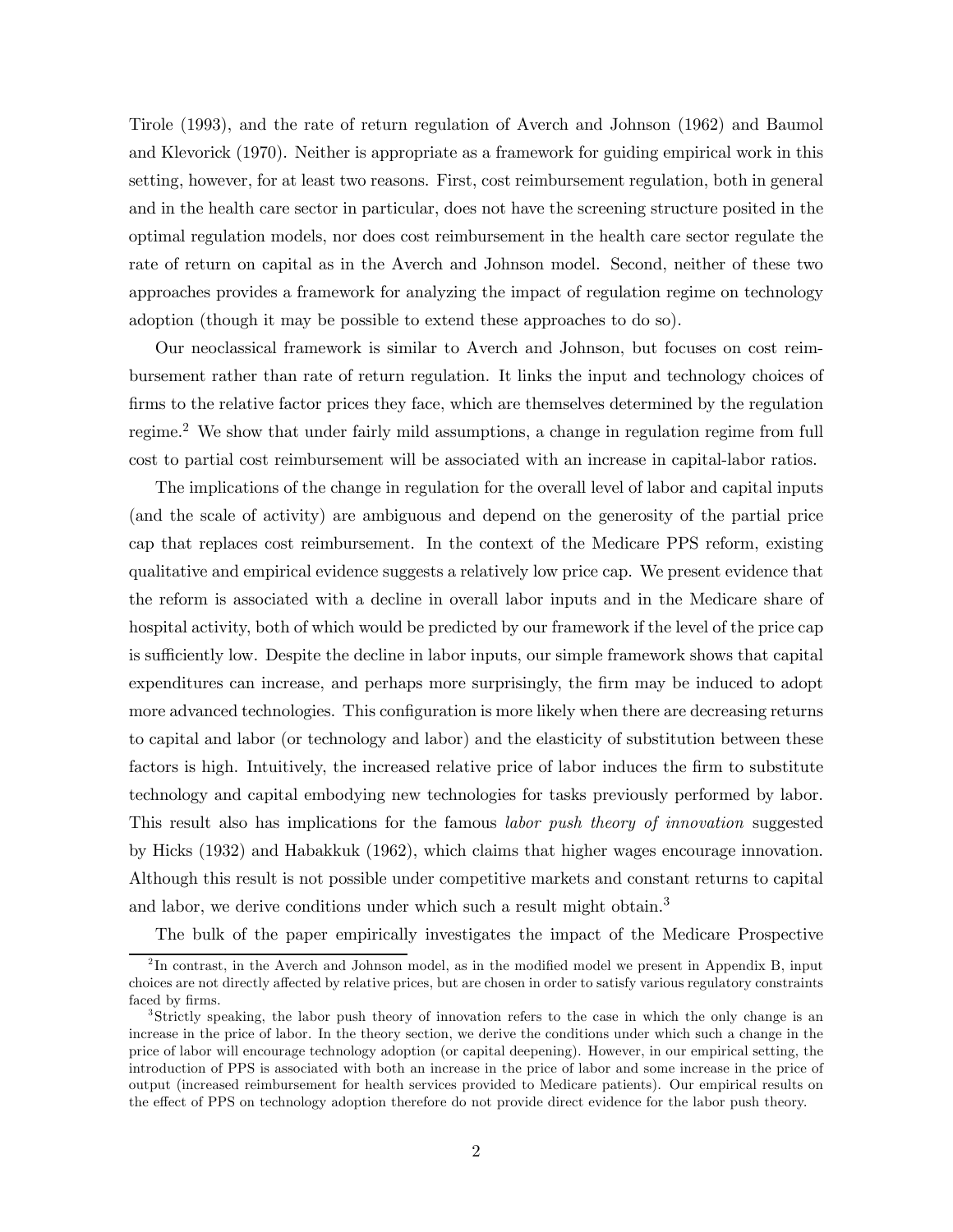Payment System (PPS) in the United States. PPS, introduced in October 1983, changed reimbursement for hospital inpatient expenses of Medicare patients from full cost to partial cost reimbursement, resulting in significant changes in the relative factor prices faced by hospitals. The motivation behind the reform was to reduce the level and growth of hospital spending, which had been rising rapidly (as a share of GDP) for several decades.

The PPS reform provides an attractive setting for studying the impact of regulatory change on firm input and technology choice for several reasons. First, the health care industry is one of the most technologically-intensive and dynamic sectors in the United States. Indeed, rapid technological change is believed to be the major cause of both the dramatic increase in health spending as a share of GDP and the substantial health improvements experienced over the last half century (Newhouse, 1992, Fuchs, 1996, Cutler, 2003). Understanding the determinants of technological progress in the health care sector, and the role played by government policy, is therefore of substantial interest in its own right. Second, government regulation is ubiquitous in this industry. Finally, because of substantial differences in the importance of Medicare patients for different hospitals, there is an attractive source of variation to determine the effects of such a regulatory reform on input and technology choices.

Our empirical strategy is to exploit the interaction between the introduction of PPS and the pre-PPS share of Medicare patient days (Medicare share for short) in hospitals. We document that before the introduction of PPS, hospitals with different Medicare shares do not display systematically different trends in their input or technology choices. In contrast, following PPS, hospitals with different Medicare share show significantly different trends.

Consistent with the predictions of our motivating theory, there is a significant and sizable increase in the capital-labor ratio of higher Medicare share hospitals associated with the change from full cost to partial cost reimbursement. This change in the capital-labor ratio is made up of a decline in the labor inputs of high-Medicare share hospitals, with approximately constant capital inputs. Perhaps most interestingly, we find that the introduction of PPS is associated with a significant increase in the adoption of a range of new health care technologies. We document this pattern both by looking at the total number of different technologies used by hospitals, and also by estimating hazard models for a number of specific high-tech technologies that are in our sample throughout.<sup>4</sup> The increase in technology adoption and the decline in labor inputs associated with the increase in the relative price of labor also suggests that there is a relatively high degree of substitution between technology and labor. We present suggestive evidence of one possible mechanism for this substitution; the introduction of PPS

<sup>4</sup>As we discuss below, increased technology adoption, combined with more or less constant overall capital expenidtures, suggests that there was likely a decline in some other type of capital expenditures, such as structures.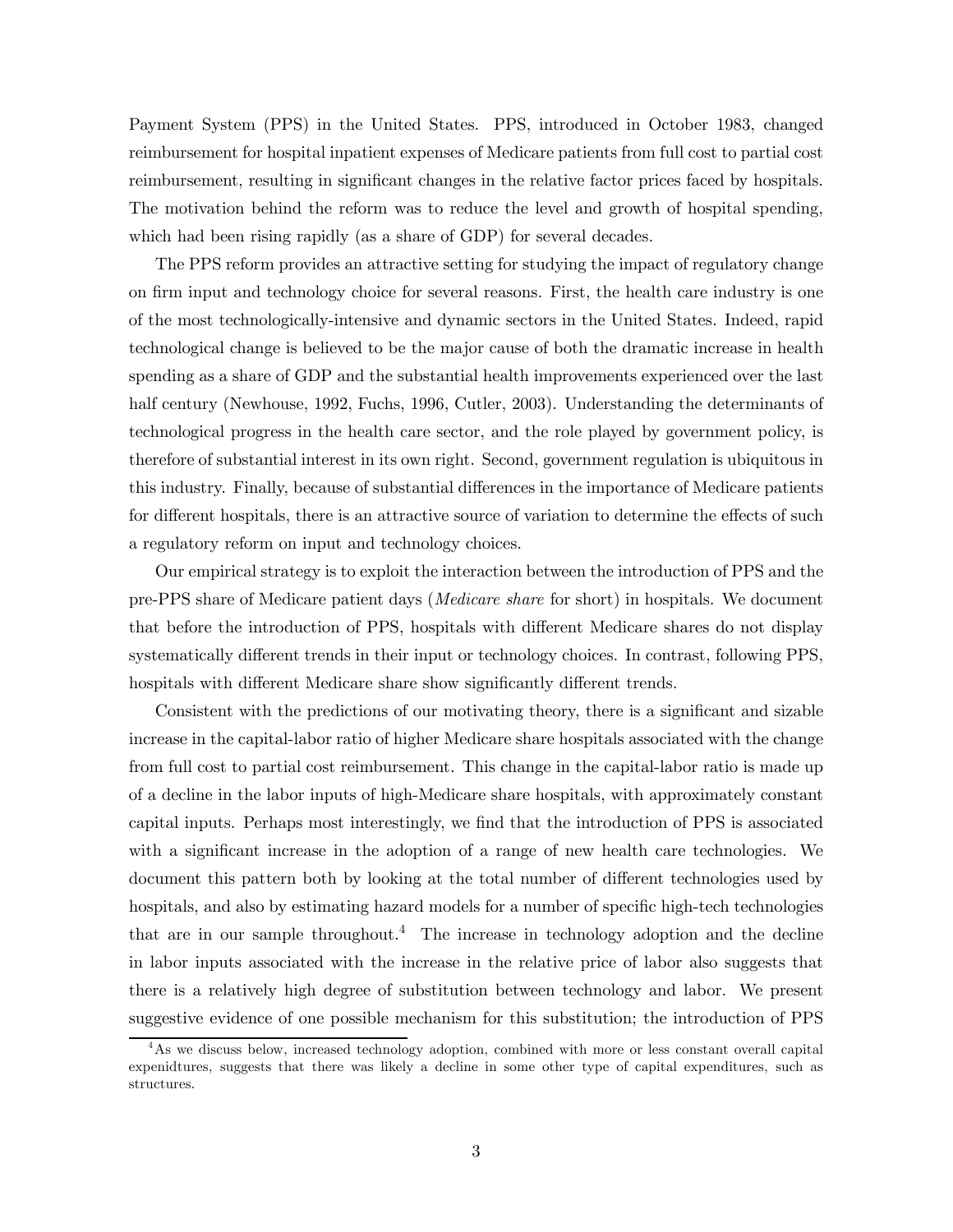is associated with a decline in length of stay, which may represent substitution of high-tech capital equipment for relatively labor-intensive hospital stays.

Finally, we present evidence that the introduction of PPS is associated with an increase in the skill composition of hospital nurses. This pattern buttresses our results on increased capital-labor ratios and technology adoption, since the consensus view in the literature is that skilled labor is complementary to capital and/or technology (e.g., Griliches, 1956, Berman et al. 1994, Autor et al. 1998, Krusell et al., 2000, Acemoglu, 2002).

We consider a number of alternative interpretations for our findings and conclude that the evidence for them is not compelling. We therefore interpret our finding of PPS-induced changes in input mix and technology adoption in the health care sector to be a response to the changes in relative factor prices induced by the change in regulation regime. Consequently, to our knowledge, this makes ours the first paper to document that technology adoption in the health care sector is affected by relative factor prices.<sup>5</sup>

It is also noteworthy that our findings run counter to the general expectation that PPS would slow the growth of expensive technology diffusion (see, for example, Sloan et al., 1988, Weisbrod, 1991, and the discussion of initial expectations in Coulam and Gaumer, 1991). However, most prior analyses of PPS have conceived of it as a move from full cost reimbursement to full price cap reimbursement and have overlooked the fact that it was only a partial price cap on non-capital expenditures; both our theoretical and empirical results show the importance of the increase in the relative price of labor resulting from the partial price cap structure.<sup>6</sup>

The rest of the paper proceeds as follows. In Section 2, we develop a simple neoclassical framework to investigate the implications of the change in regulation regime on input and technology choices. Section 3 reviews the relevant institutional background on Medicare reimbursement. Section 4 describes the data and presents some descriptive statistics. The econometric framework is presented in Section 5. Our main empirical results are presented in Section 6, while Section 7 shows that they are robust to a number of alternative specifications. Section 8 concludes. Appendix A contains the proofs from Section 2, and Appendix B discusses a number of further theoretical issues.

<sup>&</sup>lt;sup>5</sup>In this respect, our paper is related to Newell et al. (1999) who study the effect of energy price increases on the energy efficiency of a variety of appliances. See also Greenstone (2002) on the effect of environmental regulations on plant level investment. In the hospital sector, past work has suggested that hospital technology adoption appears to increase in response to traditional fee-for-service health insurance (Finkelstein, 2005) and to slow in response to managed care organizations (Cutler and Sheiner, 1998, Baker, 2001, Baker and Phibbs, 2002). In the context of the health sector more generally, the rate of pharmaceutical innovation appears to increase in response to increased (expected) market size (Acemoglu and Linn, 2004, Finkelstein, 2004) or to tax subsidies for R&D (Yin, 2005).

<sup>6</sup>The literature on PPS is reviewed in Section 3.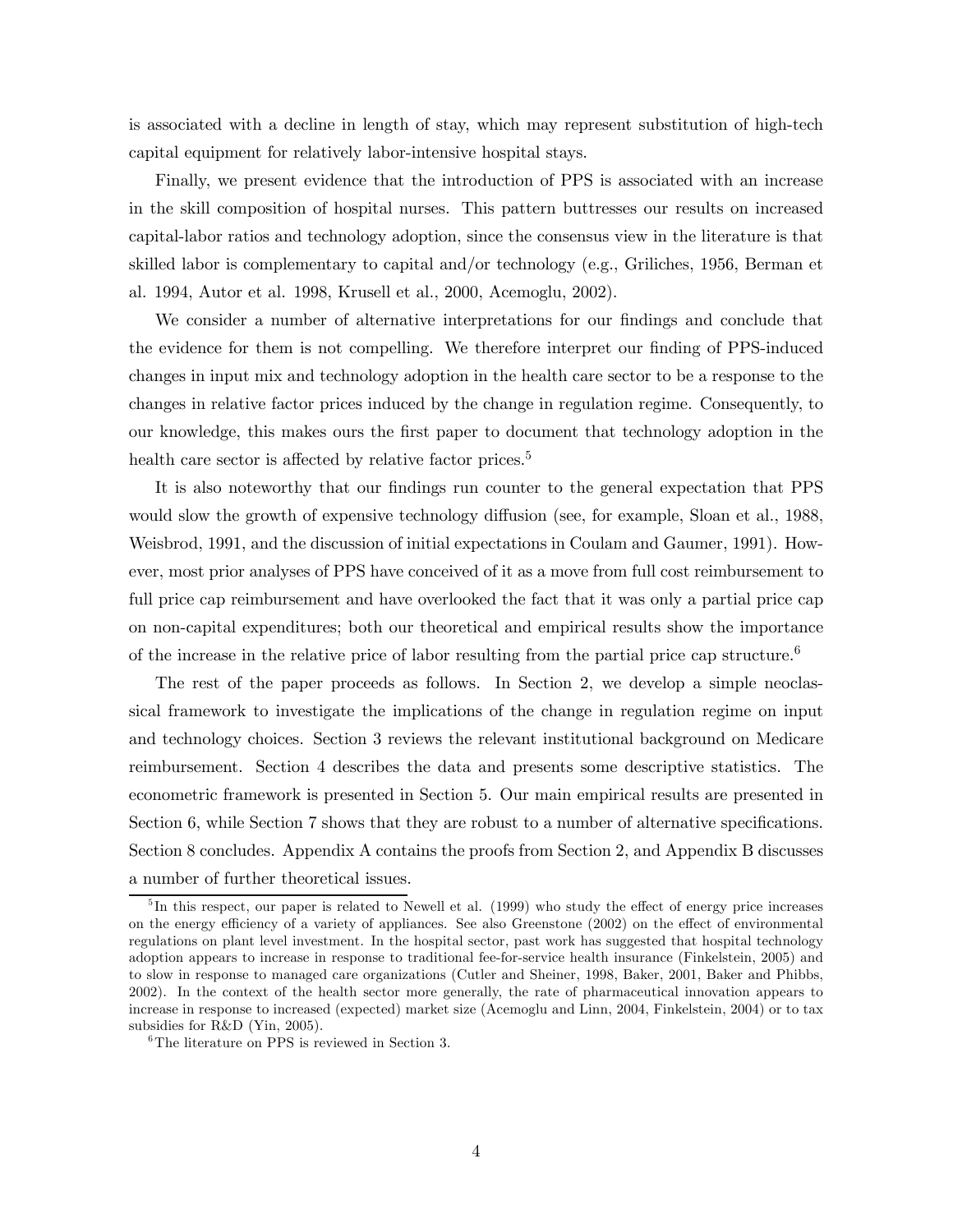## 2 Motivating Theory

There are many conceptual difficulties in modeling both the demand for and supply of health care; the demand for health care is often determined by the technologies and the diagnoses that are available, and neither the supply nor the demand for health care can be separated from various private and social insurance policies and government regulation. Our purpose here is not to present a comprehensive model of the health care market, but rather to develop an organizing framework for the empirical work, and also to provide a number of simple insights that are applicable to other industries regulated by full cost or partial cost reimbursement.

#### 2.1 A Neoclassical Model of Regulation

#### 2.1.1 Environment

Four simplifying assumptions in our approach are worth highlighting at the outset. The first is that hospitals maximize profits. Clearly, non-profit or public hospitals have other objectives as well, but starting with the profit-maximizing case is a useful benchmark. It is also consistent with a large empirical literature that finds essentially no evidence of differential behavior across for-profit and non-profit hospitals (see Sloan, 2000, for a recent review of this literature). Second, we assume that, at least at the margin, there is considerable fungibility between labor and capital inputs used for Medicare purposes and labor and capital inputs used for non-Medicare purposes; descriptions of how Medicare reimbursement operates in practice suggest that this is a realistic assumption (OTA, 1984, CBO, 1988). This allows us to model Medicare input reimbursement as taking a simple form in which hospital  $i$  is reimbursed for a fraction  $m_i$  of its capital and labor costs, where  $m_i$  is the "Medicare share" of this hospital. Appendix B shows that the basic implications of our analysis of the impact of a change in regulation regime continue to hold without fungibility. Third, we assume that hospitals are price takers in the input markets, facing a wage rate of w per unit of labor and a cost of capital equal to  $R$ per unit of capital.7 Finally, we assume that hospitals are price takers for Medicare patients.<sup>8</sup>

Suppose that hospital  $i$  has a production function for total health services given by

$$
\tilde{F}\left(A_i, L_i, K_i, z_i\right) \tag{1}
$$

<sup>&</sup>lt;sup>7</sup>In practice, some hospitals might have monopsony power for some component of their labor demand. For example, Staiger et al. (1999) find evidence of hospital monopsony power in the market for registered nurses. Incorporating any such monopsony power would have no effect on our main results.

<sup>&</sup>lt;sup>8</sup>In practice, unlike in the standard model of perfectly competitive firms, hospitals may not be able to choose the total number of Medicare patients. Either a hospital is the only one in the area, thus facing an essentially constant demand for Medicare services, or it may be competing with other hospitals in the area, in which case, the number of Medicare patients will depend on the quality of service. This would require a more involved analysis where the firm chooses both quantity and quality, and there is *quality competition*. Although we believe this is an important area for theoretical analysis, it falls outside the scope of our paper.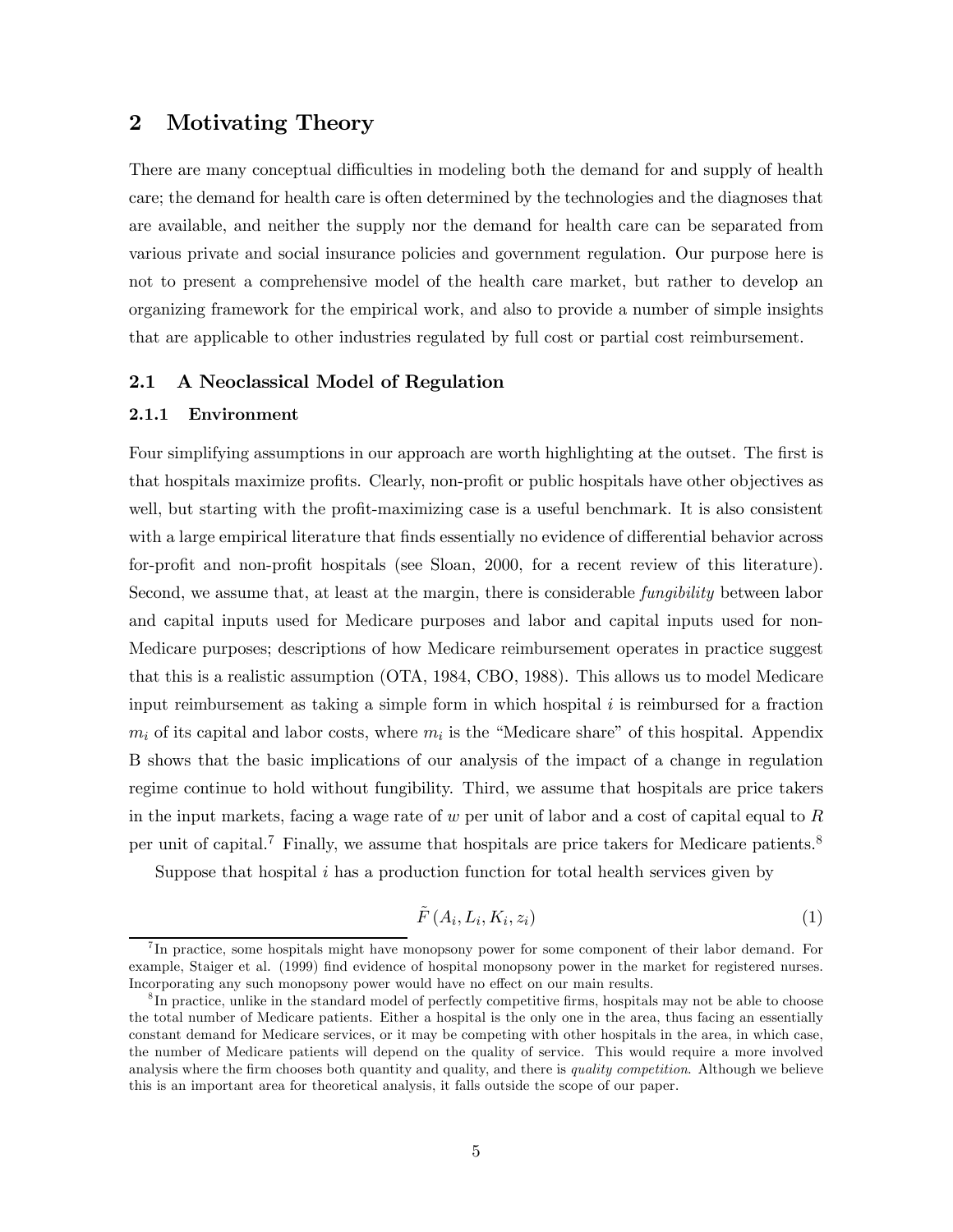where  $L_i$  and  $K_i$  are total labor and capital hired by this hospital,  $z_i$  is some other input, such as managerial effort (or doctors, who are not directly hired and paid by hospitals themselves), and  $A_i$  is a productivity term, which may differ across hospital, for example because of their technology choices or other reasons. We assume that  $\tilde{F}$  is increasing in all of its inputs and twice continuously differentiable for positive levels of inputs.

For simplicity, we will interpret (1) as the production function of the hospital, though equivalently, it could be interpreted as its revenue function (with the price substituted in as a function of quantity). We also assume that  $z_i$  is fixed, and, without loss of any generality, we normalize it to  $z_i = 1$ , and begin with the case in which  $A_i$  is exogenous. This gives:

$$
F(A_i, L_i, K_i) \equiv \tilde{F}(A_i, L_i, K_i, z_i = 1),
$$
\n(2)

which we assume exhibits decreasing returns to scale in capital and labor (for example, because the original production function  $\tilde{F}$  exhibited constant returns to scale). Since  $\tilde{F}$  is increasing in its inputs and twice continuously differentiable for positive inputs, so is  $F$ , and we denote the partial derivatives by  $F_L$  and  $F_K$  (and the second derivatives by  $F_{LL}$ ,  $F_{KK}$  and  $F_{LK}$ ). Moreover, we make the standard Inada type assumption that  $\lim_{L_i\to 0} F_L(A_i, L_i, K_i)$  $\lim_{K_i\to 0} F_K(A_i, L_i, K_i) = \infty$  and  $\lim_{L_i\to\infty} F_K(A_i, L_i, K_i) = \lim_{K_i\to\infty} F_K(A_i, L_i, K_i) = 0$ . In addition, we will often look at the cases in which  $F(A_i, L_i, K_i)$  is homothetic or homogeneous in  $L_i$  and  $K_i$ , or in  $A_i$  and  $L_i$ .<sup>9</sup>

#### 2.1.2 Full Cost Reimbursement Regulation

Under the original regulation, which we refer to as *full cost reimbursement*, each hospital receives reimbursement for some fraction of its labor and capital used for Medicare purposes.10 It also receives a copayment from Medicare patients as well as revenues from non-Medicare patients (where the hospital might have some market power, which we are incorporating into the  $F$  function). Denoting the total price per unit of health care services under the cost reimbursement regulation system by  $q > 0$ , the maximization problem of the hospital is

$$
\max_{L_i, K_i} \pi^f(i) = qF(A_i, L_i, K_i) - (1 - m_i s_L) wL_i - (1 - m_i s_K) RK_i,
$$
\n(3)

where  $s_L < 1$  and  $s_K < 1$  are constants capturing the relative generosity of labor and capital Medicare reimbursement and  $m_i \in [0, 1]$  is the Medicare share of the hospital, which we take

<sup>&</sup>lt;sup>9</sup> If  $F(A_i, L_i, K_i)$  is homothetic in  $L_i$  and  $K_i$ , then  $F_K(A_i, L_i, K_i)$  / $F_L(A_i, L_i, K_i)$  is only a function of  $K_i/L_i$ . Alternatively, homotheticity in  $L_i$  and  $K_i$  is equivalent to  $F(A_i, L_i, K_i) \equiv H_1(A_i) H_2(\phi(L_i, K_i))$ , where  $H_1(\cdot)$ and  $H_2(\cdot)$  are increasing functions, and  $\phi$  is increasing in both of its arguments and exhibits constant returns to scale. If  $F(A_i, L_i, K_i)$  is homogeneous of degree  $\alpha$  in  $L_i$  and  $K_i$ , then  $F_K(A_i, L_i, K_i)/F_L(A_i, L_i, K_i)$  is again only a function of  $K_i/L_i$ , but in addition  $F(A_i, L_i, K_i) \equiv H_1(A_i) \phi(L_i, K_i)^\alpha$ , where  $\phi$  is increasing in both of its arguments and exhibits constant returns to scale.

 $10$ As discussed in Section 3, under the pre-PPS system, Medicare-related capital and labor expenses were reimbursed in proportion to Medicare's share of patient days or charges (see Newhouse, 2002, p. 22).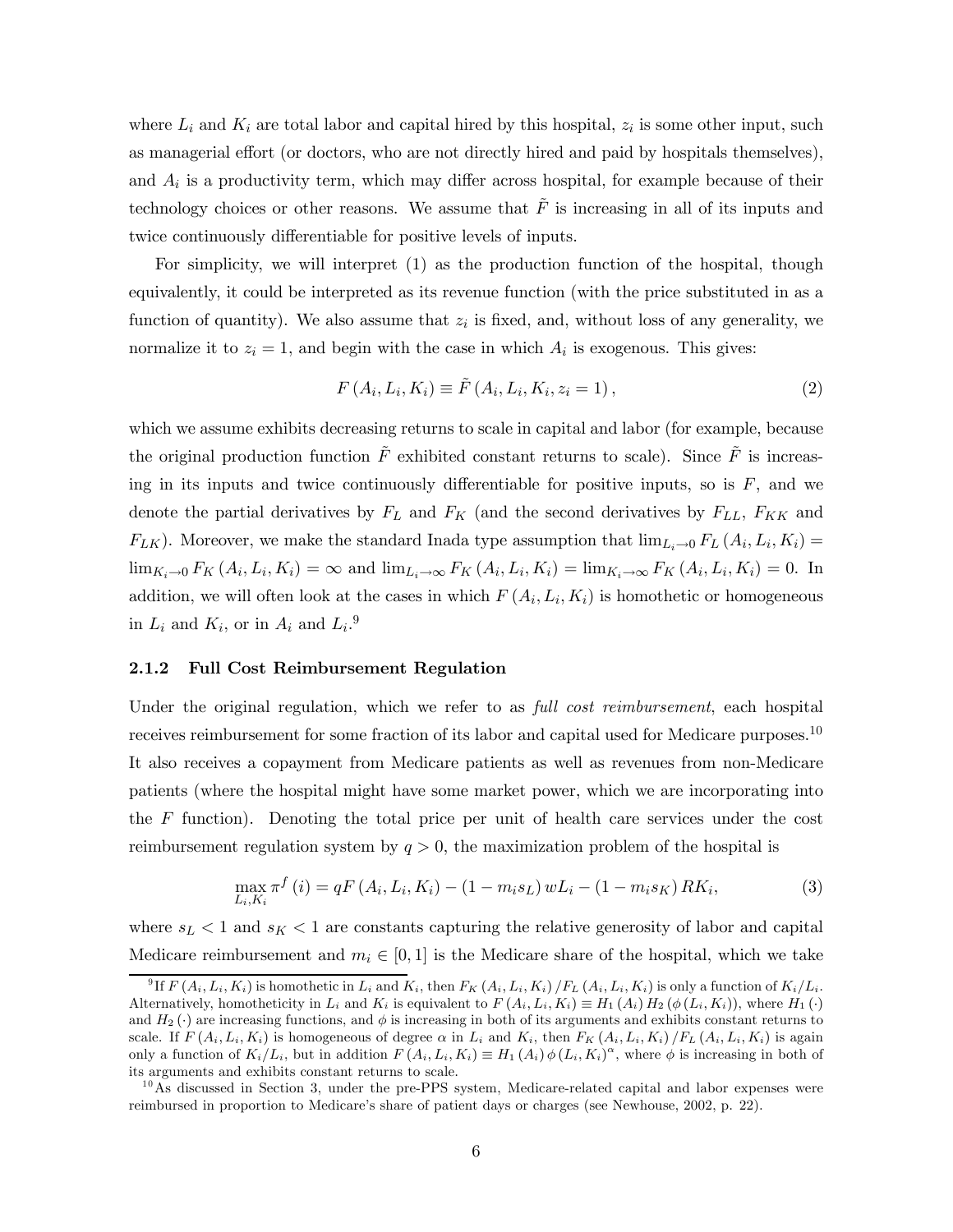as given for now and endogenize in subsection  $2.2^{11}$ 

The first-order conditions of this maximization problem are

$$
qF_L\left(A_i, L_i^f, K_i^f\right) = (1 - m_i s_L) w, \text{ and } \tag{4}
$$

$$
qF_K\left(A_i, L_i^f, K_i^f\right) = \left(1 - m_i s_K\right) R,\tag{5}
$$

for labor and capital, respectively, where the superscript f refers to full cost reimbursement.

The Inada and the differentiability assumptions imply that these first-order conditions are necessary, and the decreasing returns (strict joint concavity) of  $F$  implies that they are sufficient. Taking the ratio of these two first-order conditions we have

$$
\frac{F_K\left(A_i, L_i^f, K_i^f\right)}{F_L\left(A_i, L_i^f, K_i^f\right)} = \frac{\left(1 - m_i s_K\right)R}{\left(1 - m_i s_L\right)w},\tag{6}
$$

which shows that the relative input choices of the hospital will be similar to that of an unregulated firm (hospital) with the same production technology, except for the relative generosity of capital and labor reimbursements. Equation (6) combined with the decreasing returns assumption on F implies that an increase in  $s_K/s_L$ , which corresponds to capital reimbursements becoming more generous relative to labor reimbursements, will increase  $K_i/L_i$ . Similarly, a decrease in the relative price of capital,  $R/w$ , will increase  $K_i/L_i$ . The impact of changes in  $m_i$  on  $K_i/L_i$  will depend on whether  $s_K$  is greater or less than  $s_L$ . In the former case, capital is favored relative to labor, so higher  $m_i$  will be associated with greater capital intensity.

#### 2.1.3 Partial Cost Reimbursement Regulation

Our main interest is to compare the full cost reimbursement regulation regime described above, which is a stylized description of the regulation policy before PPS, to the partial cost reimbursement that came with PPS. As described above, under this new regime, capital continues to be reimbursed as before, but labor reimbursements cease, and instead, hospitals receive additional payments from Medicare for health services provided to Medicare patients. We model this as an increase in q to  $(1 + \theta m_i)q$ , where  $\theta > 1$  incorporates the fact that the extent to which a hospital receives the subsidy is also a function of its Medicare share.<sup>12</sup>

<sup>&</sup>lt;sup>11</sup>The assumption that  $s_L < 1$  and  $s_K < 1$  ensures that, at the margin, labor and capital costs are always positive for the hospital. In fact, all we need is that  $m_i s_L < 1$  and  $m_i s_K < 1$ , so in practice when  $m_i \leq \bar{m}$  for some  $\bar{m}$  < 1, we can have  $s_L > 1$  and  $s_K > 1$ . The case in which there is true *cost plus* reimbursement whereby the hospital makes money by hiring more inputs is discussed in Appendix B.

 $12$  In practice, the price subsidy under PPS is a function of Medicare (diagnosis-adjusted) admissions. Modeling it as a function of the Medicare share,  $m_i$ —which corresponds roughly to Medicare share of total output (see Section 2.2)–is a simplifying assumption, with no major effect on our theoretical results.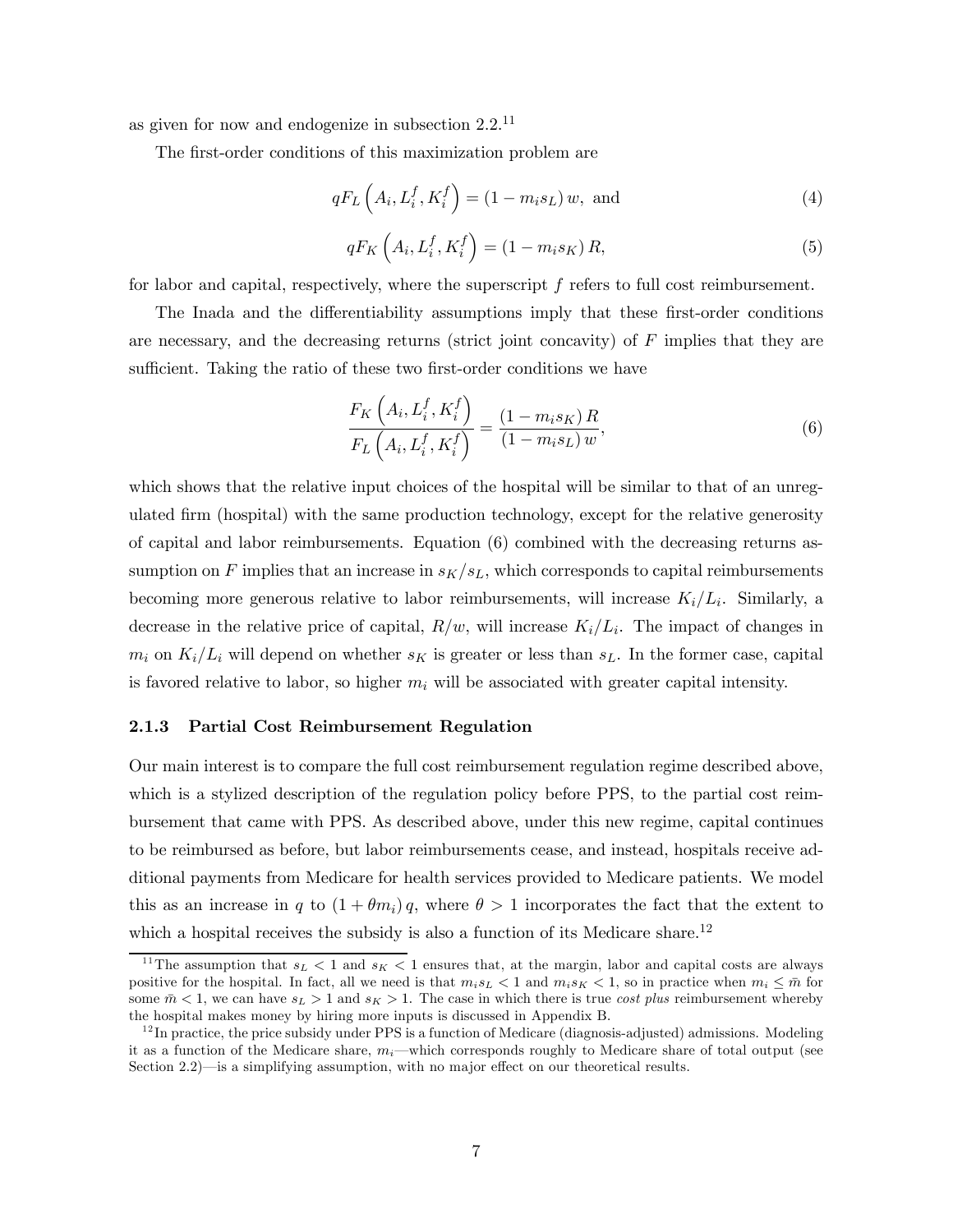Now the maximization problem of hospital  $i$  is

$$
\max_{L_i, K_i} \pi^p(i) = (1 + \theta m_i) qF(A_i, L_i, K_i) - wL_i - (1 - m_i s_K) RK_i.
$$
\n(7)

The first-order necessary and sufficient conditions are

$$
(1 + \theta m_i) qF_L(A_i, L_i^p, K_i^p) = w, \text{ and}
$$
\n
$$
(8)
$$

$$
(1 + \theta m_i) qF_K(A_i, L_i^p, K_i^p) = (1 - m_i s_K) R,
$$
\n(9)

where the superscript  $p$  refers to partial cost reimbursement. (8) and (9) jointly imply

$$
\frac{F_K\left(A_i, L_i^p, K_i^p\right)}{F_L\left(A_i, L_i^p, K_i^p\right)} = \frac{\left(1 - m_i s_K\right)R}{w}.\tag{10}
$$

Comparison of  $(10)$  to  $(6)$  immediately yields the following result (proof in Appendix A):

**Proposition 1** Suppose  $F(A_i, L_i, K_i)$  is homothetic in  $L_i$  and  $K_i$ . Then, the move from full cost reimbursement to partial cost reimbursement increases capital-labor ratio, i.e.,

$$
\frac{K_i^p}{L_i^p} > \frac{K_i^f}{L_i^f}.\tag{11}
$$

Moreover, this effect is stronger for hospitals with greater Medicare share, i.e.,

$$
\partial \left( \frac{K_i^p / L_i^p}{K_i^f / L_i^f} \right) / \partial m_i > 0. \tag{12}
$$

This proposition is the starting point for our empirical work. It shows that the move from full to partial cost reimbursement should be associated with an increase in capital-labor ratios. Moreover, equation (12) provides an empirical strategy to investigate this effect by comparing hospitals with different Medicare shares (from the pre-reform period).

Next, we would like to know the impact of the change in regulation regime on the level of inputs and the total amount of health services. It is clear that the results here will depend on the generosity of the price subsidy (price cap)  $\theta > 0$ . We can obtain more insights by focusing on the case where the price cap,  $\theta$ , is sufficiently low. This case is particularly relevant, since it is consistent with the existing evidence, $^{13}$  and because the empirical work below will show that the price cap appears to have been less than sufficient to overturn the effects of decreased cost subsidies.

Let us consider the extreme case with  $\theta = 0$  (clearly, by continuity, the same results apply when  $\theta$  is sufficiently small around zero). In this case, we can analyze the effect of the change

 $13$ Qualitative descriptions of the PPS suggest a relatively low level of the price cap, particularly after the first year of the program (Coulam and Gaumer, 1991). The empirical evidence reviewed by Cutler and Zeckhauser (2000) and Coulam and Gaumer (1991) indicates that the introduction of PPS was associated with a decline in hospital profit margins, which is also consistent with a relatively low level of the price cap.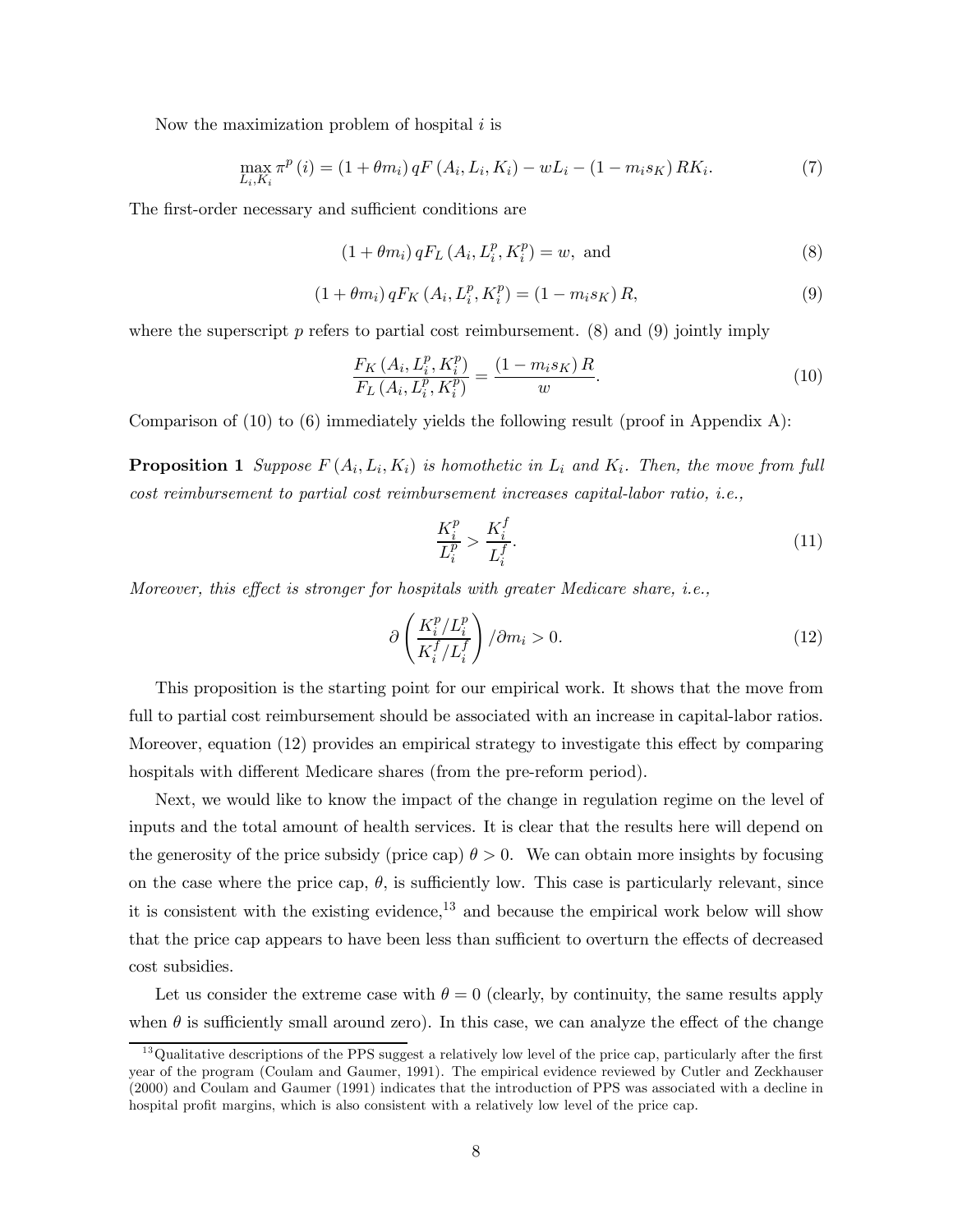in the cost reimbursement regime as comparative statics of  $s_L$ ; a reduction in  $s_L$  from positive to zero is equivalent to a change in regulation regime from full cost reimbursement the partial cost reimbursement.

**Proposition 2** Suppose that  $\theta = 0$ , and let  $L_i(s_L)$  and  $K_i(s_L)$  be the optimal choices for hospital i at labor subsidy rate  $s_L$ . Then

$$
\frac{dL_i(s_L)}{ds_L} = \frac{-m_i F_{KK}}{F_{LL} F_{KK} - (F_{LK})^2} > 0.
$$
\n(13)

Moreover, let  $F(A_i, L_i, K_i)$  be homogeneous of degree  $\alpha < 1$  in  $L_i$  and  $K_i$ , i.e.,  $F(A_i, L_i, K_i) =$  $H_1(A_i) \phi(L_i, K_i)^\alpha$ , with  $\phi(\cdot, \cdot)$  exhibiting constant returns to scale. Let the (local) elasticity of substitution between capital and labor of the  $\phi(\cdot, \cdot)$  function be  $\sigma_{\phi}$ . Then

$$
\frac{dK_i(s_L)}{ds_L} \leq 0 \text{ if and only if } \frac{1}{1-\alpha} \leq \sigma_{\phi}.\tag{14}
$$

This proposition, which is also proved in Appendix A, shows that when the price cap is not very generous, the firm will respond to the switch from full to partial cost reimbursement by reducing its labor input, i.e.,  $dL_i(s_L)/ds_L > 0$ .

Nevertheless, it is noteworthy that even in this case, capital inputs may increase, i.e.,  $dK_i(s_L)/ds_L \leq 0$  is possible. Whether they do so or not depends on the amount of "decreasing" returns" to labor and capital, which is measured by the  $\alpha$  parameter, and the elasticity of substitution,  $\sigma_{\phi}$ . If  $\sigma_{\phi} < 1$ , so that labor and capital are gross complements in the  $\phi$  function, capital will always decline as well. Similarly, if  $\alpha = 1$ , so that there are constant returns to scale to capital and labor jointly, again, capital will always decline. However, if  $\alpha < 1$  and there is sufficient substitution between labor and capital, i.e.,  $\sigma_{\phi} > 1$ , the firm can (partially) make up for the decline in its labor demand by *increasing* its capital inputs.

This is an important result both for understanding the response of capital inputs to an increase in the cost of labor in general, and for our specific case. The general relevance of this result stems from the labor push theory of innovation suggested by Hicks (1932) and Habakkuk (1962) as discussed in the Introduction. Despite a lengthy literature on this subject, there is still no agreement on the relevance of these ideas, especially since in the standard neoclassical growth model with constant returns to scale, this can never happen.<sup>14</sup> Proposition 2 shows that this result is possible when there are diminishing returns (either in terms of production technology or revenues) and when capital and labor are sufficiently substitutable.

<sup>&</sup>lt;sup>14</sup>This is obvious in Proposition 2, because of constant returns to scale, i.e.,  $\alpha = 1$ . Alternatively, with constant returns to scale in labor and capital, the Euler theorem implies that  $F_{LK} > 0$ , so (14) immediately yields  $dK_i(s_L)/ds_L > 0$ .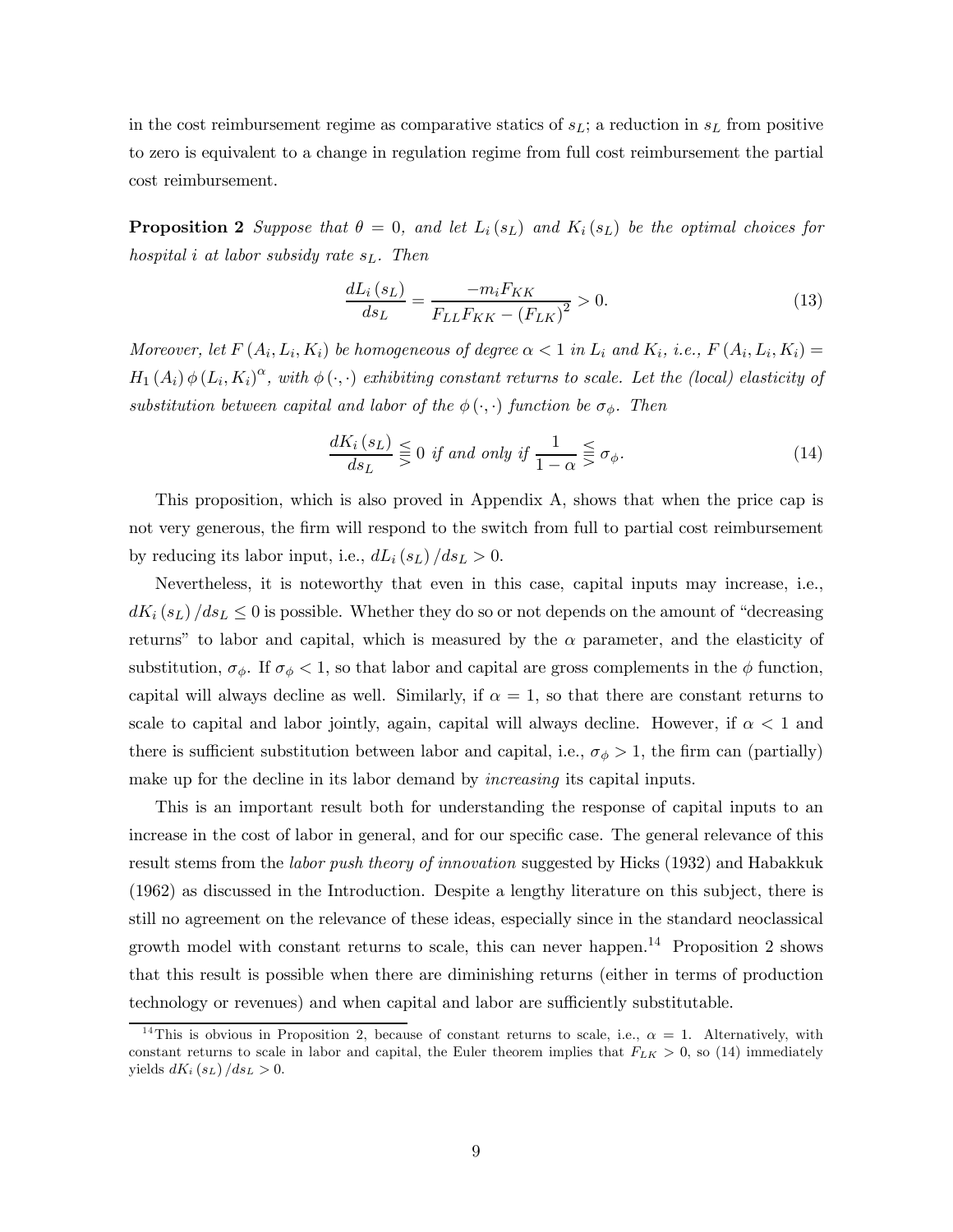#### 2.1.4 Technology Choices

The overall amount of capital inputs used by the hospital is a combination of capital *embody*ing new technologies and other types of capital, such as structures (e.g., buildings). These different types of capitals may respond differentially to the change in regulation. To study how technology will respond to the regulation regime, we now model technology choices.

Suppose that technology is always embodied in capital, and it can be measured by a real number, i.e.,  $A_i \in \mathbb{R}_+$ , as specified by the production functions in (1) or (2). In particular, let us posit that there is a large number of (perfectly substitutable) technologies, each indexed by  $x \in [0, \infty)$ . Technology x requires a capital outlay of  $\kappa(x)$ .<sup>15</sup> We rank technologies such that  $\kappa(x)$  is increasing. Furthermore, to simplify the analysis, let us assume that  $\kappa(\cdot)$  is continuously differentiable. Since the productivity of the hospital depends only on how many of these technologies are adopted, i.e., only on  $A_i$ , it will adopt low x technologies before high x technologies, i.e., there will exist a cutoff level  $x_i^*$  such that hospital i adopts all technologies  $x \leq x_i^*$ , and moreover, clearly  $x_i^* \equiv A_i$ . Hence the capital cost of technology for hospital i when it adopts technology  $A_i$  it is

$$
K_{a,i} \equiv \int_0^{A_i} \kappa(x) \, dx,\tag{15}
$$

which is in addition to its capital costs for structures. Note from (15) that the marginal cost of adopting technology  $A_i$  is  $\kappa(A_i)$ , and moreover, since  $\kappa(x)$  is increasing, this marginal cost is increasing in  $A_i$ . Other differences in productivity across hospitals are ignored for simplicity.

Since we now allow for the adoption of new technologies embodied in capital, the remaining capital is interpreted as "structures" capital and denoted by  $K_{s,i}$ . Hence, we write

$$
F(A_i, L_i, K_{s,i}) = \psi(A_i, L_i)^{\beta} K_{s,i}^{\eta}
$$
\n(16)

where  $\eta \in [0, 1 - \beta)$  and  $\psi$  exhibits constant returns to scale, which imposes homogeneity of degree  $\beta < 1$  between  $A_i$  and  $L_i$ . The rest of the setup is unchanged.

Once again, since for arbitrary  $\theta$ 's, total output (health services) and inputs can increase or decrease, we focus on the case of  $\theta = 0$ . We have (proof in Appendix A):

**Proposition 3** Suppose that  $\theta = 0$  and the production function is given by (16) with  $\psi(\cdot, \cdot)$ exhibiting constant returns to scale. let  $L_i(s_L)$ ,  $A_i(s_L)$ ,  $K_{a,i}(s_L)$  and  $K_{s,i}(s_L)$  be the optimal

<sup>&</sup>lt;sup>15</sup>In practice, new technologies may differ in their productivity and may also require both capital and labor inputs for their adoption and operation. In the latter case, changes in the relative prices of capital and labor will also affect which technologies are more likely to be adopted. We do not model these issues explicitly both to simplify the analysis and also because we cannot measure the relative capital intensity of technologies in our empirical work.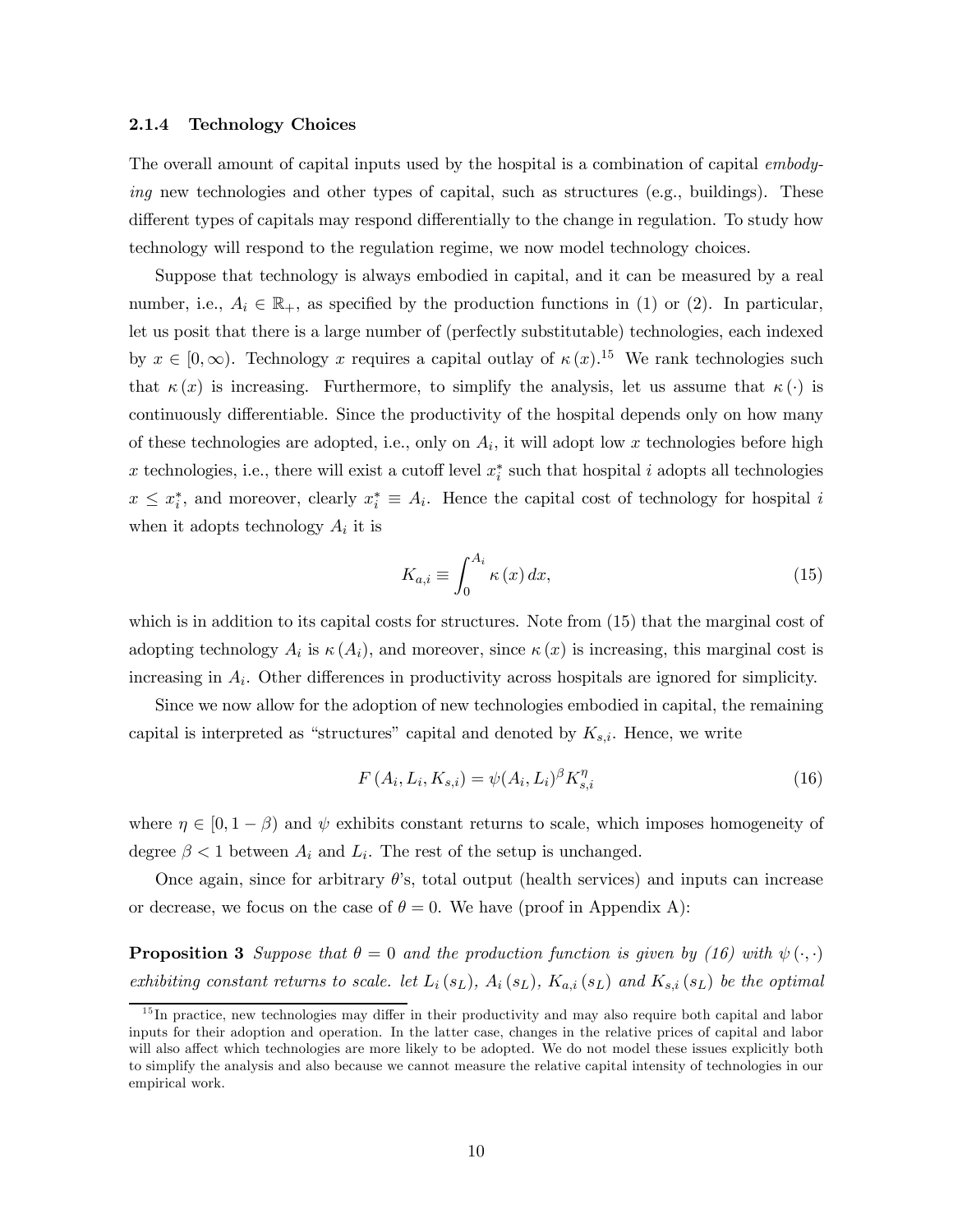choices for hospital i at labor subsidy rate  $s<sub>L</sub>$ . Let  $\varepsilon<sub>\psi</sub>$  be the (local) elasticity of substitution between  $L_i$  and  $A_i$  in the function  $\psi(\cdot, \cdot)$ . Then we have

$$
\frac{dL_i(s_L)}{ds_L} > 0 \text{ and } \frac{dK_{s,i}(s_L)}{ds_L} > 0. \tag{17}
$$

and

$$
\frac{\partial K_{a,i}(s_L)}{\partial s_L} \leq 0 \text{ and } \frac{\partial A_i(s_L)}{\partial s_L} \leq 0 \text{ if and only if } \frac{1-\eta}{1-\beta-\eta} \leq \varepsilon_{\psi}. \tag{18}
$$

This proposition generalizes Proposition 2 to an environment with labor, capital and technology choices, and is the starting point of our empirical analysis of technology choices. It indicates that the same kind of comparison between the elasticity of substitution and returns to scale also guides whether or not technology adoption will be encouraged by the change in the regulation regime. In this case, the comparison is between the elasticity of substitution between technology (or capital embodying the new technology) and labor,  $\varepsilon_{\psi}$ , and a composite term capturing both decreasing returns to labor and technology and to the structures capital. In particular, when  $\eta = 0$ , the condition in (18) is equivalent to that in (14), but when  $\eta > 0$ , this condition would be harder to satisfy for a given level of  $\beta$ , because structures capital also adjusts, leaving less room for technology adjustment (though naturally in practice a higher  $η$  would correspond to a lower  $β$ ).<sup>16</sup> Nevertheless, the qualitative insights are similar, and indicate that the essence of the labor push theory will apply with sufficient decreasing returns and a sufficiently large degree of substitution between technology and labor.

The important implication for our empirical work is that even if the price cap under the partial regulation regime is not very generous, so that overall labor inputs decline, technologylabor substitution may induce further technology adoption. Naturally, technology and capital expenditures on technology are more likely to increase when  $\theta$  is positive (i.e., with  $\theta > 0$ , they may increase even when  $\varepsilon_{\psi} < (1 - \eta) / (1 - \beta - \eta)$ ; see also footnote 29). Nevertheless Proposition 3 gives a useful benchmark and highlights the importance of substitutability between labor and technology (or capital). $^{17}$ 

Another interesting implication of Proposition 3 is that we could have a configuration in which expenditures on technology (and overall technology adoption) increase with the switch

<sup>&</sup>lt;sup>16</sup>In practice, the condition  $\varepsilon_{\psi} \ge (1 - \eta) / (1 - \beta - \eta)$  in (18) may not be too restrictive since, in addition to the structures capital, doctors' labor is excluded from the  $\psi$  function. Thus if we think of doctors as included in the factor z in terms of the original production function  $\tilde{F}$ , the parameter  $\beta$  would correspond to the share of technology (equipment capital) and nurse and custodian labor, while  $\eta$  is the share of structures capital. If, for example,  $\beta$  is approximately 0.5 and  $\eta$  is about 0.1, the condition  $\varepsilon_{\psi} \ge (1 - \eta)/(1 - \beta - \eta)$  would be satisfied if the elasticity of substitution between technology and labor is greater than 2.5.

 $17$  In the health services sector, there is a natural substitution between technology and labor, which takes place by varying the length of stay in hospital. Use of more high-tech equipment may save on labor by allowing patients to leave earlier, which amounts to substituting technology for labor. We investigate this issue empirically below.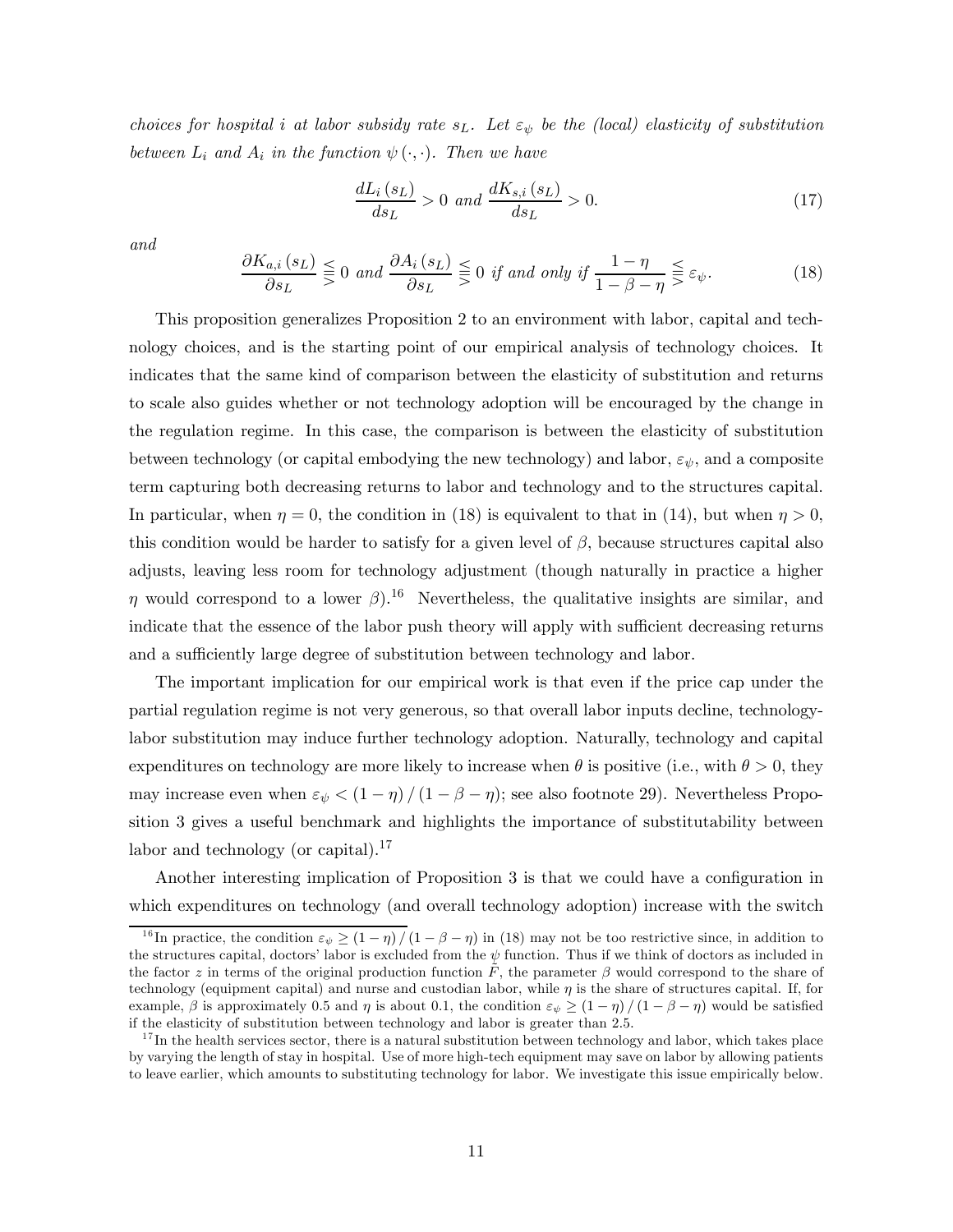from full cost reimbursements to PPS, while total capital expenditures may decrease or remain unchanged, because they also include the component on structures expenditure. This is relevant for interpreting the empirical results below.

#### 2.1.5 Skill Composition of Employment

Finally, in our empirical work we also look at changes in the composition of the workforce, in particular, of nurses. To do this, the production function can be generalized to

$$
F(A_i, U_i, S_i, K_i) \tag{19}
$$

where  $U_i$  denotes unskilled labor (nurses) while  $S_i$  denotes skilled labor (nurses). An increase in capital/labor ratio and technology adoption will increase the ratio of skilled to unskilled labor as long as technology and/or capital is more complementary to skilled than to unskilled labor. To state the result here in the simplest possible form, suppose that  $A_i$  is fixed, so that the main effect of the change in regulation will work through an increase in the capital stock overall (including equipment as well as structures capital). We have (proof omitted):

**Proposition 4** Suppose that  $F(A_i, U_i, S_i, K_i)$  is homothetic in  $U_i$ ,  $S_i$  and  $K_i$ , and denote the (local) elasticity of substitution between  $U_i$  and  $K_i$  by  $\sigma_U$  and the elasticity of substitution between  $S_i$  and  $K_i$  by  $\sigma_S$ . Then

$$
\frac{S_i^p}{U_i^p} \gtrless \frac{S_i^f}{U_i^f}
$$
 if and only if  $\sigma_S \leq \sigma_U$ .

This proposition therefore shows that when capital is more complementary to skilled than unskilled labor, the removal of the implicit subsidy to labor involved in the change from full cost reimbursements to partial cost reimbursement will increase the skill composition of hospitals. A similar proposition could be stated for the case in which the main margin of adjustment is technology (embodied in capital), which would correspond to technology-skill complementarity rather than capital-skill complementarity.

#### 2.2 Choice of Medicare Share

We now briefly discuss how the Medicare share of hospital  $i, m_i$ , can be endogenized. Suppose that the hospital produces two distinct "products," Medicare health services and non-Medicare health services (the latter may also include outpatient Medicare, which is reimbursed differently). Let the production functions for these two products be

$$
F_m(A_{m,i}, L_{m,i}, K_{m,i})
$$
 and  $F_n(A_{n,i}, L_{n,i}, K_{n,i})$ ,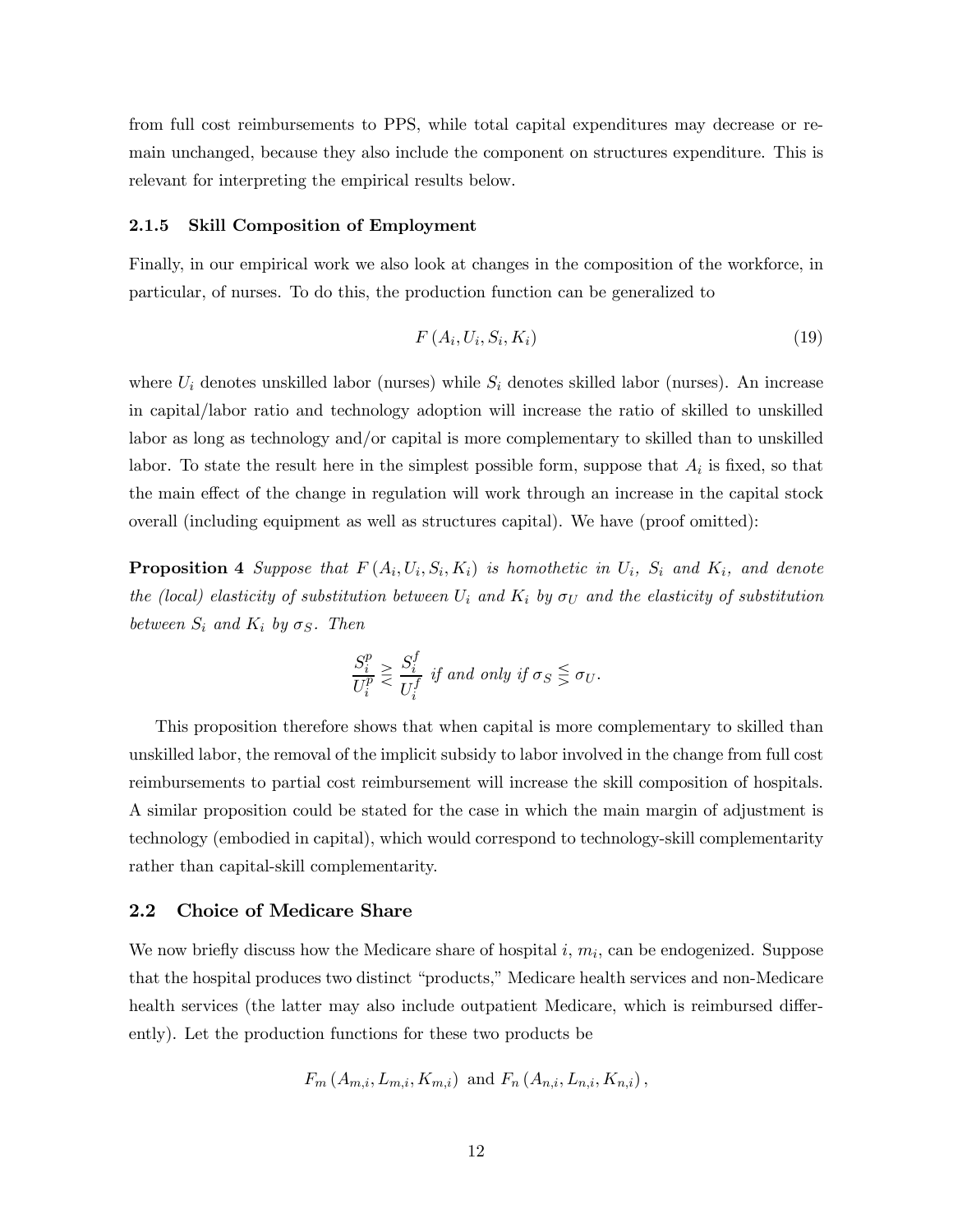with respective prices  $q_m$  and  $q_n$ , and exogenous technology terms  $A_{m,i}$  and  $A_{n,i}$ , and let

$$
m_{i} = \frac{F_{m}(A_{m,i}, L_{m,i}, K_{m,i})}{F_{m}(A_{m,i}, L_{m,i}, K_{m,i}) + F_{n}(A_{n,i}, L_{n,i}, K_{n,i})},
$$
\n(20)

be the Medicare share of total output. Alternatively, we could have defined  $m_i$  as the Medicare share of total operating expenses,  $m_i = L_{m,i}/(L_{m,i} + L_{n,i})$ , or the Medicare share of capital expenses,  $m_i = K_{m,i}/(K_{m,i} + K_{n,i})$ , in both cases with identical results.

The maximization problem of the hospital under full cost reimbursement is:

$$
\max_{\substack{L_{m,i}, K_{m,i}, \\ L_{n,i}, K_{n,i}, m_i}} \pi^m(i) = q_m F_m(A_{m,i}, L_{m,i}, K_{m,i}) + q_n F_n(A_{n,i}, L_{n,i}, K_{n,i})
$$
\n
$$
-(1 - m_i s_L) w (L_{m,i} + L_{n,i}) - (1 - m_i s_K) R (K_{m,i} + K_{n,i}),
$$
\n(21)

subject to (20).

This maximization problem can be broken into two parts. First, maximize

 $q_mF_m(A_{m,i}, L_{m,i}, K_{m,i}) + q_nF_n(A_{n,i}, L_{n,i}, K_{n,i})$  with respect to  $L_{m,i}, K_{m,i}, L_{n,i}$  and  $K_{n,i}$  for given  $m_i$  and subject to (20) and to the constraints that  $L_i = L_{m,i} + L_{n,i}$  and  $K_i = K_{m,i} + K_{n,i}$ . Define the value of the solution to this problem as  $F(L_i, K_i, m_i)$ , which only depends on the total amount of labor  $L_i = L_{m,i} + L_{n,i}$  and total amount of capital  $K_i = K_{m,i} + K_{n,i}$ . Once this first step of maximization is carried out, the solution to the maximization under full cost reimbursement in (21) can be obtained from

$$
\max_{L_i, K_i, m_i} \tilde{\pi}^m(i) = F(L_i, K_i, m_i) - (1 - m_i s_L) w L_i - (1 - m_i s_K) R K_i.
$$

Similarly, with the same assumptions as in subsection 2.1, the maximization problem under the partial cost reimbursement regulation regime (with  $\theta = 0$ ) can be written as

$$
\max_{L_i, K_i, m_i} \tilde{\pi}^p(i) = F(L_i, K_i, m_i) - wL_i - (1 - m_i s_K) R K_i.
$$

This implies that the analysis in subsection 2.1 can be carried out as before, with the only addition that now  $m_i$  is also a choice variable. The following proposition generalizes Proposition 1 to this case (proof in Appendix A):

**Proposition 5** Let the Medicare shares with full and partial cost reimbursement be, respectively,  $m_i^f$  and  $m_i^p$ , then as long as

$$
\frac{m_i^f - m_i^p}{m_i^f (1 - m_i^p)} < \frac{s_L}{s_K},\tag{22}
$$

the move from full the partial cost reimbursement regulation increases the capital-labor ratio, i.e.,

$$
\frac{K_i^p}{L_i^p} > \frac{K_i^f}{L_i^f}.\tag{23}
$$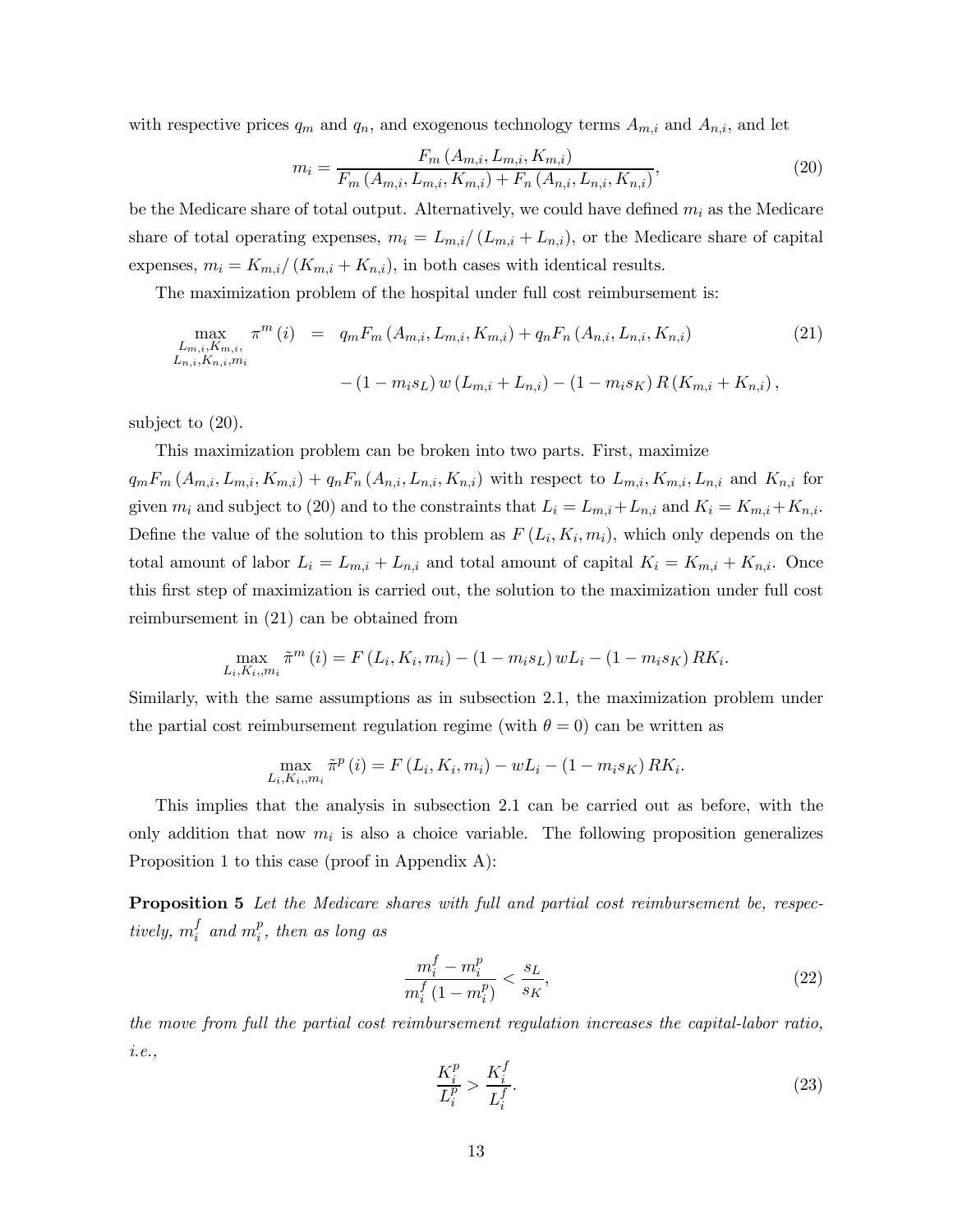Notice that (22) is automatically satisfied if  $m_i^f \n\t\le m_i^p$ , and we obtain the same results as in subsection 2.1 in this extended model with endogenous Medicare share. However, a similar analysis to the one in subsection 2.1 establishes that since  $\theta = 0$ , we should have  $m_i^f > m_i^p$ . The additional implication for the empirical work is that the Medicare share should decline after the introduction of PPS. This implication provides a consistency check for the other results suggesting that the price cap under PPS was not very generous. It is also useful to note that even when  $m_i^f > m_i^p$ , (22) is not very restrictive, so empirically we expect the capital-labor ratio to increase after the introduction of PPS even if the Medicare share is observed to decline.

### 3 Overview of Medicare Reimbursement Policies

The Medicare Prospective Payment System (PPS) was introduced in October 1983 (fiscal year 1984) in an attempt to slow the rapid growth of health care costs and Medicare spending. Under the original (pre-PPS) system of cost reimbursement, Medicare reimbursed hospitals for a share of their capital and labor inpatient expenses, where the share was proportionate to Medicare's share of patient days in the hospital (OTA, 1984, Newhouse, 2002, p. 22). By contrast, under PPS, hospitals are reimbursed a fixed amount for each patient based on his diagnosis, but not on the actual expenditures incurred on the patient. At a broad level, this reform can be thought of as a change from cost reimbursement to fixed price cap reimbursement, and indeed, it is often described in these terms (e.g., Cutler, 1995).

However, an important but largely overlooked feature of the original PPS system–and a central part of our analysis–is that initially only the treatment of inpatient operating costs was changed to a prospective reimbursement basis. For the first eight years of PPS, capital costs continued to be fully passed back to Medicare under the old cost-based reimbursement system, and capital reimbursement only became fully prospective in 2001. Thus for almost its first 20 years, the Medicare Prospective Payment System continued to reimburse capital  $costs$  at least partly on the margin.<sup>18</sup> The reason for the differential treatment of operating and capital costs, both in this case and more generally in other regulated industries, appears to be the greater difficulty in designing a prospective payment system for capital (CBO, 1988, Cotterill, 1991, Joskow, 2005).

The PPS reform is thus an example of a switch from full cost reimbursement to partial cost

 $18$ The original legislation specified that the treatment of capital costs would be unchanged for the first three years of PPS (i.e. through October 1, 1986), and instructed the Department of Health and Human Services to study potential methods by which capital costs might be incorporated into a prospective payment system. In practice, a series of eleventh-hour delays postponed any change in Medicare's reimbursement for capital costs until October 1, 1991, at which point a 10-year transition to a fully prospective payment system for Medicare's share of inpatient capital costs began (GAO, 1986, CBO, 1988, Cotterill, 1991).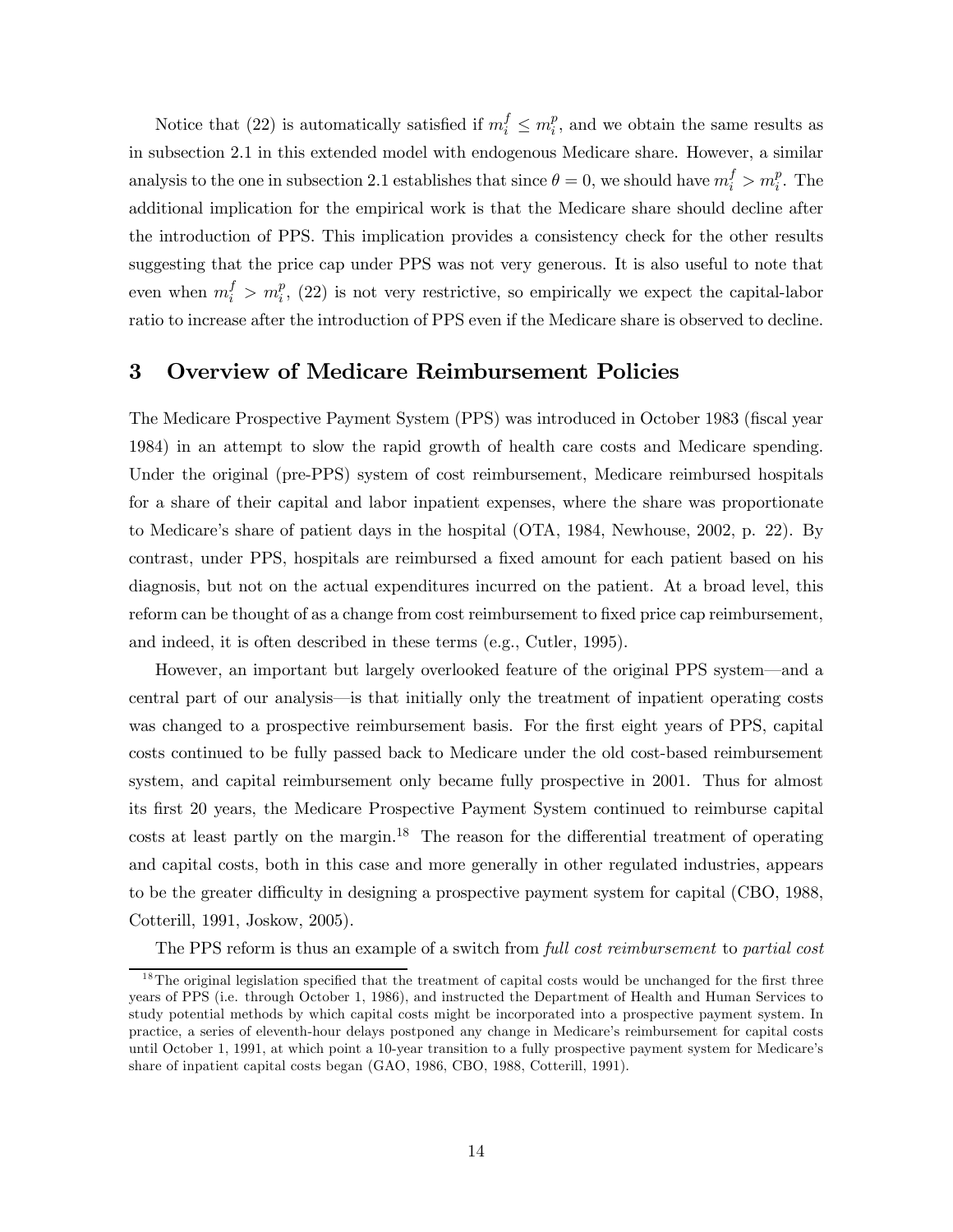reimbursement, as described in Section 2. To our knowledge, this feature of PPS has received no theoretical or empirical attention, even though almost all empirical examinations of the impact of PPS focus on the initial PPS period when partial cost reimbursement was in effect.

Coulam and Gaumer (1991) and Cutler and Zeckhauser (2000) review the extensive empirical literature on the effects of PPS. Broadly speaking, this literature concludes that PPS was associated with declines in hospital spending and in Medicare utilization (both admissions and length of stay), but not with substantial adverse health outcomes. However, most of this literature is based on simple pre-post (time-series) comparisons. Important exceptions include Feder et al.'s (1987) study of the impact of PPS on spending, and Staiger and Gaumer (1990) and Cutler's (1995) studies of the impact of PPS on health outcomes. Staiger and Gaumer (1990) pursue an empirical approach similar to our strategy below, which exploits the interaction between the introduction of PPS and hospital-level variation in the importance of Medicare patients. Our empirical findings below are consistent with the time-series evidence from this literature that there has been a decrease in hospital expenditures and in utilization associated with PPS. To our knowledge, our work is the first to investigate the impact of PPS on labor and capital inputs and the skill composition of the workforce.

Finally, there is a small empirical literature, again using pre-post comparisons, to study the impact of PPS on technology adoption, which finds little conclusive evidence of any effect of PPS (Prospective Payment Assessment Commission, 1988, 1990, Sloan et al., 1988). To our knowledge, ours is also the first theoretical or empirical study to show that PPS might have been associated with an overall increase in technology adoption.

### 4 Data and Descriptive Statistics

#### 4.1 The AHA Data

Our analysis of the impact of PPS uses seven years of panel data from the American Hospital Association's (AHA) annual census of U.S. hospitals. PPS took effect at the start of each hospital's fiscal year on or after October 1, 1983. Our data consist of four years prior to PPS (fiscal years 1980 - 1983) and three years post PPS (fiscal years 1984 - 1986). We interpret the year of the data as corresponding to the hospital's fiscal year.<sup>19</sup>

We restrict our analysis to the first three years of PPS, during which the treatment of capital was specified in advance (in particular, we do not use data from the subsequent period when there was uncertainty concerning the treatment of capital, see footnote 18). We also exclude

<sup>&</sup>lt;sup>19</sup> In practice, the data may consist of somewhat less than three years post PPS since only about one quarter of hospitals begin their fiscal year on October 1. In addition not all hospitals report data for the 12-month period corresponding to their fiscal year. We discuss these issues in more detail in the interpretation of the empirical results below.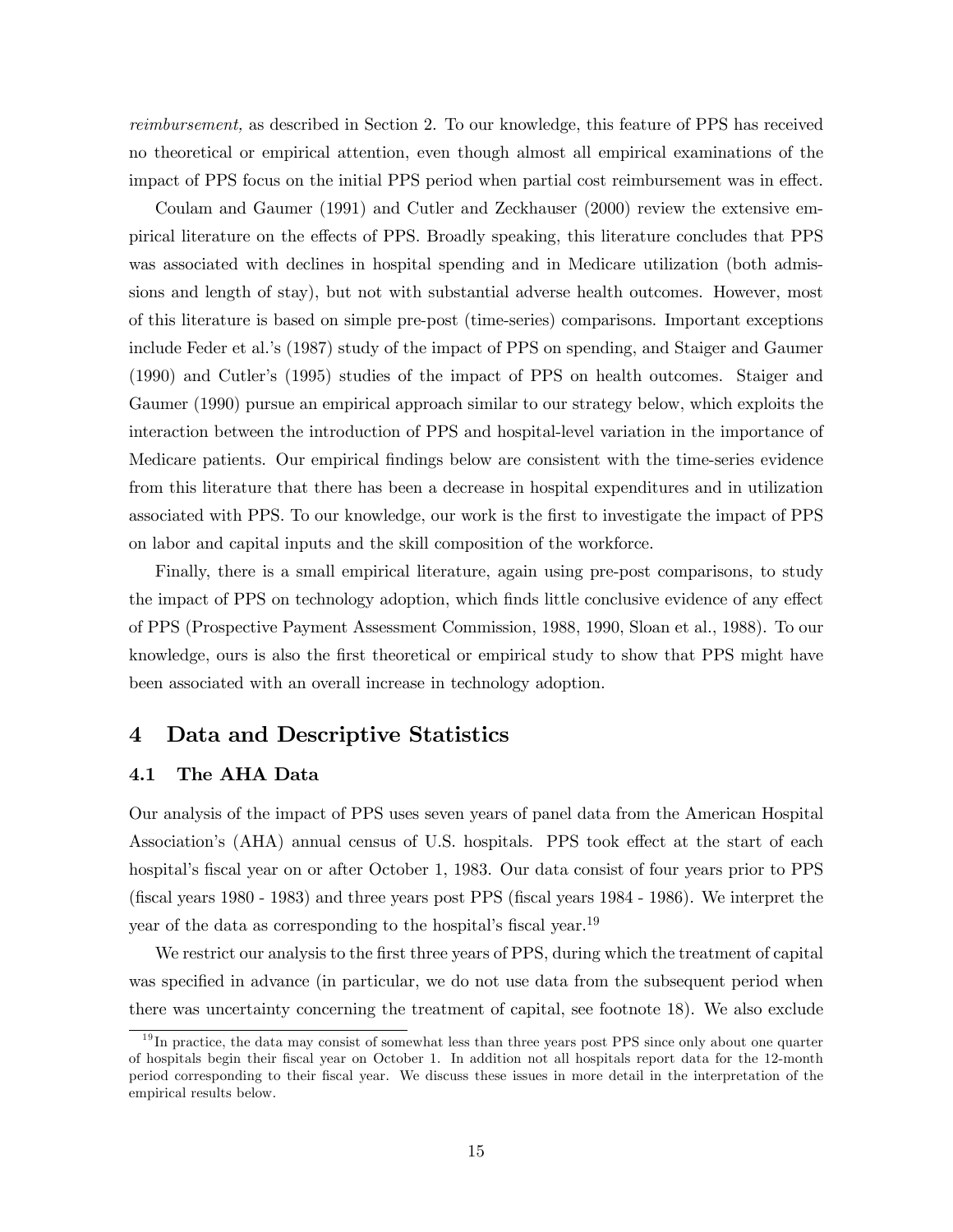from the analysis the four states (MA, NY, MD and NJ) that received waivers exempting them from the federal PPS legislation. Because these four states also experienced their own idiosyncratic changes in hospital reimbursement policy during our period of analysis (often right around the time of the enactment of federal PPS), the states are not useful for us as controls (Health Care Financing Administration, 1986, Health Care Financing Administration, 1987, Antos, 1993, MHA, 2002). These four states contain about 10 percent of the nation's hospitals, leaving us with a sample of about 6,200 hospitals per year.<sup>20</sup>

The data contain information on total input expenditures and its components, employment and its components, and a series of binary indicator variables for whether the hospital has a variety of different technologies. All of these input and employment data refer to the total amounts for the hospital, and therefore are unaffected by any potential reallocation of factor usage within the hospital, e.g., to nursing home or outpatient units that may be affiliated with the hospital. In addition, we also observe inpatient hospital utilization, specifically admissions and patient days. The expenditure and utilization data for year  $t$  are in principle measured for the twelve-month reporting period from October 1,  $t-1$  through September 30,  $t$ ; the employment and technology variables are in principal measured as of September 30, t. Note that hospital employment and payroll consist of nurses, technicians, therapists, administrators, and other support staff; most doctors are not included as they are not directly employed or paid by the hospital. With the exception of patient days, none of the variables are reported separately for Medicare. We use Medicare's share of patient days in the hospital as the key source of our cross-sectional variation in the impact of PPS across hospitals (see below).

Medicare explicitly defines a hospital's reimbursable capital costs to include interest and depreciation expenses (GAO, 1986, OTA, 1984, Cotterill, 1991), each of which we can identify in the AHA data.21 Since changes in interest expenses may reflect financing changes rather than real input changes, we focus on depreciation expenses (which are about two-thirds of combined interest and depreciation expenses). Medicare uses straight-line depreciation to reimburse hospitals for the depreciation costs of structures and equipment (CBO, 1988). The estimated life of an asset is determined by the American Hospital Association; during the time

 $^{20}$ Cutler (1995) uses MA as a control state relative to other New England states in his study of the impact of PPS on health outcomes, as PPS was only introduced in MA in FY 1986. Because Medicare and Medicaid experimented with alternative forms of rate setting in MA between FY 1982 and FY 1985 (Health Care Financing Administration, 1987), MA is not suitable as a control state for our analysis of the effect of relative factor price changes resulting from PPS (although these do not necessarily pose a problem for Cutler's analysis of the impact of PPS on health outcomes).

 $2^{21}$ Capital-related insurance costs, property taxes, leases, rents, and return on equity (for investor-owned hospitals) are also included in capital costs. In practice, however, capital costs are primarily interest and depreciation expenses, which are also the items reported separately in the AHA data and used by the overseers of Medicare to study Medicare capital costs (e.g. CBO, 1988, Prospective Payment Assessment Commission, 1992, Medicare Payment Advisory Commission, 1999).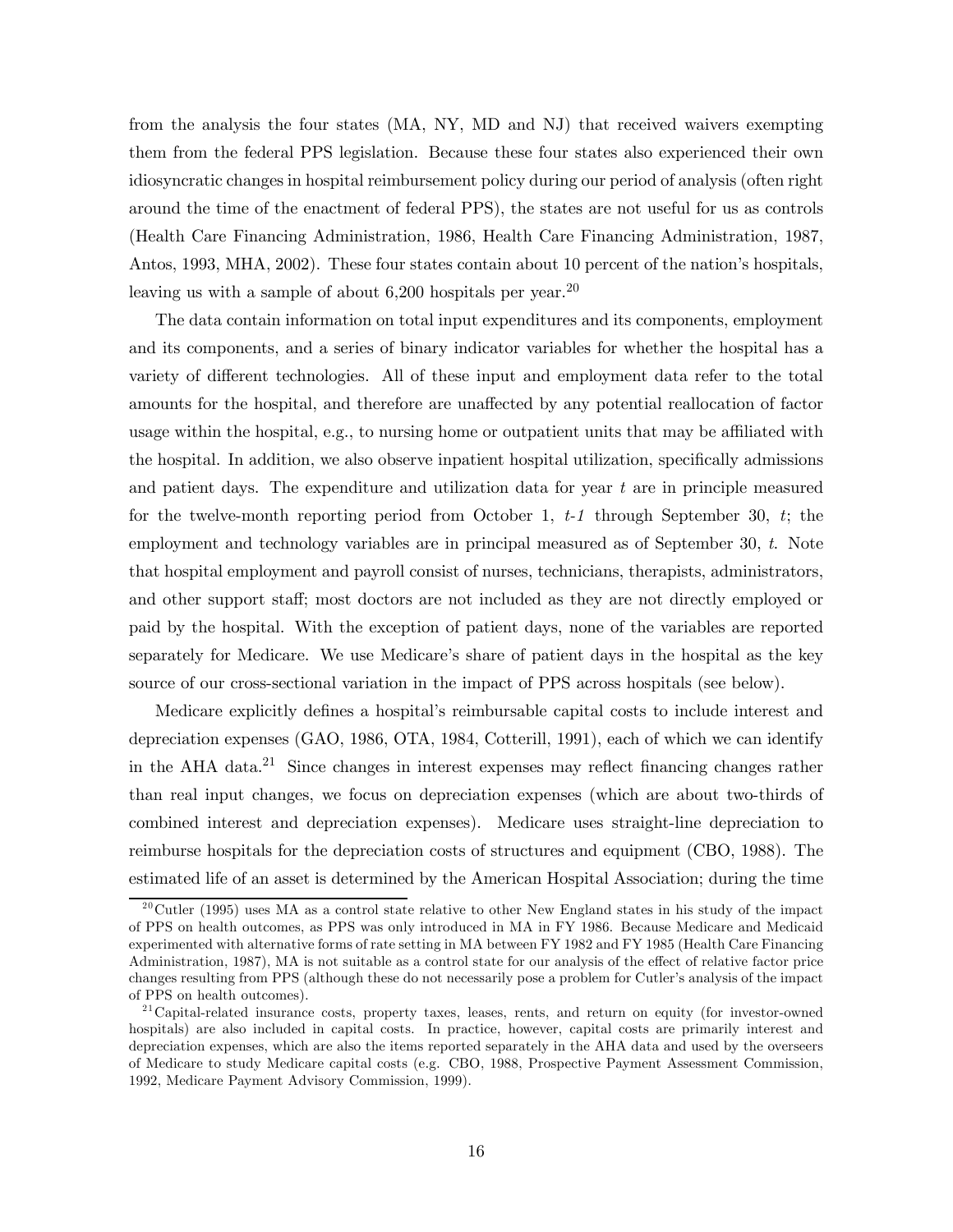period we study, it ranged from 4 to 40 years depending on the asset; lives of 5 and 10 year tend to be the most common (AHA, 1983). Depreciation expenses therefore measure past and current capital expenditures rather than the capital stock (which would have been the ideal measure). Since the cost of capital and equipment prices should not vary systematically across hospitals with different Medicare shares, depreciation expenses should be a good proxy for the capital stock.

Our baseline measure of the capital-labor ratio,  $K_i/L_i$  in terms of the model, is therefore the "depreciation share" defined as depreciation expenses divided by operating expenses. We define operating expenses as total input expenses net of interest and depreciation expenses. Just under two-thirds of operating expenses are payroll expenses (including employee benefits), with the remainder consisting of supplies and purchased services. Depreciation expenses are on average about 4.5 percent of operating expenses (see Table 1), indicating that the hospital sector is much less capital intensive than many other regulated industries.<sup>22</sup>

#### 4.2 Descriptive Statistics and Time Series Evidence

Table 1 gives the basic descriptive statistics for our key variables over the entire sample. Changes in these variables over time are depicted in Figures 1-3.

Figure 1 shows the simple time-series average of hospital capital-labor ratio (depreciation share). Consistent with Proposition 1, the time-series displays a striking increase in the average capital-labor ratio at the time of PPS's introduction (FY 1984) both in absolute terms and relative to the pre-existing time-series pattern. Proposition 2 suggests that if the level of the price cap  $\theta$  is sufficiently low, labor inputs should fall, but even in this case, capital inputs may rise or remain unchanged. Consistent with this, the time-series shows a pronounced decrease in labor inputs (real operating expenditures) relative to the pre-existing trends (Figure 2). They also show no evidence of a deviation in capital inputs (real depreciation expenditures) from the pre-existing time-series trend (Figure 3). $^{23}$ 

The time-series evidence is only suggestive, however, since it may be driven by other secular changes in the hospital sector or the macro economy more generally. Our empirical work below exploits the within-variation for hospitals, in particular, focusing on the interaction between the introduction of PPS and the pre-PPS Medicare share (the empirical counterpart of  $m_i$  in the model). It is nonetheless interesting that this very different empirical strategy will show patterns quite similar to those visible in Figures 1-3.

 $^{22}$ The National Income Product Accounts indicate that the share of capital in value added in health services is 12.8% during the period of our data. In contrast, the share of capital in electric, gas and sanitary services is 64.1% and in telephone and telegraph, it is 49%. We are grateful to Veronica Guerrieri for help with the National Income Product Accounts

 $^{23}$ To match the empirical work below, the time series in Figures 2 and 3 are presented on a log scale; in practice, the pattern is similar if we look at absolute levels.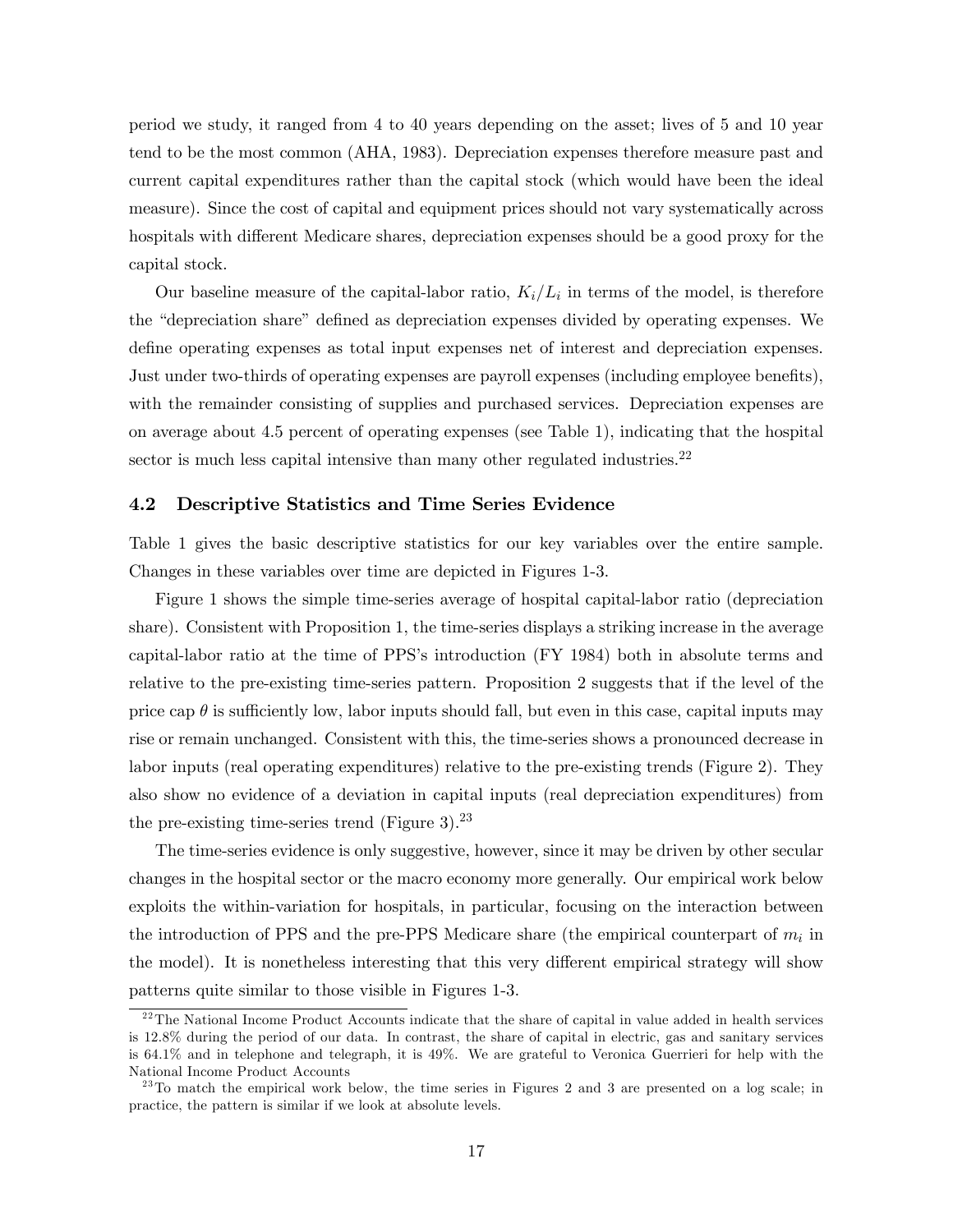### 5 Econometric Framework

The motivating theory developed in Section 2 suggests an empirical strategy for detecting the effects of PPS reform based on variation across hospitals in their (pre-PPS) Medicare share,  $m<sub>i</sub>$ . Proposition 1 indicates that the regulatory change should be associated with an increase in the capital-labor ratio for all affected hospitals (i.e., for all hospitals with  $m_i > 0$ ), but with a larger effect in hospitals with a higher  $m_i$  (see equation (12)). Based on this reasoning, our basic estimating equation is

$$
y_{it} = \alpha_i + \gamma_t + \mathbf{X}'_{it} \cdot \boldsymbol{\eta} + \beta \cdot (POST_t \cdot m_i) + \varepsilon_{it}, \tag{24}
$$

where  $y_{it}$  is the outcome variable of interest in hospital i at time t. In our first empirical models,  $y_{it}$  will represent the capital-labor ratio (measured as the depreciation share) to investigate the predictions in Proposition 1. We will later use the same framework to investigate the responses of a number of other outcomes.

In our estimating equation (24),  $\alpha_i$  represents a full set of hospital fixed effects,  $\gamma_t$  stands for a full set of year dummies, and  $\mathbf{X}_{it}$  is a vector of other covariates, which are not included in the baseline regressions, but will be added in several of the robustness checks below. Finally,  $\varepsilon_{it}$  is a random disturbance term capturing all omitted influences.

The main variable of interest is the interaction term  $(POST<sub>t</sub> \cdot m<sub>i</sub>)$  with coefficient  $\beta$ . Here  $POST<sub>t</sub>$  is a dummy variable which takes the value equal to 1 for the three post-PPS years (1984-1986). A useful variant of this equation is

$$
y_{it} = \alpha_i + \gamma_t + \mathbf{X}'_{it} \cdot \boldsymbol{\eta} + \beta \cdot (POST_t \cdot m_i) + \phi \cdot (d_{1983} \cdot m_i) + \varepsilon_{it}, \tag{25}
$$

where  $d_{1983}$  is a dummy for the year 1983. The interaction term  $(d_{1983} \cdot m_i)$  acts as a prespecification test; it will be informative on whether there are any differential trends in the variables of interest by Medicare share before the introduction of PPS.

We will also estimate a more flexible version of these equations of the form

$$
y_{it} = \alpha_i + \gamma_t + \mathbf{X}'_{it} \cdot \boldsymbol{\eta} + \sum_{t \ge 1981} \beta_t \cdot m_i + \varepsilon_{it}.
$$
 (26)

Relative to (24) or (25), the model in (26) allows both time-varying post-PPS effects and also a more flexible investigation of whether there are any differential trends in the variables of interest by Medicare share in any of the pre-PPS years.

In all models, to account for potential serial correlation of the observations from the same hospital, we adjust the standard errors by allowing for an arbitrary variance-covariance matrix within each hospital over time (see Wooldridge, 2002, p. 275). In practice, this does not have much effect on the standard errors.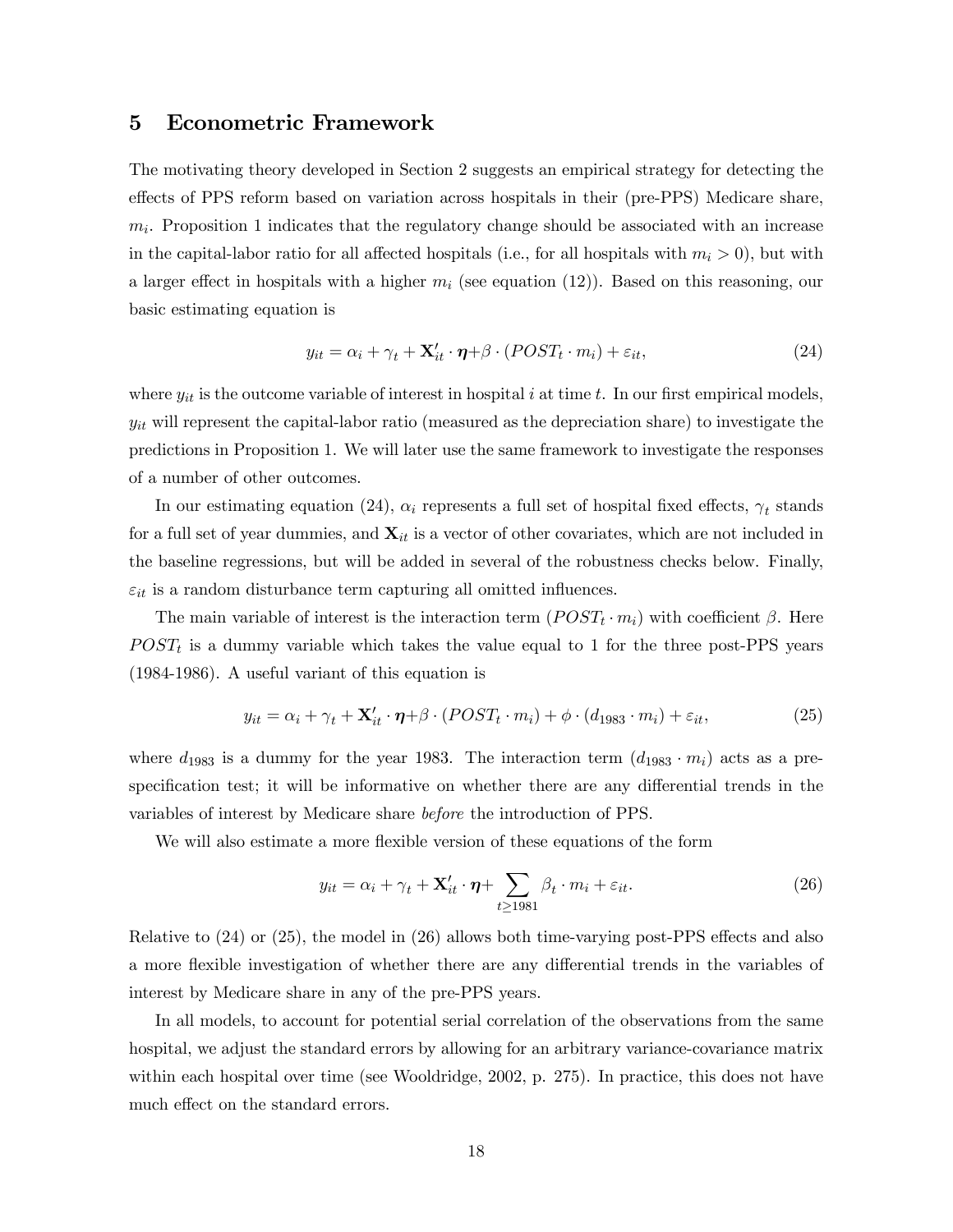A key question is how to measure  $m_i$  empirically. Because reimbursement in the pre-PPS regime was based on Medicare's share of patient days in the hospital (Newhouse, 2002, p. 22), we define  $m_i$  as the share of Medicare inpatient days. Since, as discussed in the motivating theory, the Medicare share  $m_i$  is likely to respond endogenously to the regulatory change, we measure  $m_i$  in 1983, the year prior to the implementation of PPS.

Figure 4 shows the considerable variation across hospitals in their Medicare share in 1983. The average hospital's Medicare share is almost two-fifths (38 percent), with a standard deviation of over one fifth (21 percent). The mass point of almost 15 percent of hospitals which we have coded as having zero Medicare share reflects that fact that certain types of hospitals specifically federal, long-term, psychiatric, children's, and rehabilitation hospitals–were exempt from Medicare PPS (OTA, 1985, Newhouse, 2002, p. 27). The exemption stems from the extremely low Medicare share of these hospitals. For our purposes, we code their  $m_i$  as 0 since they would not be affected by the reform. In the robustness analysis below, we show that the main results can be obtained when we identify the effect of PPS using only the variation between zero share and non-zero share hospitals, or using only the variation in  $m_i$  among hospitals coded with a non-zero  $m_i$ .

The identifying assumption in estimating equations (24), (25), and (26) is that, absent the introduction of PPS, hospitals with different  $m_i$ 's would not have experienced differential changes in their outcomes in the post-PPS period. However,  $m_i$  is not randomly assigned. Indeed, in the cross-section prior to PPS, a larger  $m_i$  is correlated with a smaller size (as measured, for example, by input expenditures) and higher depreciation share.24 Any fixed differences across hospitals will be absorbed by the hospital fixed effects, the  $\alpha_i$ 's. However, such systematic differences raise concerns about whether, absent the introduction of PPS in FY 1984, hospitals with different  $m_i$  would have experienced similar *changes* in the outcomes of interest. Equations (25) and (26) allow us to use the pre-PPS data to investigate the validity of this identifying assumption by looking for differential trends prior to PPS. The results below will show little evidence of such pre-existing trends, supporting our identifying assumption.

Motivated by the theoretical predictions, we estimate equations (24), (25), and (26) for various dependent variables: capital-labor ratio (depreciation share), log labor inputs (log operating expenditures), log capital inputs (log depreciation expenditures), Medicare share of patient days, log average length of hospital stay, and the share of nurse employment that is high-skill. When the dependent variable is not already a share, we estimate the equation in  $\log s$ <sup>25</sup>

<sup>&</sup>lt;sup>24</sup>These and other results mentioned in the paper but not shown in the tables are available upon request from the authors.

 $^{25}$ A level specification would constrain the outcomes of each hospital to grow by the same absolute amount within a year, which is inappropriate given the considerable variation in size across hospitals.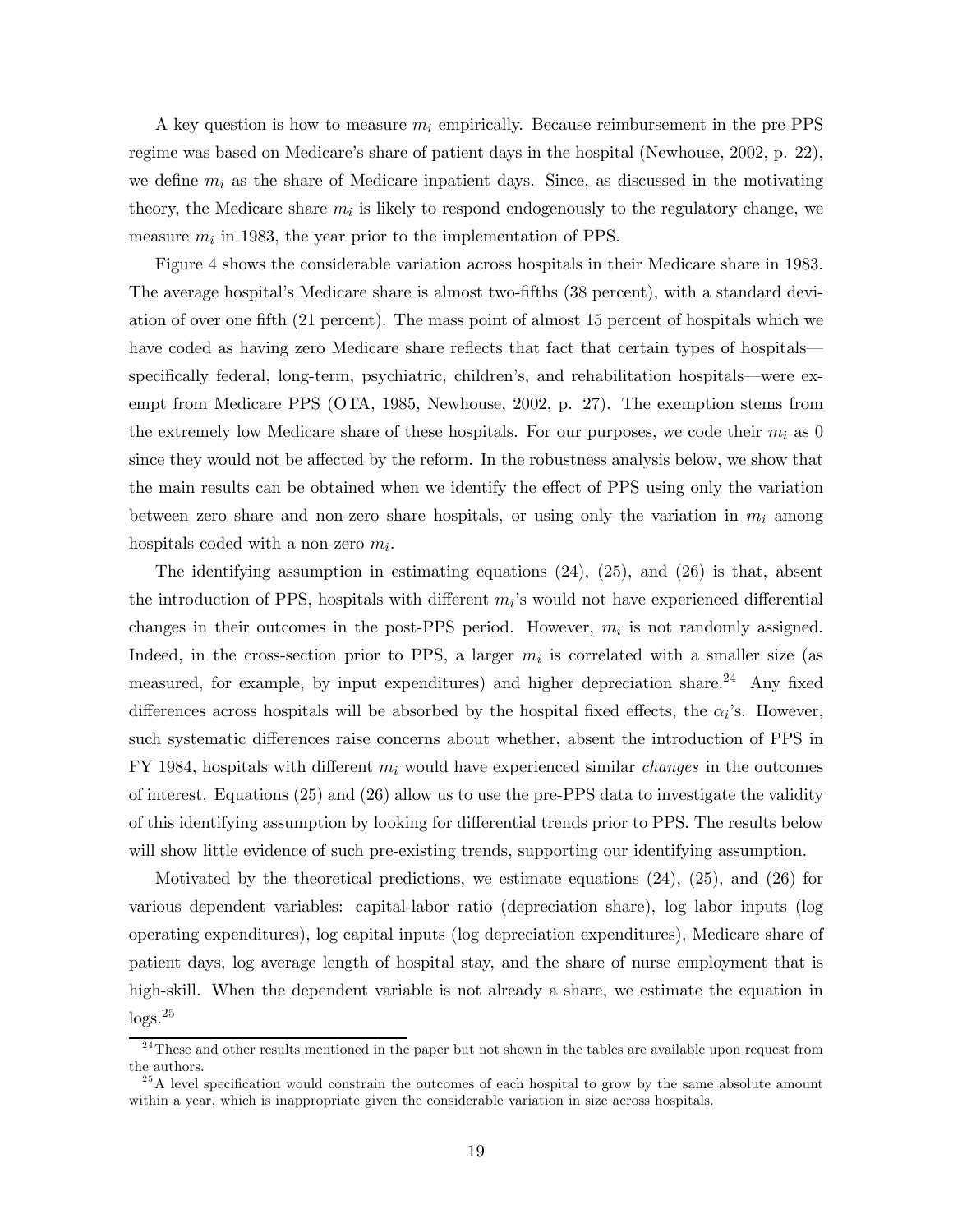### 6 Main Results

#### 6.1 Results on Capital-Labor Ratio

Proposition 1 suggests that the move from full cost to partial cost reimbursement should increase the capital-labor ratio. We investigate this in Table 2, which shows that the introduction of Medicare PPS is associated with a statistically and economically significant increase in the capital-labor ratio (depreciation share).

Column (1) shows the estimation of our most parsimonious equation, (24). The  $POST_t$ variable is simply a dummy for the three years in which PPS is in effect in our sample (1984- 1986). In this specification, the coefficient  $\beta$  on the key interaction term  $(m_i \cdot POST_t)$ , is estimated as  $1.129$  (standard error  $= 0.108$ ). This is both a highly statistically significant and economically large effect. Given that the average hospital has a 38 percent Medicare share prior to PPS, this estimate suggests that in its first three years, the introduction of PPS was associated with an increase in the depreciation share of about  $0.42 (\simeq 1.129 \times 0.38)$  for the average hospital. Since the average depreciation share is about 4.5, this corresponds to a sizable 10 percent increase in the capital-labor ratio of the average Medicare share hospital.<sup>26</sup>

Column (2) investigates whether the differential growth in the capital-labor ratio between high and low Medicare share hospitals was present before the introduction of PPS by estimating equation (25). The estimate of the key parameter,  $\beta$ , is essentially unchanged, while the coefficient  $\phi$  on the interaction between the 1983 dummy and the Medicare share,  $(d_{1983} \cdot m_i)$ , is very small (practically zero) and highly insignificant. This indicates that relative to the years 1980 through 1982, hospitals with a larger  $m_i$  did not experience a statistically or economically significant change in their capital-labor ratio in 1983 (the year before PPS) relative to hospitals with a smaller  $m_i$ . This is supportive of the identifying assumption that absent the introduction of PPS, hospitals with different Medicare shares would have experienced similar changes in their capital-labor ratios.

Column  $(3)$  shows the results from estimating the more flexible equation  $(26)$  in which each year dummy is interacted with the hospital's 1983 Medicare share; the omitted year is 1980. This allows a further investigation of the identifying assumption as well as an examination of the timing of the response to PPS. The results indicate that relative to their 1980 spending,

 $26$  We can use this estimate to derive a back-of-the-envelope estimate of the elasticity of substitution between total capital and labor. Assuming that  $s<sub>L</sub> \approx 1$ , the increase in relative labor costs could be estimated to be about 75% for the average affected hospital (i.e.,  $1/(1 - s_L m_i) \approx 1/(1 - 0.4) \approx 0.75$ ). This would imply that the capital-labor ratio changed by about 10% in response to a 75% change in relative labor costs, which would be consistent with an elasticity of substitution of about 0.13. In practice, however, the implied elasticity of substitution is likely to be considerably higher, for 0.75 is likely to be a significant overestimate of the change in the relative costs of labor, since the fungibility between Medicare and non-Medicare costs is likely to apply at the margin, but not on average, and because  $s_L \approx 1$  is likely to be an overestimate.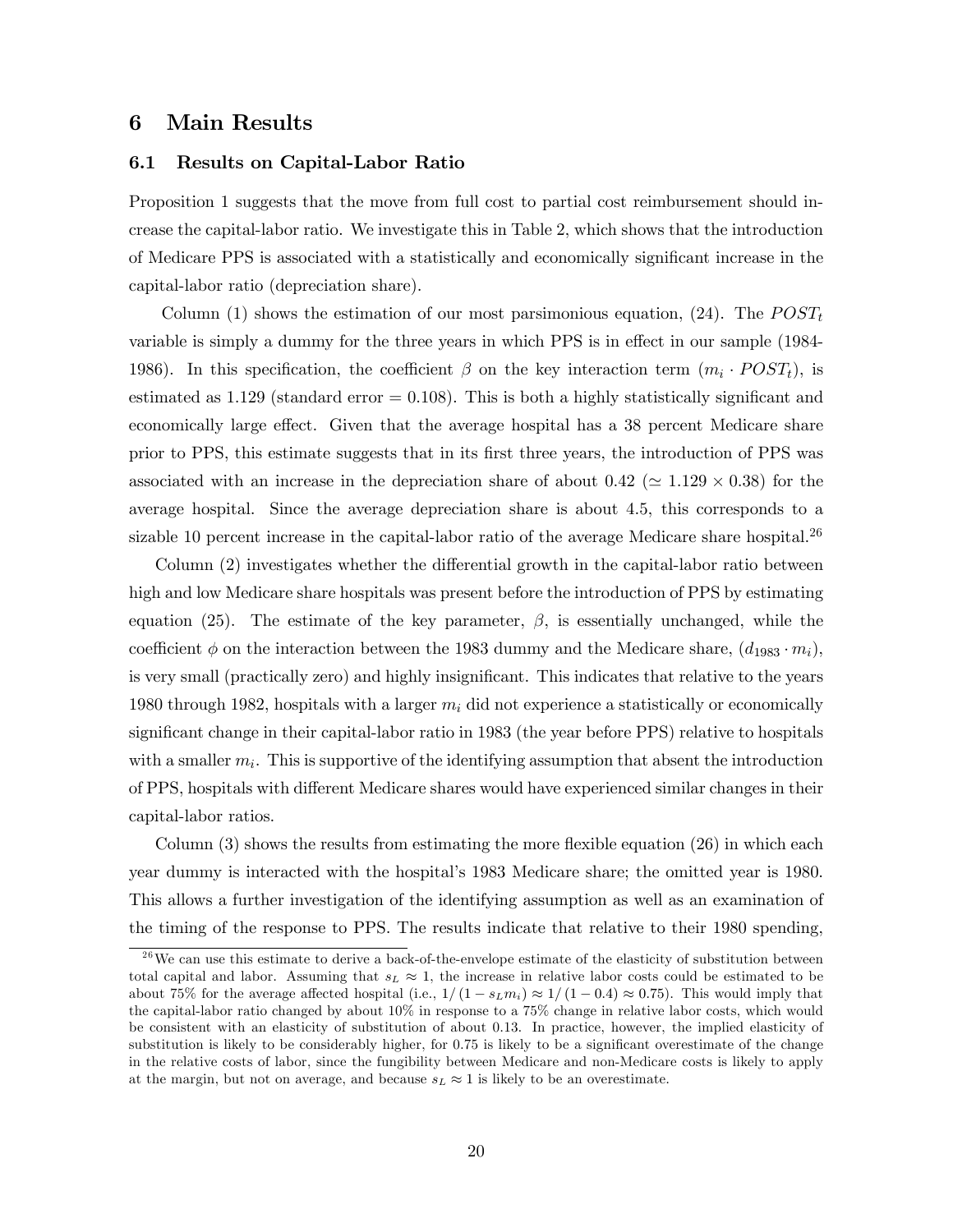hospitals with a larger Medicare share did not experience a significant change in their capitallabor ratio relative to hospitals with a smaller Medicare share in the pre-PPS years 1981 or 1983, but there is a one-time downward blip in 1982.27 Thus, the pattern over all four pre-PPS years suggests that, if anything, the capital-labor ratio may have been declining in hospitals with a larger Medicare share relative to hospitals with a smaller Medicare share. There is a pronounced shift in this pattern starting in 1984, the first year that PPS is in place. In this year, hospitals with a larger Medicare share experience a statistically significant increase in the capital-labor ratio relative to hospitals with a smaller Medicare share, confirming the results in the previous two columns.

In a pattern that will repeat itself for many of the other dependent variables that we analyze, the results in column (3) also indicate that the magnitude of the increase in the capital-labor ratio associated with PPS grows from 1984 to 1985 and again from 1985 to 1986. This likely reflects, at least in part, lags in the implementation of PPS both in actuality and as measured in our data. PPS was effective at the beginning of the hospital's fiscal year starting on or after October 1, 1983. Hospitals were therefore added to the new regime throughout its first year in operation, with some not entering the new system until midway or late in the 1984 calendar year (OTA, 1985). Moreover, not all hospitals follow the AHA instructions to report data for year t for the twelve month period from October 1,  $t-1$  to September 30,  $t$ ; in any given year, about half appear to instead report data for the twelve-month period corresponding to their fiscal year. This also contributes to a staggered implementation of PPS in the data. However, the fact that the increase in the size of the effect from 1984 to 1985 (i.e., from a year in which only some hospitals were fully under the system to a year in which all were) is quite similar to the increase in the size of the effect from 1985 to 1986 (two years in which all affected hospitals were under the system) suggests that lags in implementation alone cannot fully account for the time pattern we observe. Lags in the hospital response to the new reimbursement regime (perhaps due to adjustment costs) may have also played a role.

Whatever its underlying cause, the empirical evidence in column (3) that the impact of PPS appears to grow over time suggests that a more appropriate parameterization of the post-PPS period may be a trend rather than a single post-PPS dummy. This motivates yet another slight variation on our estimating equation,

$$
y_{it} = \alpha_i + \gamma_t + \mathbf{X}'_{it} \cdot \boldsymbol{\eta} + \tilde{\beta} \cdot \left( \sum_{t \ge 1984} (t - 1983) \cdot m_i \right) + \phi \cdot (d_{1983} \cdot m_i) + \varepsilon_{it}, \tag{27}
$$

 $27$ This one-year blip in 1982 is not a major concern for our results. We show in Section 7 that our results are robust to numerous alterantive specifications that deal flexibly with potential mean reversion and to including a linear trend interacted with Medicare share. Moreover, our results are also robust to excluding the 1982 data from the analysis, with or without including a linear trend interacted with Medicare share (not shown).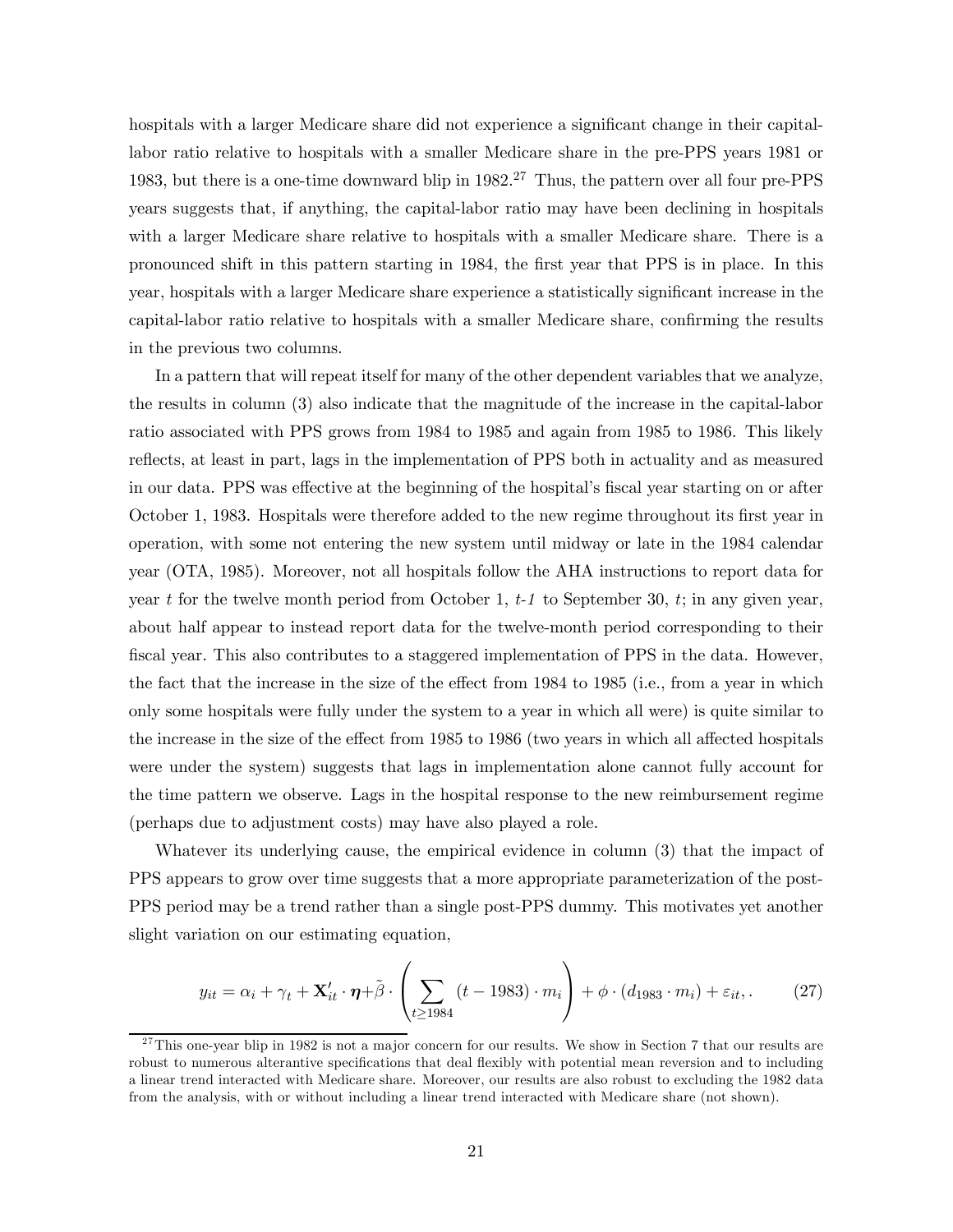which imposes a linear structure on the post-PPS effects. This equation has the advantage of summarizing the post-PPS patterns more parsimoniously than equation  $(26)$ .

Columns (4) and (5) estimate equation (27) with and without the pre-specification test term,  $(d_{1983} \cdot m_i)$ . In both cases, there is a very precisely estimated coefficient of  $\tilde{\beta}$  of about  $0.53$  (standard error approximately  $0.05$ ). In column  $(5)$  as in column  $(2)$ , there is no evidence of a pre-PPS differential effect. With a similar calculation to above, the estimate of 0.53 suggests that, in its first three years, PPS was associated, on average, with an approximately 4 percent per year increase in hospitals' capital-labor ratio.

#### 6.2 Results on Labor and Capital Inputs and Medicare Share

Proposition 2 suggests that if the price cap  $\theta$  is low, labor inputs should decline in response to the move to partial cost reimbursement. Table 3 investigates the differential change in (log) labor inputs (log operating expenses) across hospitals with different pre-PPS Medicare shares; it reports results from estimating equations (24), through (27) with this alternative dependent variable. Consistent with Proposition 2, the results suggest that the move from full cost to partial cost reimbursement was associated with a decline in labor inputs. Once again, the estimates are quite precise. For example, the estimate of  $\beta$ , the coefficient on the interaction term  $(m_i \cdot POST_t)$ , in column (1) is -0.141 (standard error = 0.016). Column (2) shows no evidence of a pre-existing trend. The estimates suggest that during the first three years of PPS, there was a decline of about 5 percent ( $\simeq 0.141 \times 0.38$ ) in labor inputs for an average Medicare share hospital.

The estimates in column (3) again suggest that the impact of PPS was increasing over the first three years in which it was in place.<sup>28</sup> Correspondingly, the linear trend specifications in columns (4) and (5) also fit the data very well and produce precise estimates of about -0.07. This implies that, during its first three years, the PPS reform was associated, on average, with an approximately 3 percent ( $\approx 0.07 \times 0.38$ ) per year decline in labor inputs. The specifications also show some evidence of a small and marginally statistically significant increase in labor inputs in more affected hospitals in some of the pre-PPS years. Although this may raise concerns about the potential for mean reversion that may contaminate our estimate of the impact of PPS, Section 7 will show that the results are highly robust to a number of specifications that flexibly deal with potential mean reversion issues.

Table 4 estimates our baseline models for log capital inputs (log depreciation expenses). The results indicate essentially no statistical or substantive effect on capital inputs. These results

<sup>&</sup>lt;sup>28</sup> Another potential explanation for the time pattern in the adjustment of labor inputs to PPS, besides the possible explanations discussed above, is that the level of the price cap  $\theta$  was tightened after the first year of PPS (Coulam and Gaumer, 1991), which would naturally lead to further declines in labor inputs.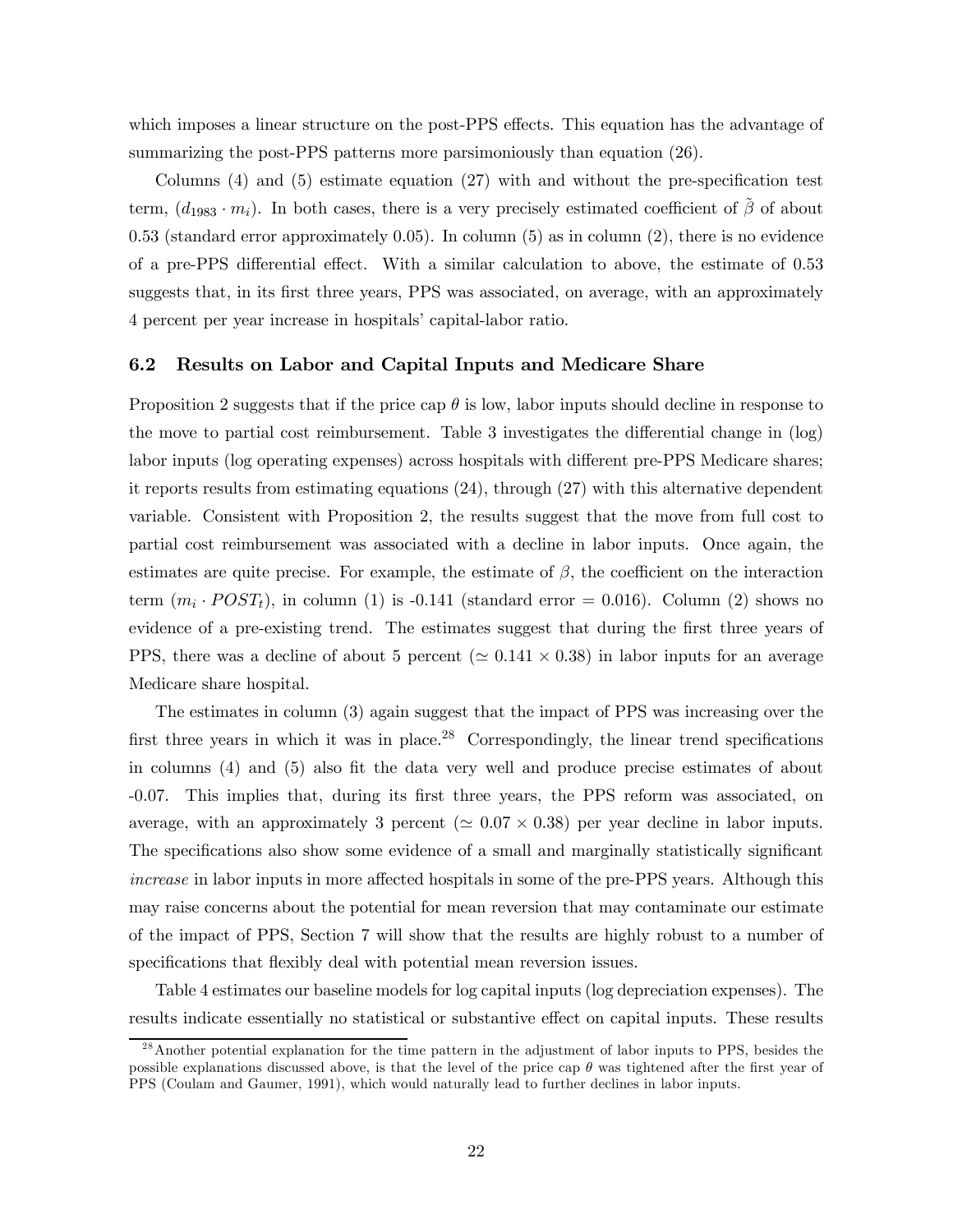suggest that the decline in labor inputs was not associated with a corresponding decline in capital inputs. This is consistent with the theoretical result in Proposition 2 that even when the price cap  $\theta$  is low enough that labor inputs decline, capital inputs need not decrease and may in fact increase when there is sufficient substitutability between capital and labor.29

We have interpreted the results for labor and capital inputs as corresponding to the predictions of the theoretical model when the price cap  $\theta$  is relatively low. As discussed in footnote 13, the existing evidence is suggestive of a low price cap. In addition, recall from Section 2.2 that when the price cap is low, the move to partial cost reimbursement should be associated with a decline in the Medicare share  $m_i$ . Consistent with this, Table 5 shows that PPS is associated with a decline in Medicare's share of patient days.<sup>30</sup> The point estimate in our preferred specification (column 5) is  $-0.032$  (standard error  $= 0.003$ ), and suggests that, for its first three years, PPS was associated with about a 1 percentage point ( $\approx 0.032 \times 0.38$ ) per year decline in the Medicare share of patient days, or a 2 - 3 percent per year decline relative to the baseline.

#### 6.3 Technology Adoption

The AHA data contain a series of binary indicators for whether the hospital has various "facilities", such as a blood bank, open heart surgery facilities, CT scanner, occupational therapy, genetic counseling, and neonatal intensive care. These data have been widely used to study technology adoption decisions in hospitals (e.g. Cutler and Sheiner, 1998, Baker and Phibbs, 2002, Finkelstein, 2005). Since they contain only indicator variables for the presence or absence of various facilities, we cannot study upgrading of existing technology or the intensity of technology use, but we can study the total number of facilities, which provides one proxy for the  $A_i$  variable in the theoretical model

Overall, during our time period, the AHA collects information on the presence of 113 different facilities. These are listed, together with their sample means and the years in which they are available, in Appendix Table A. On average, a given facility is reported in the data for 4.6 out of the possible 7 years; only one-quarter of the technologies are in the data for all seven years. Moreover, as is readily apparent from Appendix Table A, the list encompasses

 $^{29}$ Recall that the value of the elasticity of substitution between capital and labor necessary for capital inputs not to decline depends on the level of the price cap,  $\theta$ . If  $\theta$  were zero, the elasticity of substitution would have to exceed 1 (cfr., Proposition 2). However, if  $\theta$  is positive (but small), even when the elasticity of substitution is less than 1, labor inputs would decline while capital inputs may not.

 $30$  To prevent a mechanical correlation between the cross-sectional variation,  $m_i$ , and the dependent variable, in this table we define  $m_i$  based on the hospital's Medicare share in 1980, and exclude 1980 from the analysis. All of our previous results are robust to this alternative specification. Also, while we code the regressor  $m_i$  to be zero for the approximately 15 percent of hospitals that are exempt from PPS, we allow the dependent variable in this case to take its actual value for all hospitals. On average over 1981 - 1986, the dependent variable is 0.38; it is 0.09 (0.43) for exempt (non-exempt) hospitals.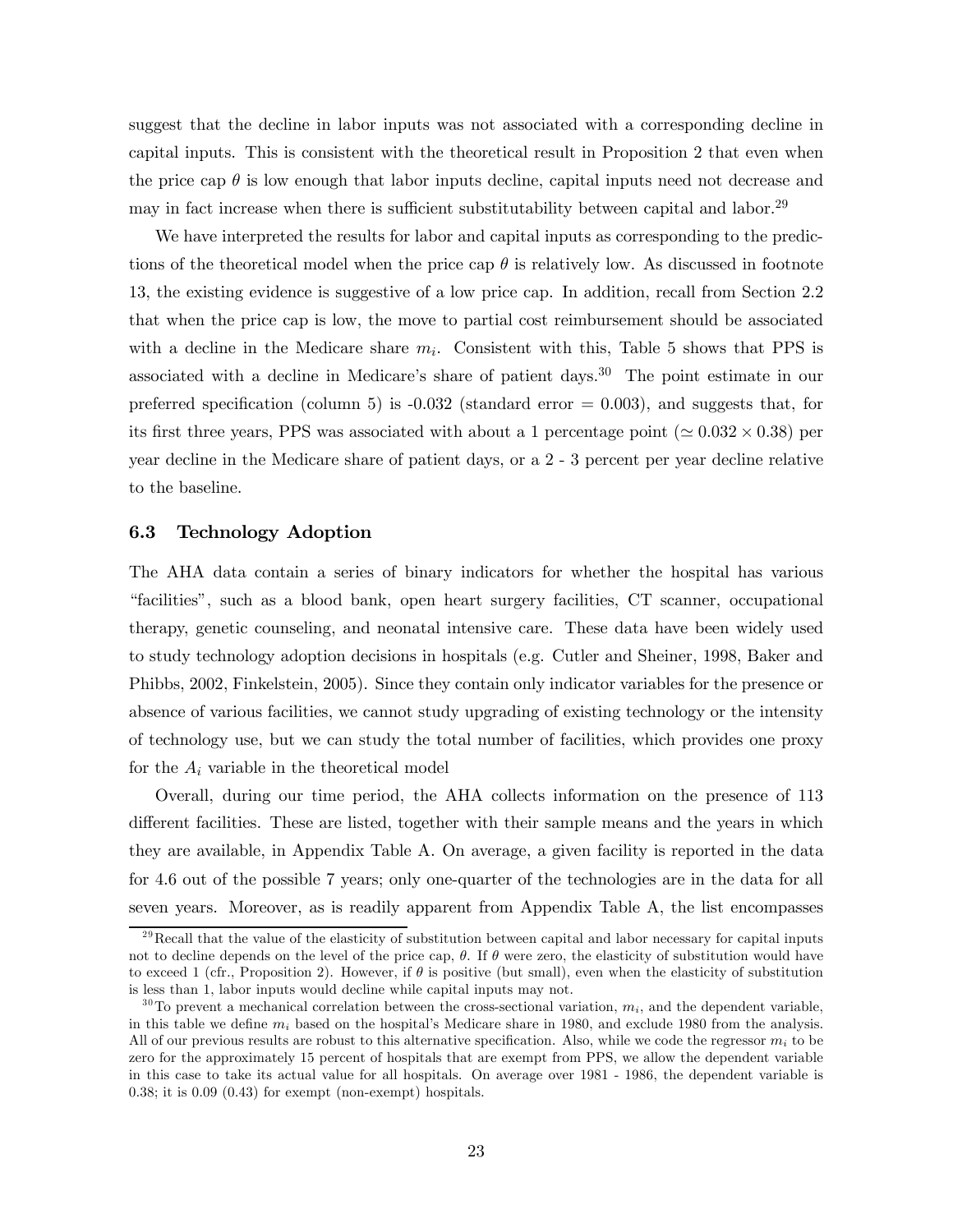a range of very different types of facilities. Given these two features of the data, we pursue two complementary approaches to analyzing the impact of the change from full to partial cost reimbursement on technology adoption.

Our first approach (consistent with the perfect substitutability across different technologies in the model) treats all facilities equally and estimates equations  $(24)-(27)$  using the (unweighted) number of facilities that hospital  $i$  has in year  $t$  as the dependent variable (in this specification, year fixed effects take care of the unbalanced panel nature of the data). Our second approach estimates separate hazard models of the time to adoption for specific technologies that are in the data for all of the years of our sample.

#### 6.3.1 Number of Facilities

In our first approach, the dependent variable is the raw count of the number of facilities of each hospital. This dependent variable ranges from 0 to 77 with an average of 25. Approximately 10 percent of the hospital-years in the sample have zero facilities. Table 6 shows the results. Panel A reports the OLS estimates. Since there are a large number of zero's, we cannot estimate this equation in logs, nor is there a natural scaling factor to use in the denominator to turn this into a share estimate. Instead Panel B reports the analogous results from the conditional fixed effects Poisson model (Hausman et al., 1984). For the model corresponding to equation (25) above, this approach amounts to assuming the following conditional expectation for the number of facilities for hospital i at time t,  $N_{it}$ , given the sample mean of the vector of covariates  $\mathbf{X}_i$ ,  $\bar{\mathbf{X}}_i$ , for hospital  $i:$ <sup>31</sup>

$$
E[N_{it} | \alpha_i, \bar{\mathbf{X}}_i] = \exp(\alpha_i + \gamma_t + \mathbf{X}'_{it} \cdot \boldsymbol{\eta} + \beta \cdot (POST_t \cdot m_i) + \phi \cdot (d_{1983} \cdot m_i)). \tag{28}
$$

Because this equation is nonlinear and cannot be estimated consistently with fixed effects, we follow Hausman et al. (1984), and estimate the conditional logit transformation:

$$
E\left[N_{it} \mid \alpha_i, \bar{\mathbf{X}}_i, \bar{N}_i\right] = \frac{\exp(\gamma_t + \mathbf{X}_{it}^{\prime} \cdot \boldsymbol{\eta} + \beta \cdot (POST_t \cdot m_i) + \phi \cdot (d_{1983} \cdot m_i))}{\sum_{\tau=1}^{T} \exp(\gamma_\tau + \mathbf{X}_{i\tau}^{\prime} \cdot \boldsymbol{\eta} + \beta \cdot (POST_\tau \cdot m_i) + \phi \cdot (d_{1983} \cdot m_i))}\bar{N}_i, \quad (29)
$$

where  $N_i$  is the average number of facilities for hospital i over the sample. This transformation removes the unobserved hospital effects, the  $\alpha_i$ 's, and enables consistent estimation. We estimate equation (29) with quasi-maximum likelihood and calculate the fully-robust variancecovariance matrix (see Wooldridge, 2002, pp. 674-676).

In practice, the results are not sensitive to whether we use OLS or the conditional fixed effect Poisson model. In either case, the estimates suggest that the change from full to partial

<sup>&</sup>lt;sup>31</sup>The analogs of our other estimating equations, (26) and (27), are obtained by replacing the  $\beta \cdot (POST_t \cdot m_i)$ term with a full set of interactions between  $m_i$  and post-1981 year dummies, or with  $\tilde{\beta} \cdot (\sum_{t \ge 1984} (t - 1983) \cdot m_i)$ .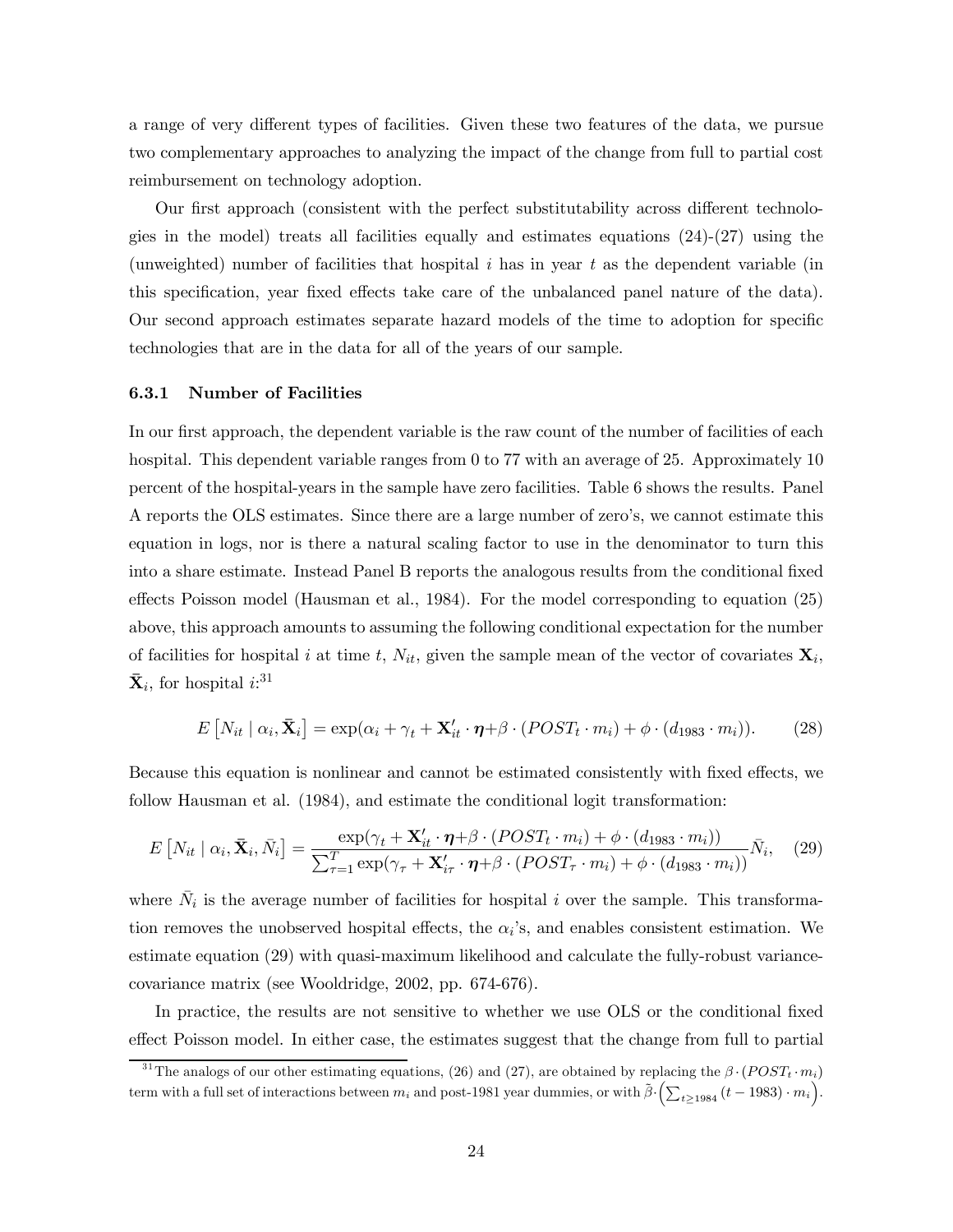cost reimbursement is associated with a statistically and economically significant increase in the number of facilities of affected hospitals.

The point estimate from the OLS specification in column  $(1)$  is 2.621, suggesting that, on average, the regulatory change is associated with an increase of about one new facility  $(\simeq 2.621 \times 0.38)$  in a hospital over its first three years; this corresponds to about a 4 percent increase over the average number of facilities in a hospital (which is about 25). The magnitude of the estimated effect is quite similar in the conditional fixed effect Poisson specification in column (6); the point estimate of 0.12 suggests that the introduction of PPS is associated with an approximately 5 percent ( $\approx 0.120 \times 0.38$ ) increase in the number of new facilities for the average Medicare share hospital over its first three years.

The results in Table 6 are also broadly supportive of our identifying assumption of no differential trends across hospitals in the number of facilities prior to PPS. Columns (3) and (8) show some evidence of a differential decline in the number of facilities in higher Medicare share hospitals in 1981 relative to 1980, but reassuringly, there is no similar pattern among any of the other pre-PPS years 1981, 1982 or 1983. Although the results in columns (3) and (8) may raise concerns about mean reversion, Section 7 will show that the results are robust to several different checks against mean reversion.

One difference with the previous set of findings is the time pattern of the impact of PPS in the flexibly estimated specification (columns 3 or 8); rather than the approximately linear growth for the other variables studied so far, the number of facilities in the affected hospitals shows a statistically significant increase from 1983 to 1984, and again from 1984 to 1985, but the effect then appears to decline somewhat from 1985 to 1986 (OLS specification) or at least not rise further from 1985 to 1986 (Poisson specification).

#### 6.3.2 Hazard Models

A drawback to the preceding analysis is that it treats all technologies as perfect substitutes. As an alternative, we estimate separate hazard models of the time to adoption for specific technologies that are in the data for all of the years of our sample. We focus on 10 technologies that were identified as "high tech" by previous researchers (Cutler and Sheiner, 1998, Baker, 2001, and Baker and Phibbs, 2002), and that are present in our data in all years. Two of these are cardiac technologies (cardiac catheterization and open heart surgery), two are diagnostic technologies (CT scanner and diagnostic radioisotope facility), four are radiation therapies used in cancer treatment (megavoltage radiation therapy, radioactive implants, therapeutic radioisotope facility, and x-ray radiation) and the remaining two are the neonatal intensive care unit and organ transplant. Figure 5 plots the diffusion pattern over our sample period of each of these 10 technologies; they differ in both their initial diffusion level and in whether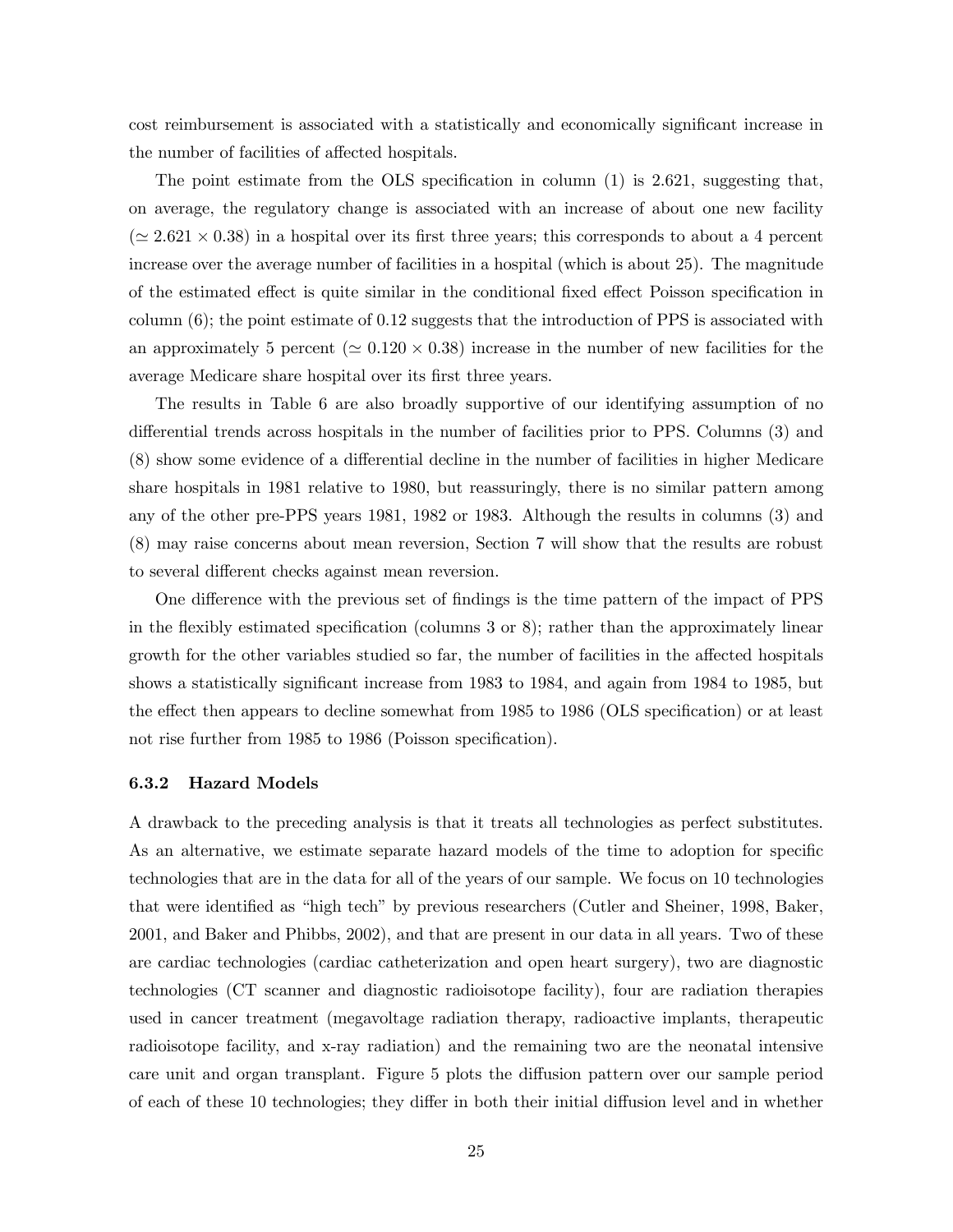and how rapidly they are diffusing over our sample period.

In the hazard model analysis, we exclude hospitals that have a given technology in 1980 (since they are not "at risk" of failure–i.e., of adoption), and treat hospitals that have still not adopted the technology by 1986 (the end of our sample period) as censored. Our first model is an exponential (i.e., constant baseline) proportional hazard model of the form:

$$
\lambda_t = \alpha \exp \left( \gamma_t + \phi \cdot d_{1983} \cdot m_i + \beta \cdot (POST_t \cdot m_i) + \mathbf{X}'_i \cdot \boldsymbol{\eta} \right),\tag{30}
$$

where  $\lambda_t$  denotes the conditional probability that the hospital adopts the technology in question at time t, given that it has not yet adopted the technology, and  $\alpha$  denotes the constant baseline hazard parameter (which we estimate). The assumption of the proportional hazard model is that the covariates shift the baseline hazard proportionally. Our second model is a Cox semiparametric proportional hazard model, which allows for a fully flexible, non-parametric baseline hazard  $\lambda_0$ , and is estimated by a transformation similar to that in equation (29)—see Kiefer (1988). In the Cox model, we do not include year fixed effects, since the fully flexible baseline hazard is also specified with respect to calendar time.

Since we have at most a single transition (adoption) for each hospital, we cannot include hospital fixed effects in the hazard model analysis. Instead, we control for a range of timeinvariant hospital characteristics (denoted by  $\mathbf{X}_i$ ). These are  $m_i$  (i.e., the hospital's 1983 Medicare share), the square of  $m_i$ , the number of beds in 1983, and dummy variables for whether the hospital is a general (non-speciality) hospital, whether it is short term, whether it is federal, whether it is located in an urban area, and a complete set of state fixed effects.<sup>32</sup>

Table 7 reports the results from both models.<sup>33</sup> To conserve space, we report results only from a specification similar to equation (25), which includes a single interaction between the Medicare share,  $m_i$ , and the post-PPS period dummy,  $POST_t$  as well as the pre-specification test with the interaction between  $m_i$  and the dummy for the year 1983.<sup>34</sup> Panel A of Table 7 reports the results from the exponential proportional hazard model, while Panel B reports results from the Cox proportional hazard model. For each technology in each panel, we report the coefficient and the standard error on  $POST_t \cdot m_i$  and  $d_{1983} \cdot m_i$ . To illustrate the magnitude of our estimates, we also translate the hazard model coefficient on  $POST_t \cdot m_i$  into

 $32$ Our previous results are very similar if we estimate the models controlling for these covariates instead of hospital fixed effects.

<sup>&</sup>lt;sup>33</sup>We also estimated (but do not report) extended hazard models allowing for unobserved hospital heterogeneity parameterized by a gamma distribution using the discrete time nonparametric baseline proportional hazard framework of Han and Hausman (1990). Our results are not sensitive to this extension, though there was evidence of statistically significant hospital heterogeneity (estimates from the Han-Hausman model without heterogeneity were very similar to the Cox model). For computational reasons, the Han-Hausman models were estimated without the state fixed effects (results from the exponential hazard or Cox models are not sensitive to whether or not state fixed effect are included).

 $34$ As with the results for the total number of facilities, the results from hazard model estimates of individual technologies do not indicate that the impact of PPS grows continually over the three PPS years in our sample.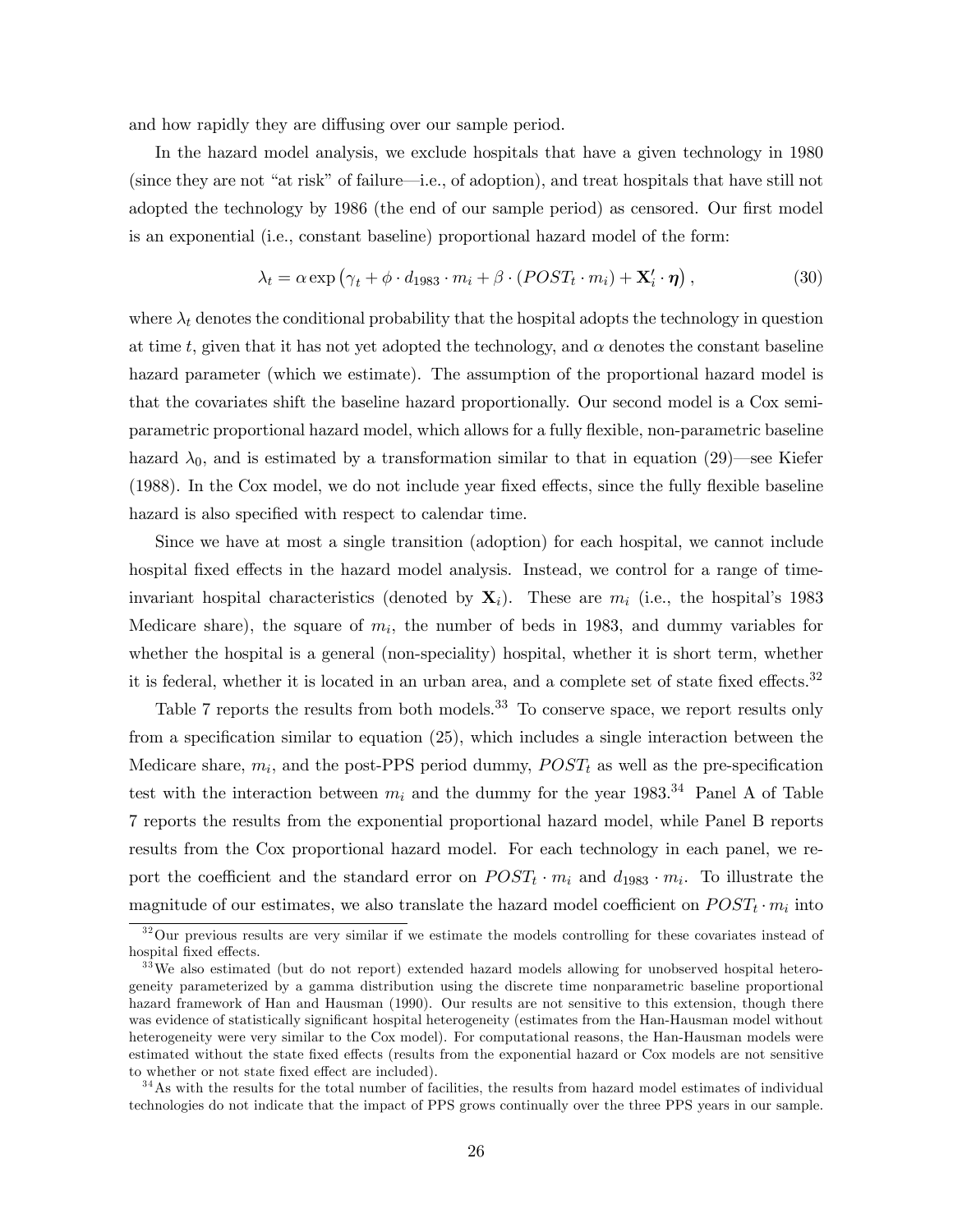the implied change in the proportion of hospitals that adopt the technology between 1981 and 1986 associated with changing  $m_i$  from zero to its mean value.

Since we look at 10 different technologies, the per-technology p-values will be lower than when each technology is viewed as part of a "family of hypotheses" that *PPS had no effect* on any of the 10 technologies. We therefore also report the family-wise error rate adjusted p-value [in square brackets]. This p-value corresponds to the probability of rejecting the null hypothesis of no effect on a given technology under the null family of hypotheses of no effect on any of the technologies.<sup>35</sup> The family-wise adjusted p-values are about 5 times larger than the standard p-values.

Both panels of Table 7 show similar results and suggest that the shift from full cost to partial cost reimbursement was associated with increased technology adoption. At a 5 percent cutoff, the results from the exponential (Cox) model using the standard p-values suggest that PPS is associated with increased adoption of 7 (6) of the 10 specific technologies. The results using the family-wise adjusted p-values suggest that PPS is associated with an increased adoption of 3 of the 10 technologies. Two of these three technologies, open heart surgery and CT scan, are likely to be used disproportionately by Medicare patients. Our interpretation of the increase in adoption following the PPS is thus along the lines of Proposition 3, and relies on technology-labor substitution.36

While we cannot definitively pinpoint the mechanism for this technology-labor substitution, we can provide some evidence of one natural mechanism, the use of technology to reduce the length of stay. The typical hospital day is relatively nurse- or custodial care-intensive. By increasing the intensity of treatment up front, hospitals may be able to reduce length of stay on the margin. Consistent with this, Table 8 presents evidence that Medicare PPS is associated with declines in log average length of stay, defined as  $log(pation \, days/admissions).^{37}$ 

It is also noteworthy that the other technology for which the family-wise adjusted p-values (as well as the standard p-values) show a statistically significant increase in adoption is the neonatal intensive care unit (NICU), which is likely to be used almost exclusively by non-Medicare patients. Although an effect of the PPS on NICU may at first appear puzzling (or

 $35$ We calculate these family-wise error rate adjusted p-values based on 10,000 iterations of the free step-down resampling method of Westfall and Young (1993). This is more powerful than the standard Bonferroni correction because it does not assume independence across the 10 outcomes and sequentially removes hypotheses from the family after they are rejected; see Kling and Liebman (2004) for an application and a more detailed discussion of this method.

<sup>&</sup>lt;sup>36</sup>As noted before, hospital labor consists of nurses, orderlies, administrators, and custodial staff but does not include doctors (who are neither employed by nor paid by the hospitals). Thus the technologies may well be complementary with physicians (or particular physician specialties) but still substitutes for hospital labor.

<sup>&</sup>lt;sup>37</sup> Because the dependent variable is mechanically related to the cross-sectional variation of Medicare share of patient days in 1983, we again drop 1980 from the sample and re-define the cross-sectional variation as Medicare share of patient days in 1980.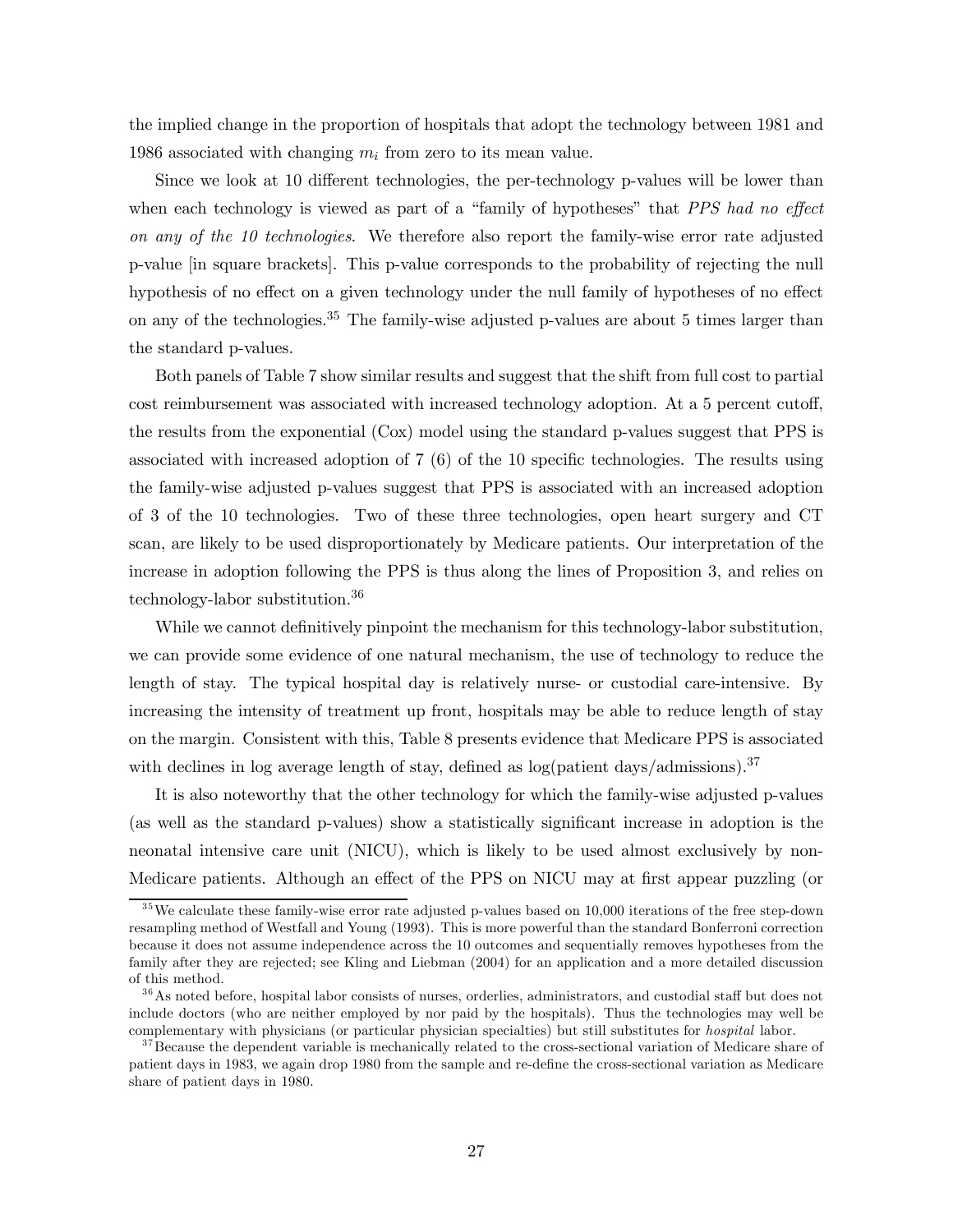even concerning), it is consistent with the growing body of evidence of "spillovers" from the nature of health insurance of one group of patients to the treatment of another group.<sup>38</sup> Such spillovers could be incorporated into the framework in Section 2 by relaxing the assumption that  $z_i$  in the production function (1) is constant. A change from full cost to partial cost reimbursement would then encourage a firm to switch its managerial efforts (a component of  $z_i$ ) from Medicare-related activities to non-Medicare activities, potentially inducing the adoption of non-Medicare related technologies.<sup>39</sup> Another reason for such spillovers is the presence of complementarities in the operation or adoption of new technologies; adopting a number of new Medicare-related technologies may reduce the costs (and/or increase the benefits) of adopting other, non-Medicare, technologies. Finally, in practice, Medicare's cost-based reimbursement rules permitted hospitals considerable latitude in determining which costs to assign to Medicare (OTA, 1984, CBO, 1988), allowing some degree of fungibility in the reimbursement of capital expenses. In light of all these considerations, we do not find it surprising that there is evidence of some effect of PPS on adoption of non-Medicare technologies.

#### 6.4 Changes in Skill Composition

Finally, Proposition 4 suggests that when technology (or capital) is more complementary to skilled than to unskilled labor, the induced increase in technology (or in the capital-labor ratio) should cause a change in the composition of the workforce towards more skilled employees. We can identify full-time equivalent employment of two types of nurses in the data, Registered Nurses (RN's) and Licensed Practitioner Nurses (LPN's); together these constitute about onequarter of total hospital employment.<sup>40</sup> RN's are considerably more skilled than LPN's.<sup>41</sup>

Table 9 shows that the introduction of PPS appears to be associated with an increase in the proportion of nurses that are relatively more skilled nurses (the RN's). These results are somewhat weaker than our previous findings; for example, in one specification, there is evidence

<sup>&</sup>lt;sup>38</sup>For example, Baicker and Staiger (2005) find that increases in the hospital reimbursement rate of Medicaid– which primarily reimburses for childbirth and pediatrics—is associated with declines not only in infant mortality but also in heart attack mortality among the elderly Medicare population. Similarly, Baker (1997) finds that higher managed care penetration in private insurance is associated with decreased hospital spending on fee-forservice Medicare patients. Most closely related to our findings, Dafny (2005) finds that in response to increases in average reimbursement rates for Medicare patients with specific diagnoses, hospitals spread the increased revenue uniformly across the treatment of all patients.

 $39$ Note that this is a distinct effect on technology adoption from that highlighted in Proposition 3, which focuses on the technologies directly substituting for the tasks previously performed by the labor that was being subsidized under the full cost reimbursement regime.

 $^{40}$ The total amount of hospital employment accounted by nurses is about one-third, but the other nursing categories do not have consistent names across years, making it impossible for us to use them in this exercise.

 $^{41}$ RN certification requies about twice as many years of training as LPN certification, which is reflected in the approximately 50 percent higher hourly wage of RN's relative to LPN's. We are grateful to Doug Staiger for providing us with the estimates of hourly wages by occupation from the 2000 Merged Outgoing Rotation Groups of the CPS.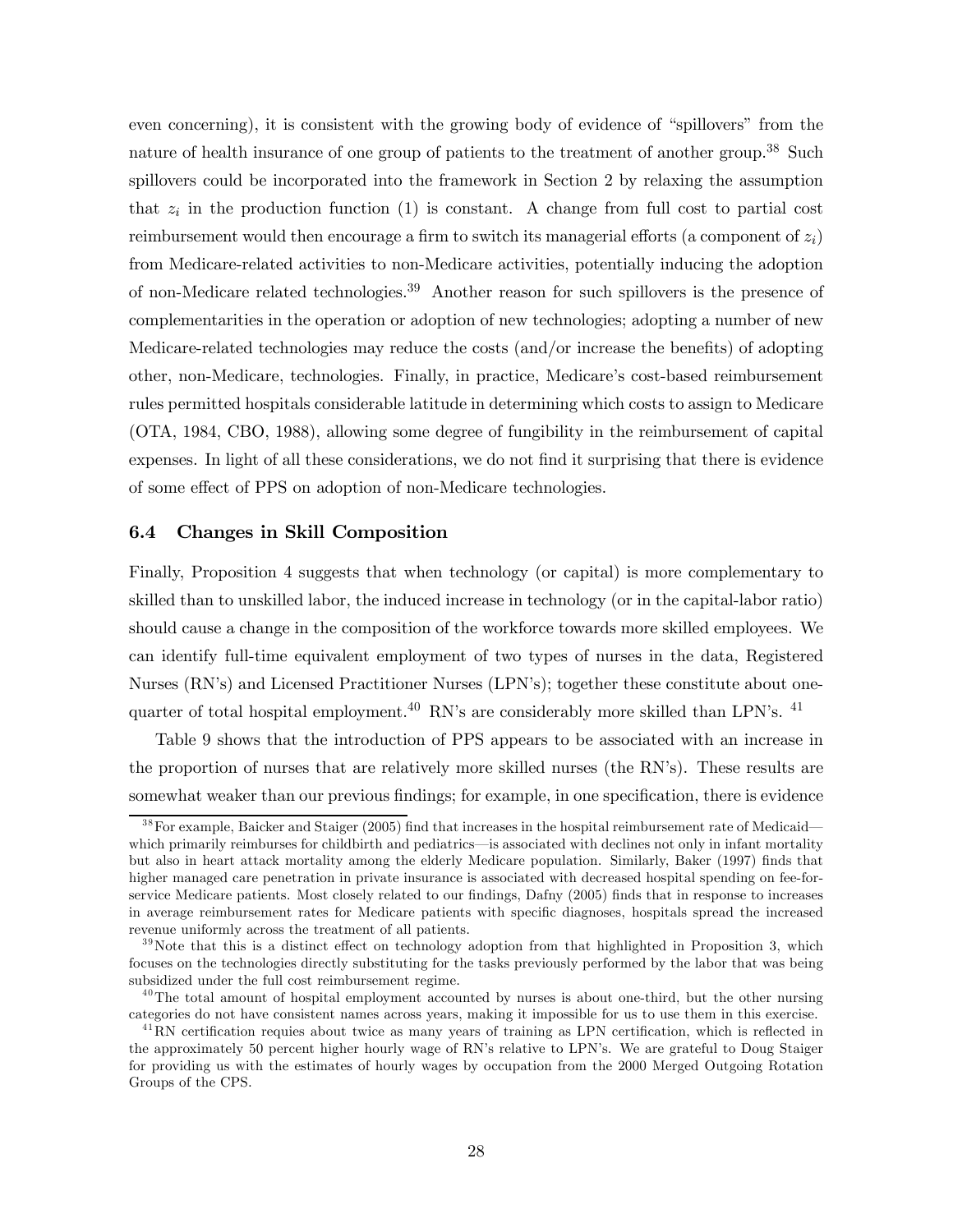of a marginally statistically significant effect prior to PPS in the same direction as the PPS (column 2). In our preferred specification (column 5), the pre-PPS effect is not statistically significant, but is still of the same sign as the main effect and about half the magnitude. Overall, we interpret these findings as broadly suggestive of a potential increase in the skill content of employment associated with the induced increase in technology adoption. Since, as discussed in the Introduction, the existing view in the literature is that capital and technology are more complementary to skilled labor than unskilled labor, evidence that PPS is associated with increases in the skill composition of hospitals' workforces provides indirect support for our results concerning the effect of PPS on capital-labor ratios and technology adoption.

#### 6.5 Alternative Interpretations

We have so far offered our preferred interpretation that the observed changes in factor demands and technology are a response to the change in relative factor prices induced by PPS. There are a number of alternative interpretations for our results, however the evidence suggests that they are less compelling than our preferred interpretation.

One potential alternative is that the increase in the depreciation share, documented in Table 2, may be a mechanical effect. Depreciation is a backward looking measure, and thus the ratio of depreciation to operating expenses may mechanically increase in response to a proportional scaling back of capital and labor inputs. But in practice, we see no scaling back of capital includes, and moreover, this alternative explanation would suggest that the effect should attenuate over time, whereas the results in column (3) of Table 2 indicate that the effect appears to grow over time. Another related concern would be that the PPS-induced reduction in hospitals' Medicare share (see Table 5) could mechanically cause an increase in the capital-labor ratio if Medicare patients are treated in a less capital-intensive manner than non-Medicare patients. Empirically, however, Medicare patients appear to be more capital-intensive than non-Medicare patients; in the 1983 cross-section, hospitals with a higher Medicare share have a statistically significantly higher depreciation share, with or without controlling for a rich set of covariates. In addition, neither of these two "mechanical" explanations is consistent with the evidence of PPS-induced changes in technology adoption and skill composition.

Another possible interpretation is that the increase in the capital-labor ratio may partly reflect a strategic response by hospitals to the possibility that capital reimbursement may be made prospective in the future; if so, hospitals may wish to build up their historical capital costs to increase their future prospective capital reimbursement rates. The incentive for such a strategic response is not obvious, however, since it was not a priori clear if and when capital reimbursement would be made prospective, nor how or whether own historical costs would affect any prospective reimbursement rates (see e.g., GAO, 1986, CBO, 1988). Moreover,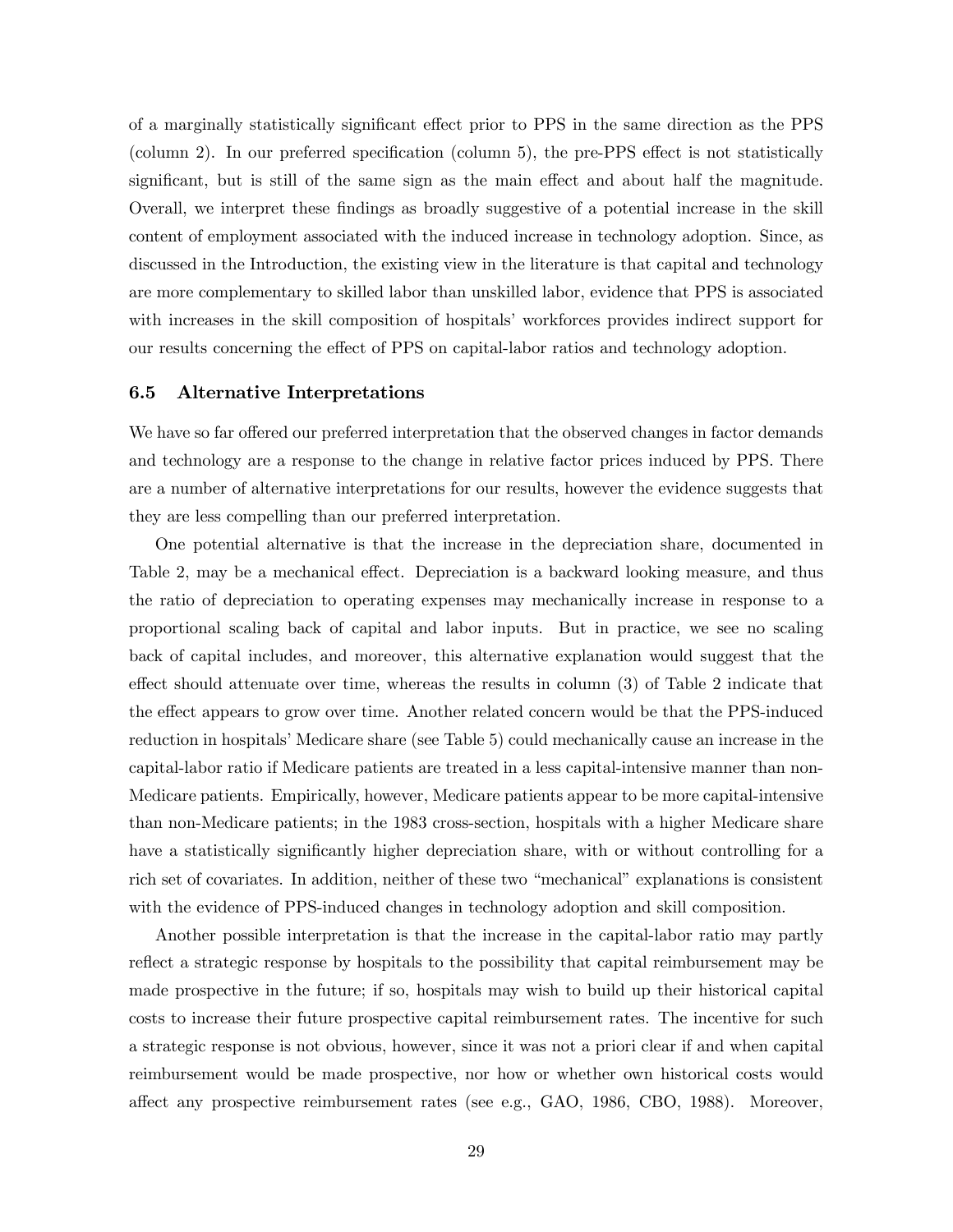to the extent that the response reflects the results from such "gaming", we might expect it to occur predominantly–or at least disproportionately–on the more easily manipulatable financing dimension (e.g., interest expenditures, or leveraging) rather than on the depreciation share per se. However, in Table 12 below, we find no evidence that PPS is associated with an increase in debt financing of capital expenditures ("leveraging up"). Finally, this type of gaming response should also not translate into effects on other margins, such as technology adoption or the skill composition of the workforce.<sup>42</sup>

Turning to the technology adoption results, one potential concern is the presence of secular increases in medical technology during this time period. Since the elderly are among the most intensive users of medical technology, there may be a spurious association between Medicare share and technology adoption trends. The evidence of an impact of PPS on the adoption of the NICU (a non-Medicare technology) is reassuring in this regard. Moreover, several of the technologies for which we find an impact of PPS are in fact not diffusing over our sample period (see Figure 5). Most importantly, the results from our pre-specification test  $(d_{1983} \cdot m_i)$ in Tables 6 and 7 show no systematic evidence of differential trends in technology adoption across hospitals with different Medicare share before the introduction of PPS.

An alternative interpretation for our technology findings is that PPS reimbursement on the price cap (i.e., output) side is not fully prospective (McClellan, 1996, 1997); the reimbursement a hospital receives for a Medicare patient varies not only based on the patient's diagnosis, but also, in some cases, on the type of treatment he or she receives, particularly the type of surgery, if any. These features may have increased hospitals' incentives to perform these surgeries, and consequently induced them to adopt the technologies needed to perform them. However, the evidence suggests that this type of incentive effect is unlikely to be the driving factor behind our technology adoption results. For we find equally strong results for procedures which are not reimbursed more generously after PPS. As noted by McClellan (1996), for ad hoc reasons, there are separate reimbursement rates for patients who have a heart attack if they undergo percutaneous transluminal coronary angioplasty (PCTA) or coronary artery bypass graft (CABG), but not if they spend time in the cardiac care unit (CCU). Hazard models estimated for adoption of the CCU show that the introduction of PPS is associated with an increased rate of adoption of the CCU even though this was not a technology whose

 $^{42}$ Even if the effect is not merely a strategic one, the magnitude of the input response may be affected by hospitals' expectations that continued reimbursement of capital costs might be temporary. A priori, however, it is not clear how such expectations (even if they were important) would affect magnitudes. On the one hand, the response might be larger because the relative subsidy to capital is expected to be temporary and hospitals may attempt to incur and pass through their capital costs while they still can. On the other hand, if there are adjustment costs, the response may be smaller than the case in which the change in the regulatory regime is expected to be permanent.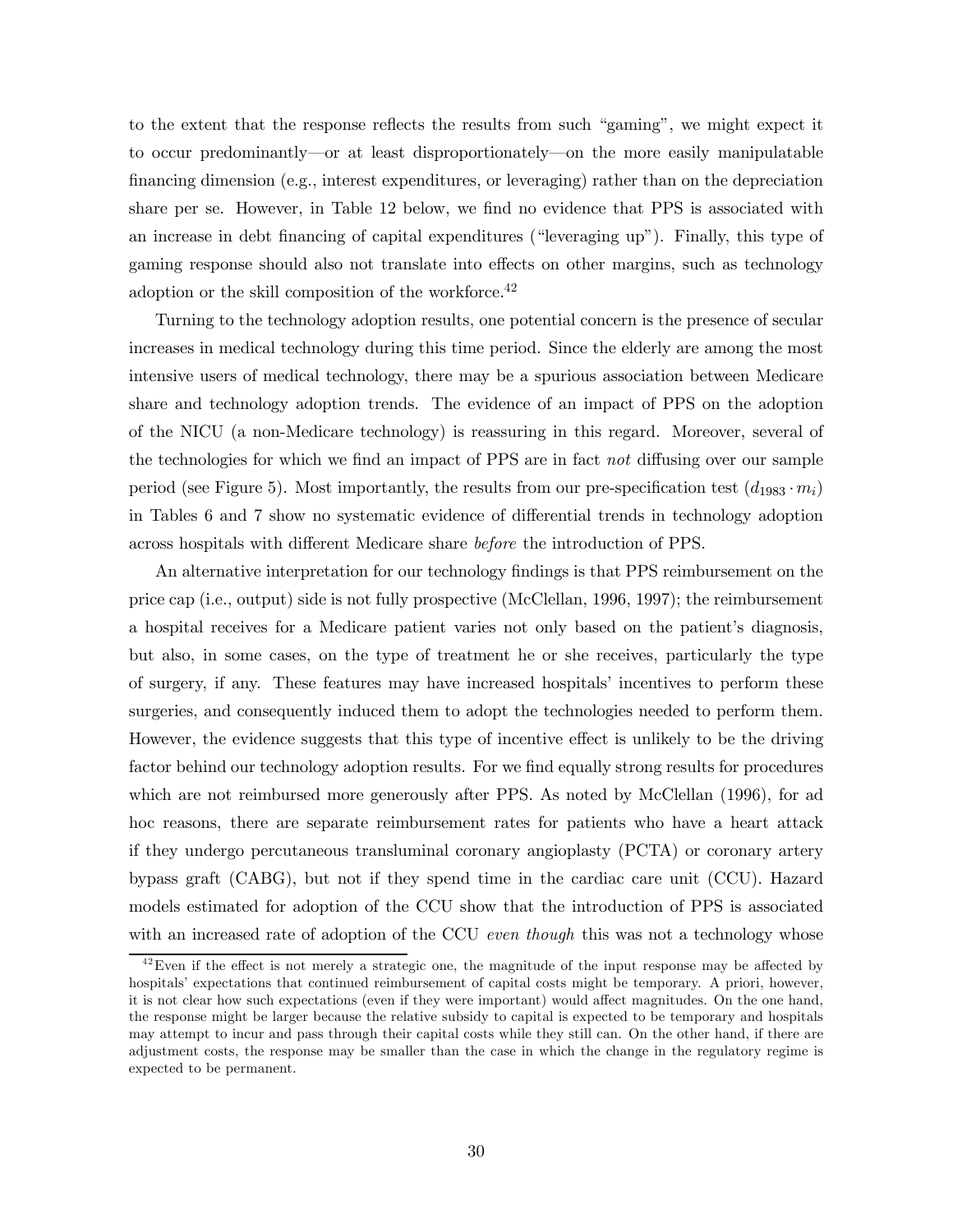use was associated with any increased reimbursement rate.<sup>43</sup> Moreover, there is no evidence that hospitals vary resources per patient in response to the subsequent changes in Medicare's relative reimbursement rates of various health services (though there is evidence of nominal responses, so-called "upcoding," see, e.g., Dafny, 2005).

Finally, since PPS applied only to hospital inpatient expenditures, it may have encouraged a real or nominal reallocation of some inpatient hospital activity to outpatient or nursing home units of the hospital. Previous empirical evidence suggests that PPS was, in fact, associated with re-allocation of some inpatient hospital activity to hospital outpatient units, although there is no evidence of re-allocation to nursing homes (Coulam and Gaumer, 1991). However, any such reallocations within the hospital can not explain our findings regarding the impact of PPS on input and technology choices, as our input and technology measures are inclusive of hospital-based outpatient units and hospital-based nursing home facilities.<sup>44</sup> Of course, if some activities were spun off out of the hospital completely, these could potentially contribute to our estimated decline in labor inputs; they could not, however, explain the estimated increase in technology adoption. Moreover, the empirical evidence is not suggestive of such spin-off behavior. We find no evidence that the introduction of PPS is associated with an increased probability of having a hospital-based nursing home unit (results not reported), and although we cannot use our empirical strategy to investigate the impact of PPS on the creation of freestanding nursing home facilities, there is no evidence in the time series of an increase in total nursing home use over our time period (HCFA, 1999 p.178).

### 7 Robustness Checks

#### 7.1 Alternative Specifications

We present robustness results for our main dependent variables: depreciation share (capitallabor ratio), log labor inputs, log capital inputs, and the number of facilities.<sup>45</sup> In line with the pattern of results shown in Tables 2, 3, 4 and 6, we report results with the post-PPS period parameterized by a linear trend as in equation (27) for all outcomes except the number of facilities, for which we report results with the post-PPS period parameterized by a single indicator post-PPS dummy variable as in equation (25).

Column (1) of Table 10 reproduces the baseline results. To investigate the concern that

<sup>4 3</sup> Information on whether a hospital has a CCU is available from 1980-1985 (see Appendix Table A). The other technology adoption results in Table 7 are robust to excluding 1986 from the data.

<sup>&</sup>lt;sup>44</sup>The estimated impact of PPS on the capital-labor ratio looks quite similar if we instead use measures of capital and labor that exclude any inputs used in a hospital-based nursing home (results not reported).

 $^{45}$ To save space, we only report the robustness analysis of the number of facilities in the OLS specification. Results from the conditional fixed effect Poisson model were similar, except that we did not estimate the first-differenced specification (column 4) since this specification cannot be consistently estimated within the conditional fixed effects Poisson model.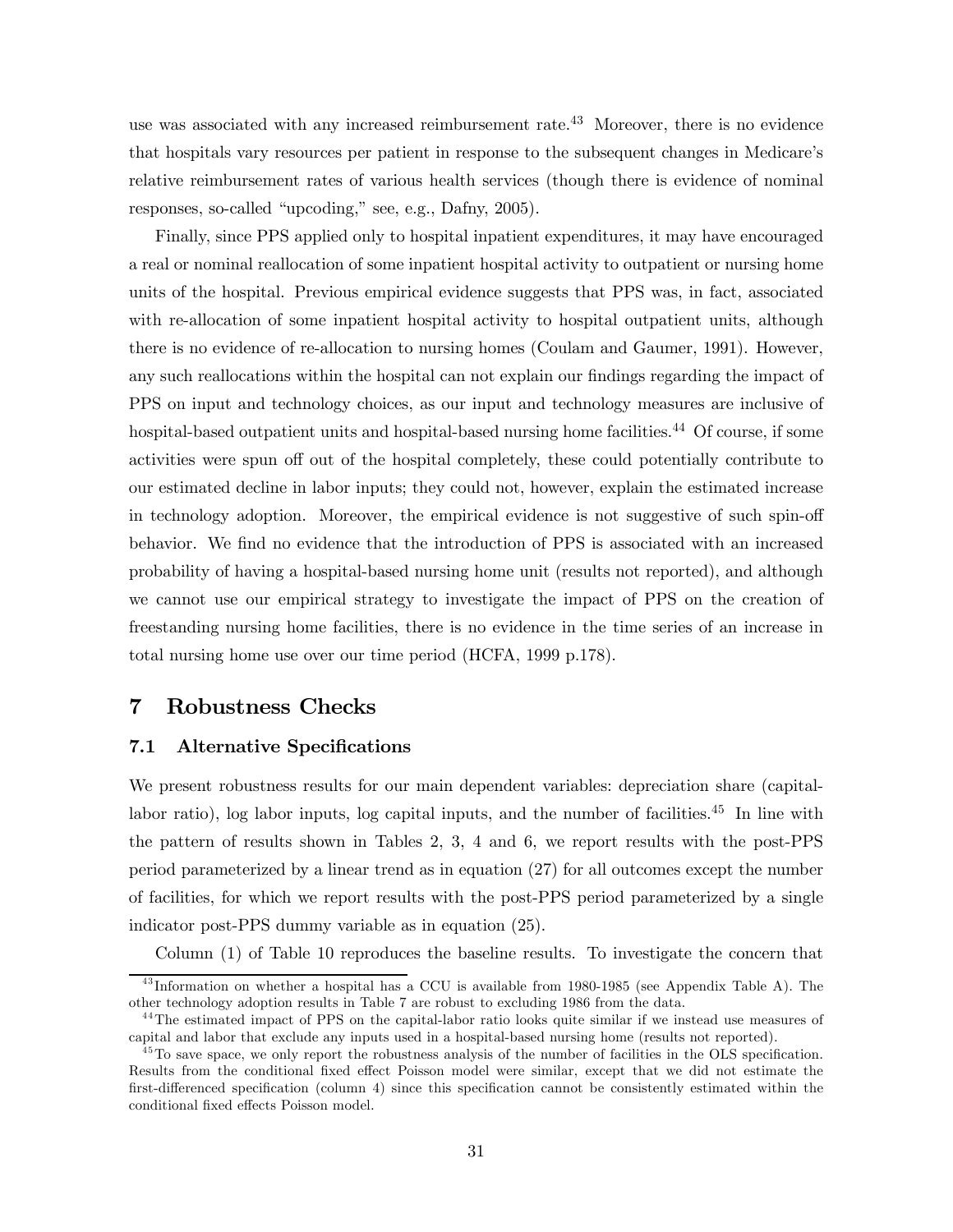our results may be spuriously picking up underlying differential trends by hospitals with different pre-PPS Medicare shares, our first robustness exercise adds an interaction between the Medicare share (in 1983),  $m_i$ , and a linear trend (i.e., in terms of our estimating equations above, the vector of covariates  $\mathbf{X}_{it}$  now includes  $m_i \cdot t$ ). The estimates in column (2) show that our main results are generally robust to the inclusion of this linear trend.<sup>46</sup>

A related but different concern is that of mean reversion. In particular, if high Medicare share hospitals are adjusting back to some hospital-specific equilibrium level, this may be picked up by our post-PPS times Medicare share interaction. To investigate this issue, column (3) interacts the value of the dependent variable for each hospital in 1982 with a full set of year dummies. This specification thus flexibly controls for any mean-reverting dynamics as well as any potential differential trends that depend on hospital baseline characteristics (e.g., based on technology levels). The estimates are remarkably similar to the baseline and show no evidence that mean reversion or differential trends based on pre-treatment characteristics had any significant effect on our results.

As another check on the serial correlation properties of the error term and patterns of mean reversion, column (4) estimates the model in first differences rather than in levels. This specification is also useful as a check on the strict exogeneity assumption necessary for consistency of the fixed effects estimator (Wooldridge, 2002, p. 284), and on the potential importance of measurement error in the data (Griliches and Hausman, 1986). The first-differenced results in column  $(4)$  are very similar to the baseline results.<sup>47</sup>

Column (5) deals with concerns about measurement error in our key variable, the Medicare share, by instrumenting for the 1983 Medicare share with past values. The results are again similar to the baseline estimates. The only exception is in Panel C where now there is a small and marginally significant negative effect on log capital inputs. Since the baseline estimate in column (1) is also negative (but insignificant) for this variable, this evidence might suggest that there might have been a small decline in log capital inputs following the introduction of PPS, though this result is not robust across specifications (see especially column 8). Whether or not this is the case is not essential for the interpretation of the rest of our results.

Several other specification checks investigated the sensitivity of our findings to differences

 $46$ The only exception is in Panel C for log capital inputs, where we now find a significant pre-PPS effect. We find a similar significant pre-PPS positive effect on log capital inputs in the first-differenced specification in column (4) and the specification excluding small regional hospitals in column (7) as well. Nevertheless, since neither here nor in our base specifications is there any evidence of an impact of PPS on total log capital inputs, these results are not a major problem for our approach and simply show that the capital input results are in general less precisely estimated.

 $47$ The one exception is for the number of facilities (Panel D), which now show a pre-PPS effect of the same sign as the estimated PPS effect that is significant at 5%. However, since this is the only specification among many where we find a same-signed significant pre-PPS effect for the number of facilities, we interpret this as partly driven by sampling variability.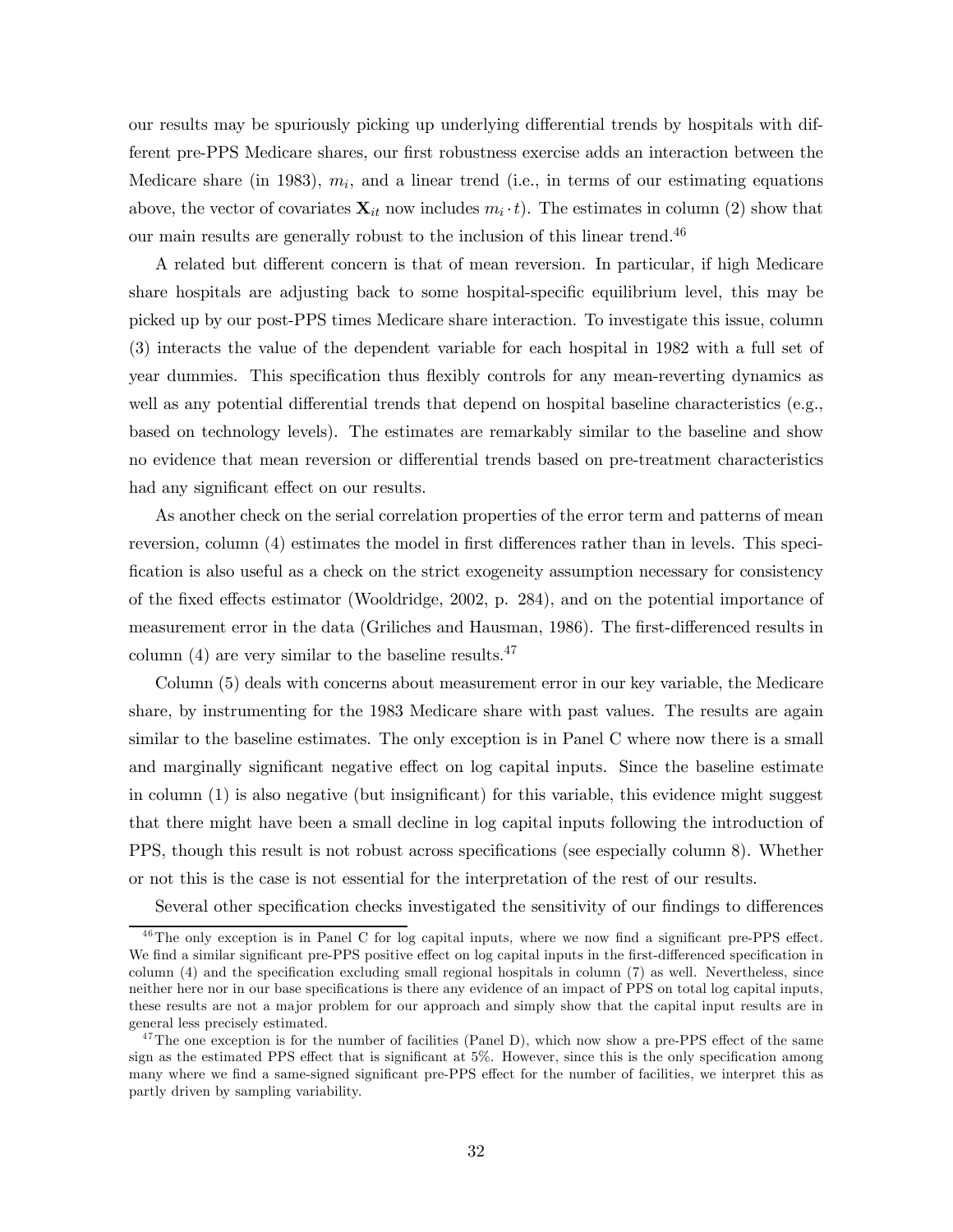across areas and groups of hospitals. Since the price cap of Medicare PPS was phased in over a four-year period as a combination of hospital-specific historical rates, regional average rates and national rates (CBO, 1998, Gaumer and Staiger, 1990), regional differences in the level of the price cap might contribute to differential regional effects of PPS. Column (6) includes a full set of interactions between the (nine) census region dummies and year effects. In addition, exceptions to PPS for some small rural hospitals made the reimbursement of operating costs potentially not as prospective for these hospitals, which constitute about 20 percent of all hospitals, although obviously a much smaller proportion of hospital beds (Staiger and Gaumer, 1990, Newhouse, 2002, p. 31). Column (7) therefore excludes the approximately 20 percent of hospitals that are outside an MSA and had fewer than 50 beds in 1983. The results in column (6) and (7) are again very similar to the baseline estimates in column (1).

We also looked at results weighted by hospital size (measured as the number of beds in 1983). Hospital size is highly right skewed; while the 90th percentile is only four times bigger than the median, the 99th percentile is more than double the 90th percentile (and the largest hospitals are over twice as big as the 99th percentile). Consequently, a regression weighted by hospital size effectively only compares the behavior of the hospitals within the top 5th percentile or so. To avoid this, while still weighting by hospital size, we exclude the top ventile (i.e., the top  $5\%$ ) of hospitals.<sup>48</sup> The weighted results, shown in column (8), are on the whole very similar to those in column (1).

The evidence in Table 7 of an impact of PPS on the adoption of non-Medicare technologies such as NICU raises the concern that there may be differential trends across hospitals related to other demographic differences of their patient-bases, which may be confounding our estimates. To check for this possibility, column (9) includes  $d_{1983} \cdot b_i$  and  $POSTTREND_t \cdot b_i$  (i.e.,  $\left(\sum_{t\geq 1984} (t-1983)\cdot b_i\right)$  as in equation (27)) or  $POST_t \cdot b_i$  in Panel D, where  $b_i$  is the newborn share of non-Medicare patient days (defined analogously to  $m_i$ ). The inclusion of these variables has no major effect on any of our results. In addition, the coefficients on  $d_{1983} \cdot b_i$  and  $POSTTREND_t \cdot b_i$  (or  $POST_t \cdot b_i$  in Panel D) are economically and statistically insignificant (not shown in column 9).<sup>49</sup>

Looking across hospital ownership types, we find that the estimated impact of PPS is generally quite similar across publicly-owned, for-profit, and non-profit hospitals. The one exception is the technology adoption effects of PPS which appears to be more pronounced in

<sup>&</sup>lt;sup>48</sup>Excluding the top or the bottom ventile or the top or the bottom decile of hospitals from the unweighted regressions has no perceptible effect on the results (not shown). Moreover, regressions weighted by log of hospital size without excluding the top 5% also produce very similar results (again not shown to save space).

<sup>&</sup>lt;sup>49</sup> Including these additional interactions also has no effect on the hazard model estimates. We only find significant effects of  $POST_t \cdot b_i$  for NICU, where it has the expected sign, but the magnitude is much smaller than those of the changes in response to relative factor prices induced by PPS.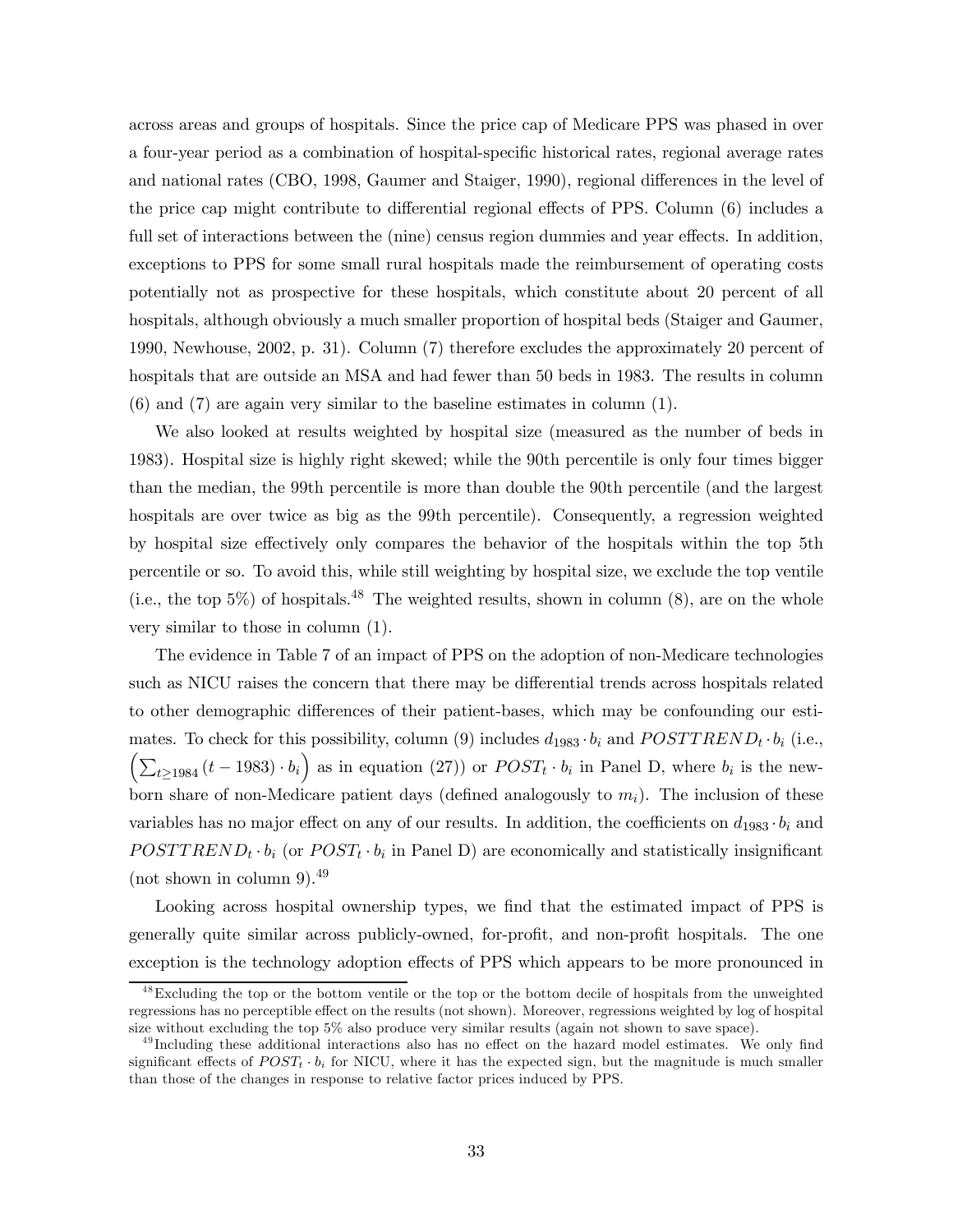publicly-owned hospitals (results not shown).

Finally, we explored the heterogeneity in the estimated effect of PPS based on the type of variation in  $m_i$  used to identify its effects. Recall that federally-owned hospitals, long-term hospitals, and certain speciality hospitals—together totalling 15 percent of all hospitals—were exempted from PPS, and were coded as having a zero Medicare share (see Figure 4). Table 11 explores how the estimated effect of PPS varies depending on whether we use the variation in Medicare share provided by these exempt hospitals to identify the effect of PPS. Column (1) replicates the baseline findings. In column (2), we add a full set of year dummies interacted with each of the three categories that provide an exemption from PPS to equations (25) and (27). As a result, identification of the effect of PPS comes only from within-hospital type variation in  $m_i$ and the three types of hospitals that are exempt from Medicare PPS are not used to estimate its impact. Column (3) presents the complementary approach in which identification of PPS comes only from between-hospital type variation in  $m_i$ ; here, we instrument the interaction terms  $d_{1983} \cdot m_i$  and  $POSTTREDD_t \cdot m_i$  with the full set of year dummies interacted with each of the three exemption categories. The results indicate that the basic findings are robust to using either the within or between variation. Most of the estimated effects of quite similar in size using either source of variation, although the estimated impact of PPS on the capital-labor ratio is substantially larger using the between variation than the within variation.

In summary, a wide variety of alternative specifications (some of them reported in Tables 10 and 11) suggest that the PPS-related increase in capital-labor ratio and decline in log labor inputs are robust to a battery of checks. The results on the number of facilities are also robust; although a number of specifications produced opposite-signed and statistically significant pre-PPS results (in particular, columns 4, 6, 7, and 8), which might raise concerns about mean reversion, the estimated effects on facilities are highly robust to several checks for mean reversion. The results on log capital inputs are on the whole less precise, but they are consistent with our interpretation of no effect of PPS on overall capital inputs.

#### 7.2 Alternative Dependent Variables

Table 12 investigates the robustness of our results to alternative measures of various dependent variables. Once again, the first column repeats the baseline regressions for comparison. Panel A shows that the results for log labor inputs are robust to using alternative measures of labor inputs, such as log payroll expenditures rather than log operating expenditures (see column 2). Log payroll expenditures (which are just under two-thirds of log operating costs) are a more direct measure of labor costs, but they are not our preferred measure, since they do not include the full set of costs that experienced the relative price change under PPS. It is also interesting to consider the impact of PPS on the non-payroll portion of operating expenses. This may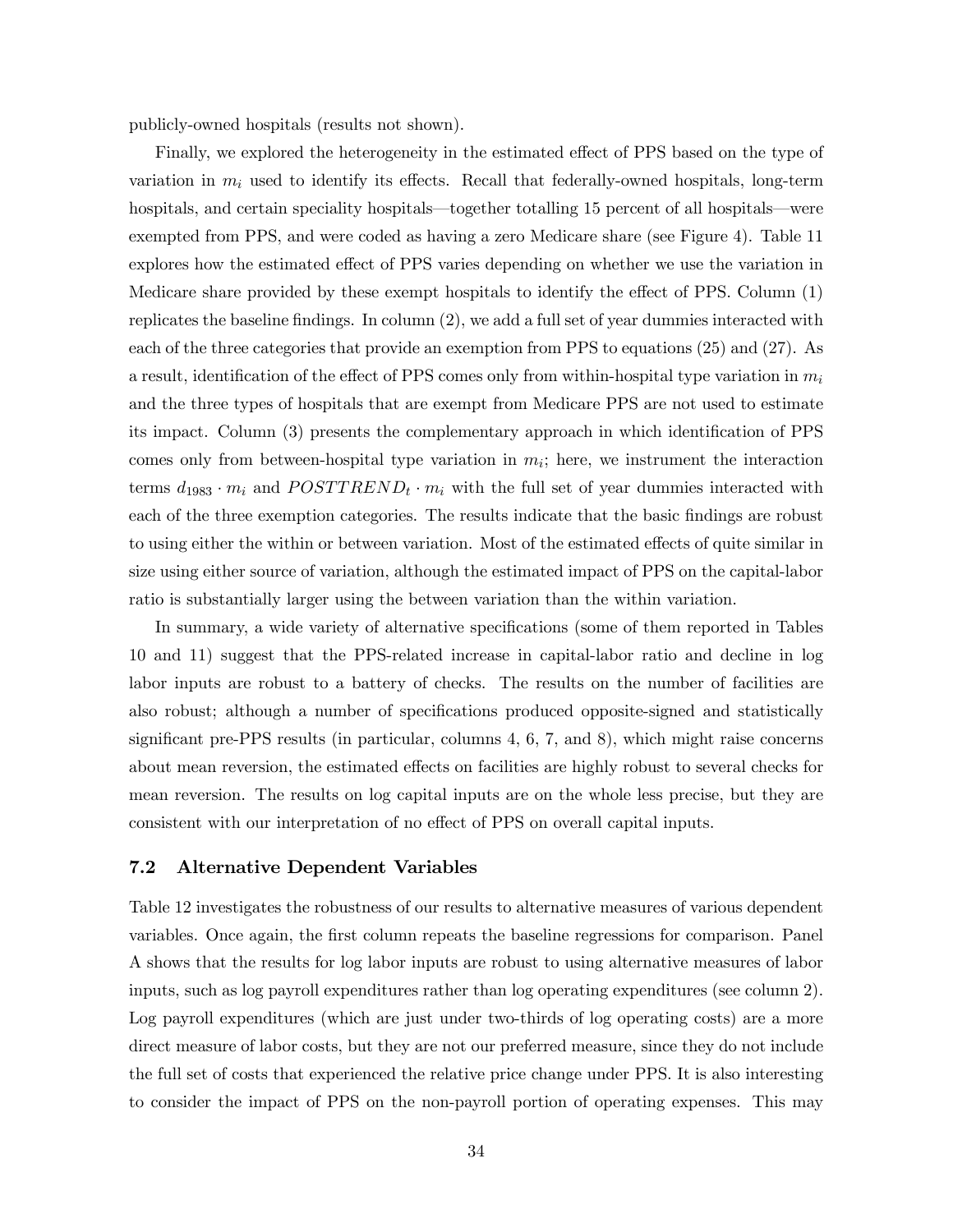include elements of capital (or variable, non-labor costs more generally) such as pills, lab tests, and needles; it may also include capital equipment that hospitals lease and therefore treat as operating expenses for an accounting purposes. The results in column (3) suggest that the PPS-induced increase in the price of operating expenditures relative to capital expenditures was associated with a similar decline in log non-payroll operating expenses as in log payroll expenses. Columns (4) and (5) show that our results for log labor inputs are also generally robust to using log employment or using log nurses, defined as RN's plus LPN's, though with both of these dependent variables, there is some evidence of pre-PPS effects, in one case of the same sign as the main effect, and in the other of the opposite sign.

Panels B and C show that the results for log capital inputs and the capital-labor ratio are robust to using interest expenses as well as (or instead of) depreciation expenses to measure capital inputs. In particular, in all cases, the PPS effect is qualitatively similar, though in some specifications there is evidence of an opposite-signed pre-PPS effect. The results in Panel B suggest that PPS is not associated with any substantive or statistical change in either log depreciation or log interest expenditures. Consistent with this, the results in Panel C suggest that the (proportional) increase in the capital-labor ratio is quite similar when depreciation expenses or interest expenses are used to proxy for capital inputs.

### 8 Conclusions

This paper has investigated the impact of regulatory change on firm input mix and technology choices. We presented a simple neoclassical framework that emphasizes changes in relative factor prices faced by regulated firms under different regimes and how this may affect input mix and technology choices. We then investigated this possibility empirically by studying the impact of the introduction of the Medicare Prospective Payment System (PPS) in the United States. This reform changed the reimbursement for Medicare-related inpatient hospital expenses from a full cost reimbursement system for both labor and capital inputs to a partial cost reimbursement system, and thereby raised the relative price of labor.

Consistent with the framework we developed, the empirical results suggest that the PPS reform is associated with an increase in the capital-labor ratio. This decline stems mainly from a decline in labor inputs. We also found that the introduction of PPS is associated with a significant increase in the adoption of a range of new health care technologies. Within our theoretical framework, this would be the case when there is a relatively high degree of substitutability between technology and hospital labor. We presented suggestive evidence of technology-labor substitution working through declines in the length of stay. We also found an increase in the skill composition of these hospitals, which is consistent with technology-skill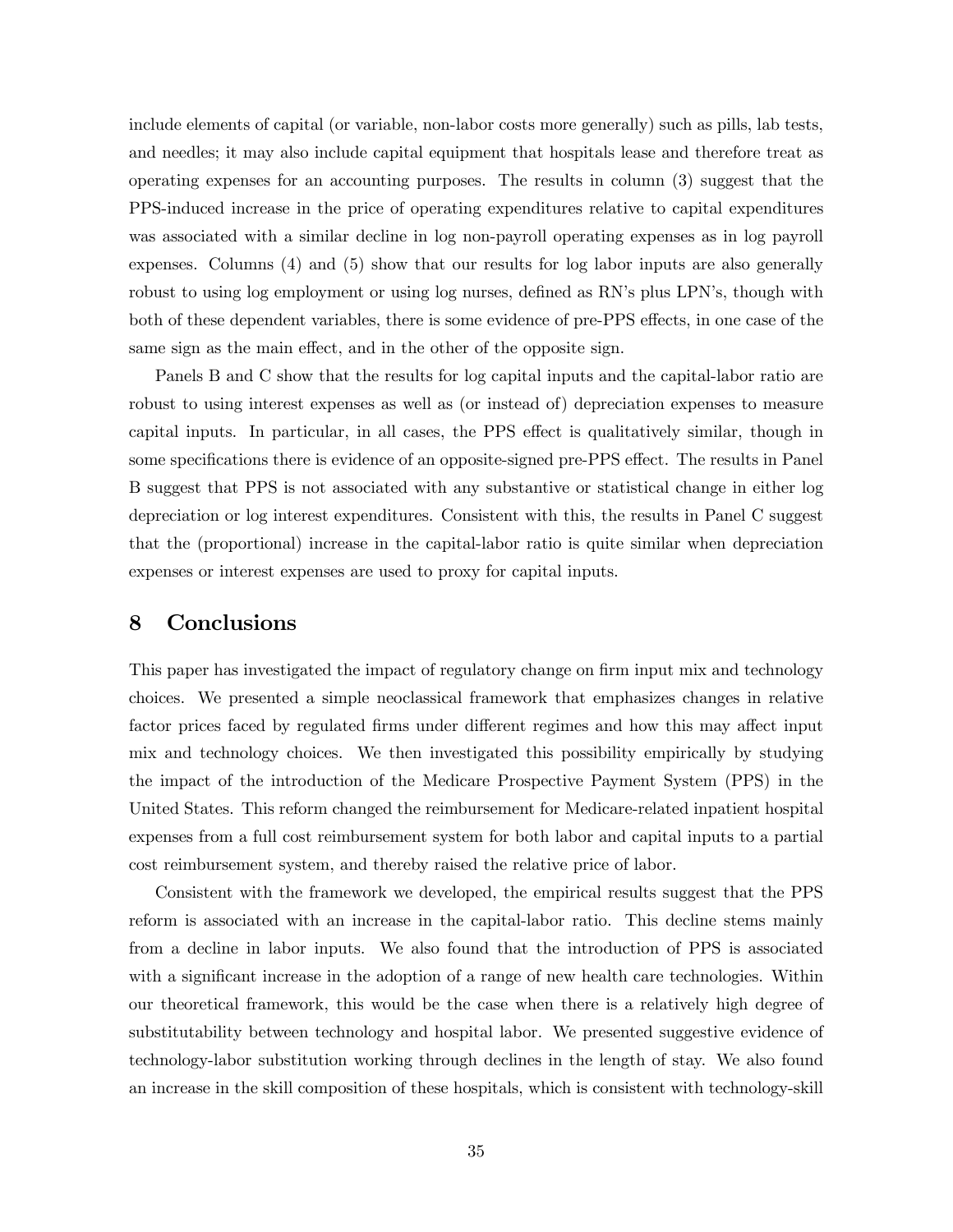(or capital-skill) complementarities.

Our empirical findings suggest that relative factor prices are an important determinant of technology diffusion in the hospital sector and perhaps in other sectors as well. They raise an interesting question for further research of whether other factors that increase the relative price of labor for hospitals, such as labor unions or the tax treatment of capital expenditures, also encourage capital deepening and technology adoption.

Our findings do not address the efficiency and welfare consequences of the increase in relative labor prices associated with a move to PPS. These depend in part on the relative generosity of labor and capital reimbursement under the previous full cost reimbursement system, and also on other pre-existing distortions in the health care sector. However, the evidence that the move to PPS was not associated with substantial adverse health outcomes (Cutler, 1995, Staiger and Gaumer, 1990) suggests that at least on the health dimension there were no substantial adverse welfare effects.

It is also worth emphasizing that our findings regarding technology adoption run counter to the general expectation that PPS would likely reduce the pace of technology adoption (Sloan et al., 1988, Coulam and Gaumer, 1991, Weisbrod, 1991). Such expectations were formed by considering PPS as a full price cap system, and hence overlooked the associated relative factor price changes. This highlights the potential importance of the details of regulation policy in determining its ultimate impact. The particular detail we have focused on–the exemption of capital costs from a price cap–appears to be quite common in practice. For example, the subsequent Medicare prospective payment reimbursement system for home health care also excluded capital-related costs (in particular, "durable medical equipment" such as hospital beds or oxygen equipment) from the price cap (Federal Register, 2000).

Naturally, our empirical results directly speak only to the impact of regulatory change in the hospital sector. It is possible that the health care sector is not representative of regulatory effects in other sectors, for example because most hospitals are non-profit or public entities or because the health care sector is significantly less capital intensive than many other regulated industries (recall footnote 22). Nevertheless, the theoretical framework we develop should be applicable to other regulated industries, many of which operate under some form of partial cost reimbursement (see Joskow, 2005). An investigation of the response of input and technology choices to similar regulatory changes in other industries is another interesting area for future research and would be particularly useful for understanding the extent to which the results presented here generalize to other industries.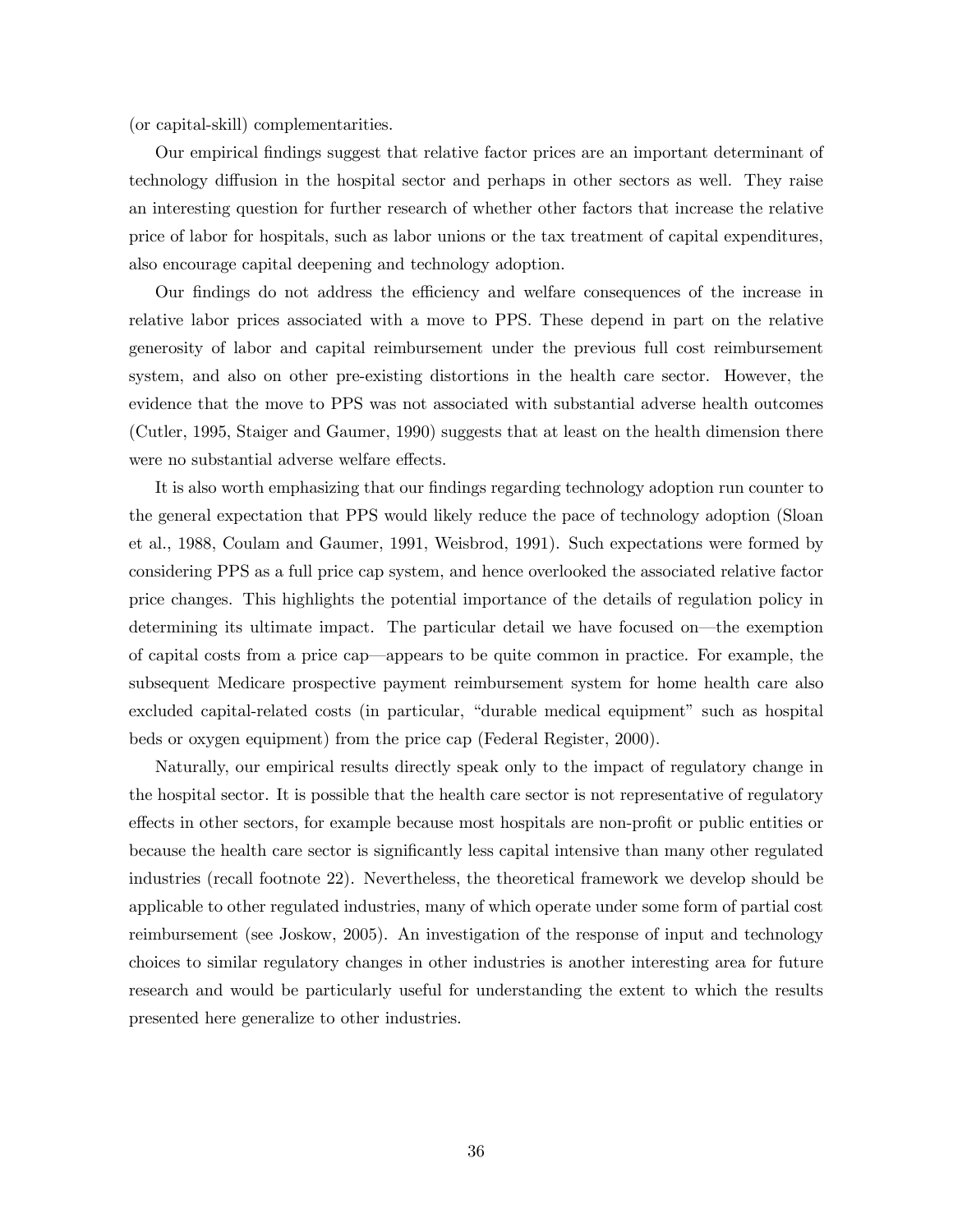### 9 Appendix A: Proofs from Section 2

**Proof of Proposition 1:** Taking the ratio of (10) to (6), we obtain

$$
\frac{F_K\left(A_i, L_i^p, K_i^p\right)/F_L\left(A_i, L_i^p, K_i^p\right)}{F_K\left(A_i, L_i^f, K_i^f\right)/F_L\left(A_i, L_i^f, K_i^f\right)} = (1 - m_i s_L).
$$

When  $F(A_i, L_i, K_i)$  is homothetic in  $L_i$  and  $K_i$ , the left-hand side is a decreasing function of  $(K_i^p/L_i^p) / (K_i^f/L_i^f)$ , which immediately establishes (11), since  $(1 - m_i s_L) < 1$ , and (12), since  $(1 - m_i s_L)$  is decreasing in  $m_i$ . QED

Proof of Proposition 2: To prove this proposition, totally differentiate the first-order conditions (4) and (5) with respect to  $L_i$ ,  $K_i$  and  $s_L$ , and write the resulting system as

$$
\left(\begin{array}{cc} F_{LL} & F_{LK} \\ F_{LK} & F_{KK} \end{array}\right) \left(\begin{array}{c} dL \\ dK \end{array}\right) = \left(\begin{array}{c} -m_i \\ 0 \end{array}\right) ds_L.
$$

Applying Cramer's rule immediately gives (13), and the fact that  $F_{LL}F_{KK} - (F_{LK})^2 > 0$  and  $F_{KK} < 0$ follows from the concavity of F, thus establishing the fact that  $dL_i(s_L)/ds_L > 0$  as stated in (13). Similarly, from Cramer's rule

$$
\frac{dK_i(s_L)}{ds_L} = \frac{m_i F_{LK}}{F_{LL} F_{KK} - (F_{LK})^2}.
$$
\n(31)

Therefore, this will be positive when  $F_{LK} > 0$  and negative when  $F_{LK} < 0$ . When F is homogeneous of degree  $\alpha$ , i.e.,  $F(A_i, L_i, K_i) = H_1(A_i) \phi(L_i, K_i)^{\alpha}$ , it is easy to verify that

$$
F_{LK} \propto (\alpha - 1) \phi_L \phi_K + \phi_{LK} \phi.
$$

Recall that when  $\phi$  exhibits constant returns to scale, the elasticity of substitution is given by

$$
\sigma_{\phi} \equiv \frac{\phi_L \phi_K}{\phi_{LK} \phi}.
$$

This implies that  $F_{LK} < 0$  if and only if  $1/(1 - \alpha) < \sigma_{\phi}$  and positive if and only if  $1/(1 - \alpha) > \sigma_{\phi}$ , thus establishing (14). QED

**Proof of Proposition 3:** Using the form in (16), the first-order necessary and sufficient conditions (under full cost reimbursement) are

$$
q\beta\psi_L(A_i, L_i)\psi(A_i, L_i)^{\beta-1}H_s(K_{s,i}) = (1 - m_i s_L) w
$$
  
\n
$$
q\beta\psi_A(A_i, L_i)\psi(A_i, L_i)^{\beta-1}H_s(K_{s,i}) = (1 - m_i s_K) R\kappa_i(A_i)
$$
  
\n
$$
q\psi(A_i, L_i)^{\beta}H'_s(K_{s,i}) = (1 - m_i s_K) R.
$$

Taking logs and totally differentiating with respect to  $A_i$ ,  $L_i$ ,  $K_{s,i}$  and  $s_L$ , we obtain the system of equations

$$
\begin{pmatrix}\n\frac{\psi_{LL}(A_i, L_i)}{\psi_L(A_i, L_i)} & \frac{\psi_{AL}(A_i, L_i)}{\psi_L(A_i, L_i)} \\
-(1-\beta) \frac{\psi_L(A_i, L_i)}{\psi_A(A_i, L_i)} & -(1-\beta) \frac{\psi_A(A_i, L_i)}{\psi_A(A_i, L_i)} \\
\frac{\psi_{AL}(A_i, L_i)}{\psi_A(A_i, L_i)} & -\frac{\kappa'_i(A_i)}{\kappa_i(A_i)} \frac{\psi_{AA}(A_i, L_i)}{\psi_A(A_i, L_i)} \\
-(1-\beta) \frac{\psi_L(A_i, L_i)}{\psi_A(A_i, L_i)} & -(1-\beta) \frac{\psi_A(A_i, L_i)}{\psi_A(A_i, L_i)} \\
\beta \frac{\psi_L(A_i, L_i)}{\psi(A_i, L_i)} & \beta \frac{\psi_A(A_i, L_i)}{\psi(A_i, L_i)} & \frac{\eta-1}{K_{s,i}}\n\end{pmatrix}\n\begin{pmatrix}\ndL_i \\
dA_i \\
dK_{s,i}\n\end{pmatrix} = \begin{pmatrix}\n\frac{-m_i}{1 - m_i s_L} \\
0 \\
0\n\end{pmatrix} ds_L.\n\end{pmatrix}
$$

Applying Cramer's rule again, and using the fact that (16) is strictly concave, we immediately obtain  $dL_i(s_L)/ds_L > 0$ ,  $dK_{s,i}(s_L)/ds_L > 0$  and that  $dA_i(s_L)/ds_L$  is proportional to

$$
(1 - \eta) \psi_{AL} \psi + (1 - \beta) (\eta - 1) \psi_A \psi_L + \beta \eta \psi_A \psi_L.
$$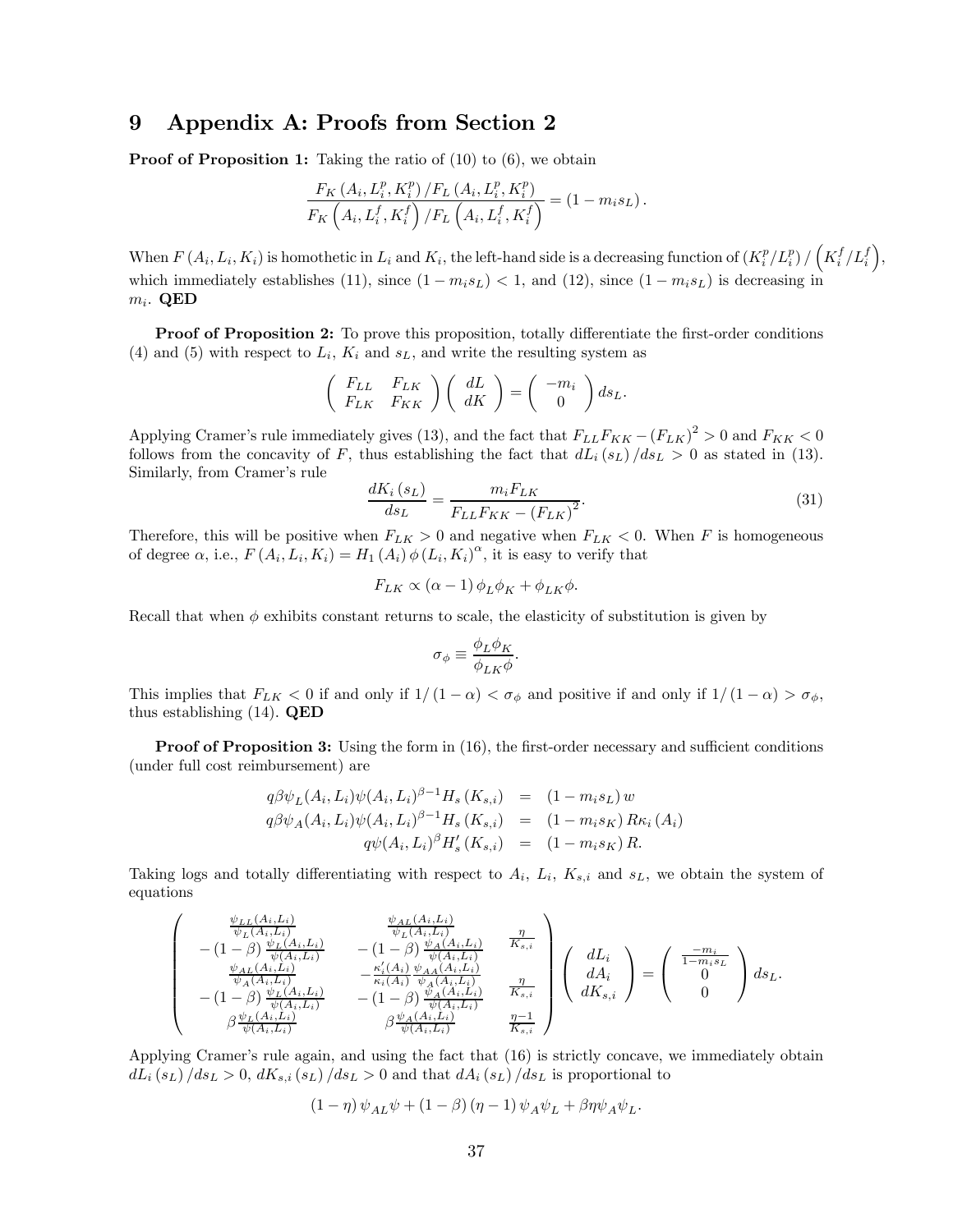Again using the definition of the elasticity of substitution with constant returns to scale, i.e.,  $\varepsilon_{\psi} \equiv$  $\psi_A \psi_L / \psi_{AL} \psi$ , and the fact that  $K_{a,i}$  is a monotonic transformation of  $A_i$  yields (18). **QED** 

Proof of Proposition 5: The first-order conditions with respect to capital and labor imply

$$
\frac{F_K\left(A_i, L_i^p, K_i^p\right)/F_L\left(A_i, L_i^p, K_i^p\right)}{F_K\left(A_i, L_i^f, K_i^f\right)/F_L\left(A_i, L_i^f, K_i^f\right)} = \frac{\left(1 - m_i^f s_L\right)\left(1 - m_i^p s_K\right)}{\left(1 - m_i^f s_K\right)}.
$$

The right hand side of this equation being less than 1 is sufficient for (23), which is in turn guaranteed by assumption  $(22)$ . QED

# 10 Appendix B: Cost Plus Reimbursement Without Fungibility

The analysis in the text was simplified by the fact that we allowed the hospital to substitute labor (and capital) between the Medicare and non-Medicare products, and focused on the case where  $s_L m_i < 1$ and  $s_K m_i < 1$ . The combination of these two assumptions implied that that the hospital always faced positive marginal costs of hiring more labor, capital and technology.

An alternative model would be one in which there is *cost plus* reimbursement, in the sense that for every dollar spent on capital or labor, the hospital receives more than one dollar back, that is,  $s_L > 1$  and  $s_K > 1$ , and there is no *fungibility*. In this case, the model developed in 2.1 needs to be modified, since it would imply that the hospital would like to choose infinite amounts of capital and labor (unless  $F_L$  and  $F_K$  become negative). This would not only be unrealistic, but would also run into regulatory constraints. This Appendix briefly discusses how the analysis is modified once these regulatory constraints are incorporated. In particular, Medicare stipulates that hospitals can charge for "reasonable and customary" costs for Medicare services. We interpret this as implying that the amount of reimbursement required by the hospitals has to be less than a fraction of the average productivity of each factor that is being reimbursed under Medicare.

Let us simply focus on the Medicare services provided by the hospital and ignore technology choices (which, as before, can be incorporated in a straightforward manner). Moreover, assume throughout that  $s_L > 1$  and  $s_K > 1$ . This implies that the profits of the hospital i are

$$
\pi^{f}\left(i\right) = qF\left(L_{i}, K_{i}\right) + s_{L}w\tilde{L}_{i} + s_{K}R\tilde{K}_{i} - wL_{i} - RK_{i}
$$
\n
$$
\tag{32}
$$

where  $L_i$  and  $K_i$  are the total amounts of capital and labor hired by the hospital, while  $\dot{L}_i$  and  $\dot{K}_i$  are the total amounts of labor and capital for which the hospital requests reimbursement from Medicare. Although we have assumed that there is no fungibility, in the sense that the hospital cannot demand reimbursement for labor and capital used for other purposes, it can always use additional labor and capital for Medicare-related activities even if it does not ask for reimbursement. We will see that this might be useful depending on how tight the reimbursement constraints imposed by Medicare are.

In particular, we model these constraints as follows:

$$
s_L w \tilde{L}_i \leq B_L F \left( L_i, K_i \right) \tag{33}
$$

$$
s_K R\tilde{K}_i \leq B_K F\left(L_i, K_i\right). \tag{34}
$$

Simply put, these constraints require the reimbursement received from Medicare for labor and capital not to exceed a certain fraction of the health services provided to Medicare patients. To clarify this interpretation, for example, (33) can be expressed as  $s_L w / B_L \leq F(L_i, K_i) / L_i$ , which shows that this constraint equivalently requires the average product of labor (used for reimbursement) not to exceed a certain threshold.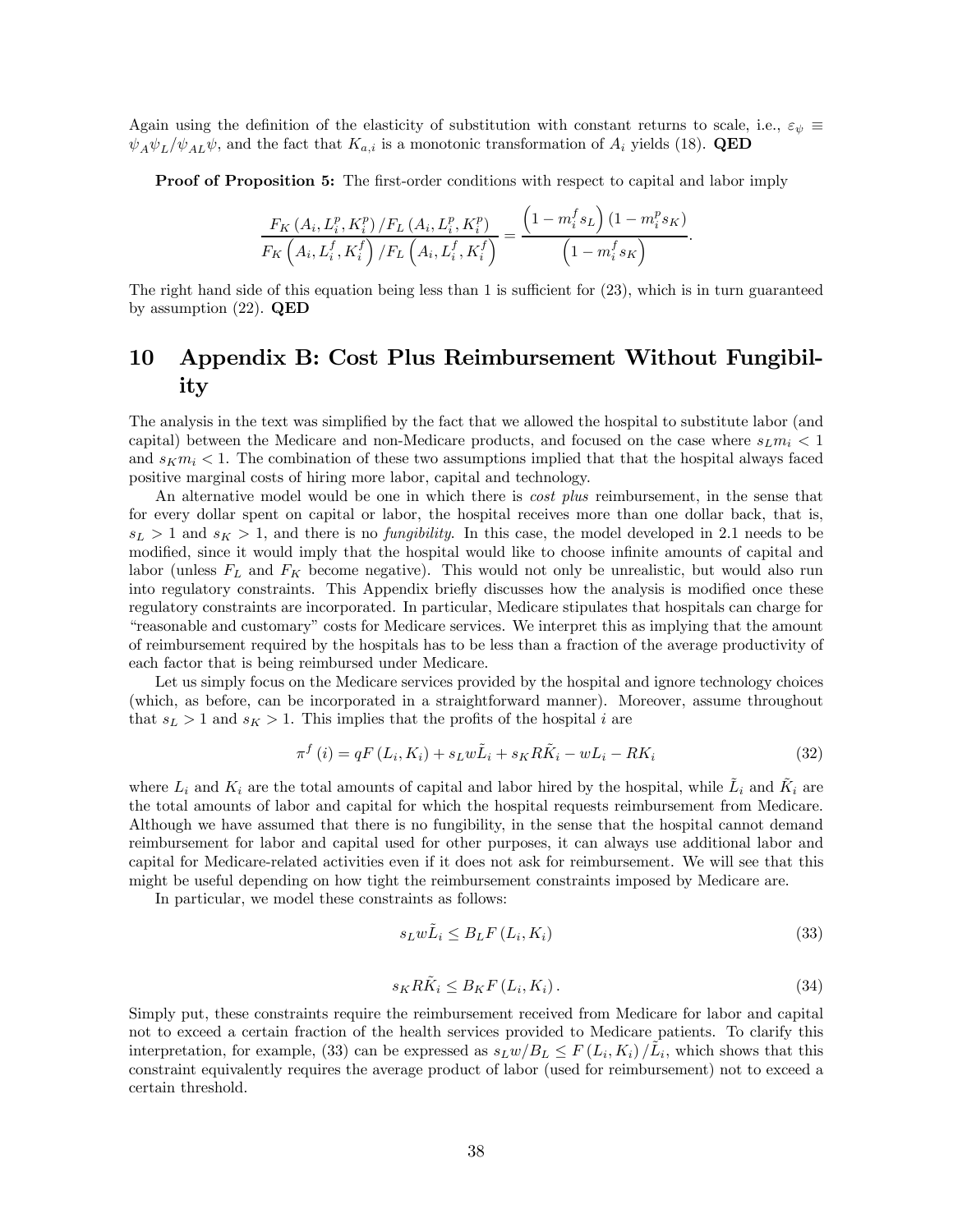All the other assumptions from the main model, in particular, that  $F$  is increasing, strictly concave and twice continuously differentiable in both of its arguments, still apply. The constraints (33) and (34) also explain why we had to allow for the hospital to be able to choose more labor and capital than the amounts for which it demands reimbursement from Medicare. In particular, imagine that  $B_L$  is very small (in the limit,  $B_L \to 0$ ). If we had imposed that  $L_i = L_i$  and labor were an essential factor of production, then the hospital would have to shutdown; but with our formulation, and in reality, it can function profitably by choosing  $\tilde{L}_i < L_i$ . This discussion also shows that if the reimbursement constraints (33) and (34) are not too binding, the solution will typically have  $\tilde{L}_i = L_i$  and  $\tilde{K}_i = K_i$ .

Consequently, under full cost (plus) reimbursement, the firm chooses  $\hat{L}_i, L_i, \hat{K}_i$  and  $K_i$  to maximize (32) subject to (33), (34) and the natural constraints arising from non-fungibility that  $\tilde{L}_i \leq L_i$  and  $K_i \nleq K_i$  (so that the amount of labor and capital reimbursed are less than the total amount of labor and capital used in Medicare-related activities).

**Lemma 1** Profit maximization implies that with full cost reimbursement, both  $(33)$  and  $(34)$  will be binding.

**Proof.** Suppose not, and that for example, (33) is slack. Since F is increasing in  $L_i$  and  $s_L > 1$ , the hospital can set  $L_i = L_i$  and increase  $L_i$  until (33) binds, which will increase the value of profits in  $(32)$ , yielding a contradiction. The same argument applies to  $(34)$ , proving the lemma.

This lemma enables us to substitute for constraints (33) and (34) and write the maximization problem under full cost reimbursement regulation as follows:

$$
\max_{\tilde{L}_i, L_i, \tilde{K}_i, K_i} (q + B_L + B_K) F(L_i, K_i) - wL_i - RK_i
$$
\n(35)

subject to  $\tilde{L}_i \leq L_i$  and  $\tilde{K}_i \leq K_i$ . Intuitively, if the hospital will hire more labor or capital than what it demands reimbursement for, the marginal cost of this labor and capital will be given by the factor market prices, w and R, and the amounts  $B_L F(L_i, K_i)$  and  $B_K F(L_i, K_i)$  will be perceived by the hospital as lump-sum transfers. Alternatively, the firm will hire exactly  $\hat{L}_i$  and  $\hat{K}_i$ .

The first-order conditions of this problem are

$$
(q + B_L + B_K) F_L \left( L_i^f, K_i^f \right) \ge w \text{ and } \tilde{L}_i^f \le L_i^f \tag{36}
$$

$$
(q + B_L + B_K) F_K \left( L_i^f, K_i^f \right) \ge R \text{ and } \tilde{K}_i^f \le K_i^f,
$$
\n
$$
(37)
$$

both holding with complementary slackness and f denoting full cost reimbursement.

Lemma 1 has another important implication for our analysis. If the solution to the maximization problem of the hospital involves  $\tilde{L}_i^f = L_i^f$  and  $\tilde{K}_i^f = K_i^f$ , then (33) and (34) define two equations in two unknowns  $\tilde{L}_i^f$  and  $\tilde{K}_i^f$ , and moreover, decreasing returns to capital and labor implies that there exists a unique tuple  $(L^*, K^*)$  satisfying these two equations. Therefore, if we have the second inequalities in (36) and (37) hold as equality, we must have  $\tilde{L}_i^f = L_i^f = L^*$  and  $\tilde{K}_i^f = K_i^f = K^*$ . The above discussion then suggests that as long as (33) and (34) are not very restrictive (i.e., are sufficiently generous), we will be in a situation in which the firm hires the levels of labor and capital that will exactly satisfy these two constraints,  $(L^*, K^*)$ .

Next let us turn to the partial cost reimbursement regime, where there is no reimbursement for labor, so the constraint (33), as well as  $s<sub>L</sub>$ , are removed, and the firm now receives  $q + B<sub>P</sub>$  per unit of Medicare health services where  $B_P \geq 0$ . The maximization problem then becomes

$$
\pi^{f}(i) = (q + B_{P}) F(L_{i}, K_{i}) + s_{K} R \tilde{K}_{i} - w L_{i} - R K_{i}
$$
\n(38)

subject to (34) and  $K_i \leq K_i$ . We then immediately have the following result which parallels Lemma 1 (proof omitted):

**Lemma 2** Profit maximization implies that with partial cost reimbursement,  $(34)$  will be binding.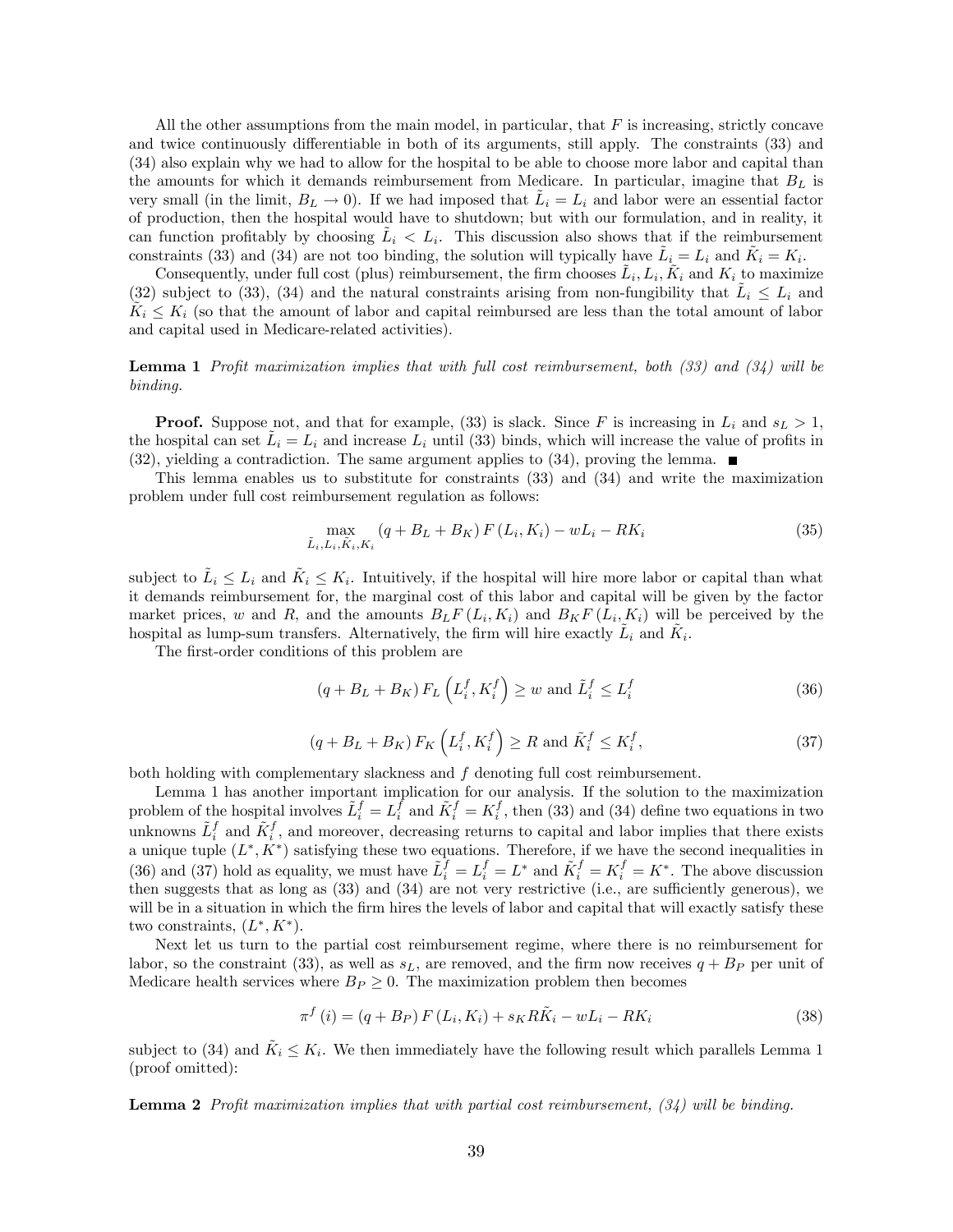Consequently, the maximization problem of the firm can be written as:

$$
\max_{\tilde{L}_{i}, L_{i}, \tilde{K}_{i}, K_{i}} (q + B_{P} + B_{K}) F (L_{i}, K_{i}) - wL_{i} - RK_{i},
$$

subject to  $K_i \leq K_i$ . In this case, we have the following first-order conditions:

$$
(q + B_P + B_K) F_L (L_i^p, K_i^p) = w
$$
, and  
 $(q + B_P + B_K) F_K (L_i^p, K_i^p) \ge R$  and  $\tilde{K}_i^p \le K_i^p$ ,

with the second condition holding with complementary slackness.

The difficulty in the analysis in this case stems from the fact that either of (33) or (34) could be very tight, with correspondingly large Lagrange multipliers. For example, this would be the case when  $B_L \to 0$ , so that there was effectively no reimbursement of labor because of the tightness of the "reasonable and customary" constraint. Nevertheless, the following proposition can be established:

**Proposition 6** Suppose that under full cost reimbursement  $L_i^f = L^*$  and  $K_i^f = K^*$ . Consider a change to partial cost reimbursement with  $B_P < B_L$ , then we have

$$
L_i^p < L_i^f. \tag{39}
$$

Moreover, if F is homogeneous of degree  $\beta < 1$  in  $L_i$  and  $K_i$ , then

$$
\frac{K_i^f}{L_i^f} < \frac{K_i^p}{L_i^p}.\tag{40}
$$

**Proof.** The first-order conditions for (35) imply that  $(q + B_L + B_K) F_L (L^*, K^*) \geq w$  and  $(q + B_L + B_K) F_K (L^*, K^*) \ge R$ , while the first-order conditions for (38) imply  $(q + B_P + B_K) F_L (L_i^p, K_i^p) =$ w and  $(q + B_P + B_K) F_K (L_i^p, K_i^p) \ge R$ . To obtain a contradiction suppose that  $L_i^p \ge L_i^f$ . Lemma 2 implies that (34) holds as equality. Since  $L_i^p \ge L_i^f = L^*$ , (34) then implies  $K_i^p \ge K_i^f = K^*$ . First, suppose that  $K_i^p = K^*$ . Then diminishing returns to labor implies that  $(q + B_L + B_K) F_L (L^*, K^*) \geq w$ is inconsistent with  $(q + B_P + B_K) F_L (L_i^p, K^*) = w, L_i^p \geq L^*$  and  $B_P < B_L$ , yielding a contradiction. Second, suppose that  $K_i^p > K^*$ . Then (37) implies  $(q + B_P + B_K) F_K(L_i^p, K_i^p) = R$ . Then,  $B_P < B_L$ implies that

$$
(q + B_P + B_K) F_L (L_i^p, K_i^p) > (q + B_L + B_K) F_L (L^*, K^*)
$$
  

$$
(q + B_P + B_K) F_K (L_i^p, K_i^p) > (q + B_L + B_K) F_K (L^*, K^*)
$$

which is inconsistent with  $K_i^p > K^*$  and  $L_i^p \geq L^*$  given decreasing returns, yielding another contradiction, and establishing that we must have  $\dot{L}_i^p < L^*$ , i.e., (39).

To obtain (40), first note that if  $K_i^p \geq \tilde{K}_i^f = K^*$ , given (39), (40) would apply immediately. Therefore, we only have to show that it also holds when  $K_i^p < \tilde{K}_i^f = K^*$ . Suppose this is the case. Then, use Lemma 2 and the homogeneity assumption on  $F$ , to reexpress (34) as

$$
s_K R \tilde{K}_i^p \left( K_i^p \right)^{\beta} \leq B_K F \left( \frac{L_i^p}{K_i^p}, 1 \right).
$$

Since  $\tilde{K}_i^p \le K_i^p < \tilde{K}_i^f = K^*$ , it must be that  $L_i^p / K_i^p < L_i^f / K_i^f$ , establishing (40).

This proposition generalizes the results from our basic analysis with fungibility in subsection 2.1 to the case without fungibility, though the results are weaker since they hold under some additional conditions. Most importantly, the main results apply as long as the full cost reimbursement is sufficiently generous to start with so as to ensure  $L_i^f = \tilde{L}_i^f = L^*$  and  $K_i^f = \tilde{K}_i^f = K^*$ , and partial cost reimbursement is less generous than full cost reimbursement as captured by the condition that  $B_P < B_L$ . Both of these appear as plausible conditions in the context of the PPS reform.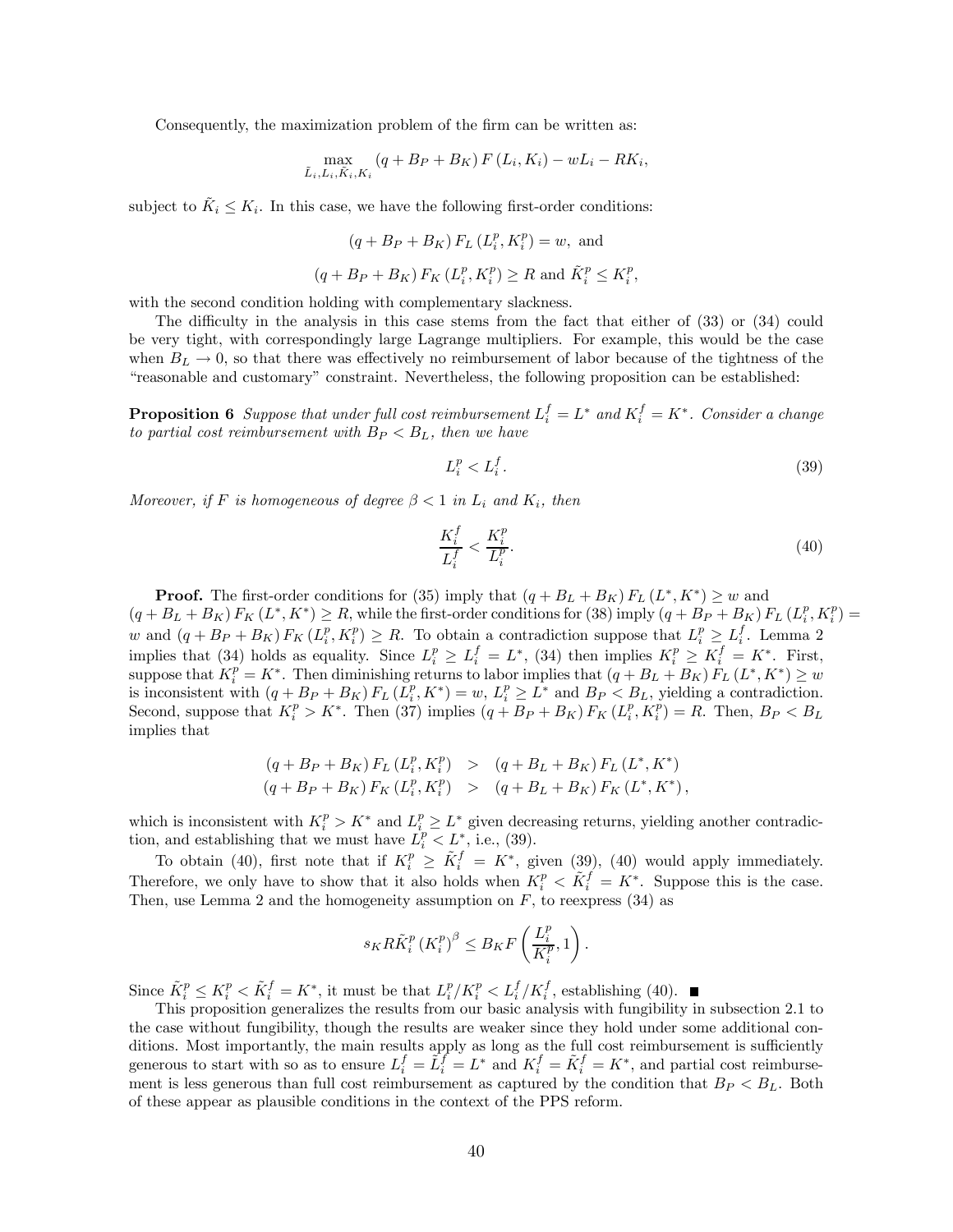### 11 References

Acemoglu, Daron. 2002. "Technical Change, Inequality and the Labor Market", Journal of Economic Literature, XL, 7-72.

Acemoglu, Daron. 2003. "Factor Prices and Technical Change: From Induced Innovations to Recent Debates" in Philippe Aghion, Roman Frydman, Joseph Stiglitz and Michael Woodford (editors) Knowledge, Information and Expectations in Modern Macroeconomics: in Honor

of Edmund S. Phelps, New Jersey, Princeton University Press, 464-491.

Acemoglu, Daron and Joshua Linn. 2004. "Market Size in Innovation: Theory and Evidence from the Pharmaceutical Industry." Quarterly Journal of Economics, 119, 1049-1090.

American Hospital Association. 1983. Estimated Useful Lives of Depreciable Hospital Assets. American Hospital Association, Chicago IL.

Antos, Joseph. 1993. "Waivers, Research, and Health System Reform." Health Affairs: 179-183

Armstrong, Mark, Simon, Cowen and John, Vickers. 1994. Regulatory Reform: Economic Analysis and British Experience, Cambridge, Massachusetts, MIT Press.

Averech, Harvey and Leland Johnson. 1962. "Behavior of the Firm under Regulatory Constraint." American Economic Review 52: 1053-1069.

Baicker, Katherine and Douglas Staiger. 2005. "Fiscal Shenanigans, Targeted Federal Health Care Funds, and Patient Mortality." Quarterly Journal of Economics 120(1).

Baker, Laurence, "HMOs and Fee for Service Health Care Expenditures: Evidence from Medicare." Journal of Health Economics, XVI (1997), 453-481.

Baker, Laurence. 2001. "Managed Care and Technology Adoption in Health Care: Evidence from Magnetic Resonance Imaging." Journal of Health Economics, 20: 395-421.

Baker, Laurence and Ciaran Phibbs. 2002. "Managed care, technology adoption, and health care: the adoption of neonatal intensive care." Rand Journal of Economics 33: 524-548.

Baumol, William and Alvin Klevorick. 1970. "Input Choices and Rate of Return Regulation: An Overview of the Discussion" Bell Journal of Economics and Management Science, 1:162-190.

Binswanger, Hans and Vernon Ruttan. 1978. Induced Innovation: Technology, Institutions and Development, Baltimore, Johns Hopkins University Press.

Congressional Budget Office. 1988. "Including Capital Expenses in the Prospective Payment System."

Cotterill, Philip. 1991. "Prospective payment for Medicare hospital capital: Implications of the research." Health Care Financing Review, Annual Supplement: 79-86.

Coulam, Robert and Gary Gaumer. 1991. "Medicare's prospective payment system: A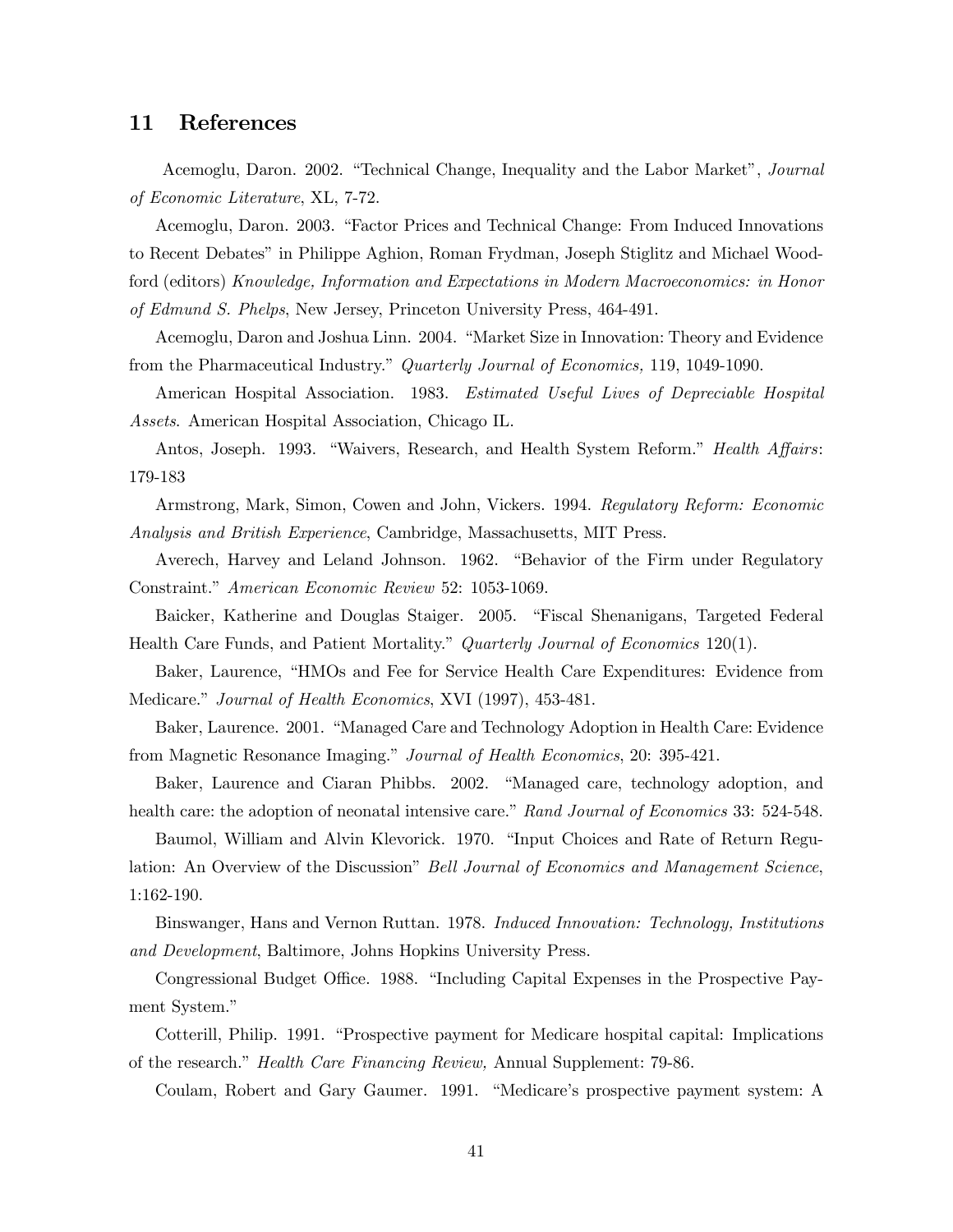critical appraisal." Health Care Financing Review, Annual Supplement: 45 -77.

Cutler, David. 2003. Your Money or Your Life: Strong Medicine for America's Health Care System. Oxford University Press.

Cutler, David. 1995. "The Incidence of Adverse Medical Outcomes Under Prospective Payment." Econometrica 63(1): 29-50.

Cutler, David and Louise Sheiner. 1998. Managed Care and the Growth of Medical Expenditures." In Alan Garber (ed). Frontiers in Health Policy Research.

Cutler, David and Richard Zeckhauser. 2000. "The Anatomy of Health Insurance" in A. Culyer and J. Newhouse, eds. Handbook of Health Economics, Volume IA, Amsterdam: Elsevier.

Dafny, Leemore. 2005. "How Do Hospitals Respond to Price Changes?" American Economic Review 95(5): 1525-1547.

David, Paul. 1975. Technical Choice, Innovation and Economic Growth: Essays on American and British Experience in the Nineteenth Century, London, Cambridge University Press.

Feder, Judith, Jack Hadley, and Stephen Zuckerman. 1987. "How did Medicare's Prospec-

tive Payment System Affect Hospitals?" New England Journal of Medicine 317(14): 867-873. Federal Register. 2000. U.S. Government Printing Office, Washington, D.C. July 3. Finkelstein, Amy. 2004. "Static and Dynamic Effects of Health Policy: Evidence from the

Vaccine Industry." Quarterly Journal of Economics 527-564.

Finkelstein, Amy. 2005. "The Aggregate Effects of Health Insurance: Evidence from the Introduction of Medicare." NBER Working Paper 11619.

Fuchs, Victor. 1996. "Economics, Values, and Health Care Reform." Presidential Address of the American Economic Association, American Economic Review, March 1996.

GAO. 1986. "Medicare: Alternative for Paying Hospital Capital Costs."

GAO. 2000. "Medicare Hospital Payments: PPS Includes Several Policies Intended to Help Rural Hospitals."

Greenstone, Michael. 2002. "The Impacts of Environmental Regulation on Industrial Activity: Evidence from the 1970 and 1977 Clean Air Act Amendments and the Census of Manufacturers." *Journal of Political Economy* 110(6).

Griliches, Zvi. 1956. "Capital-Skill Complementarity" Review of Economics and Statistics, LI, 465-68.

Griliches, Zvi and Jerry Hausman. 1986. "Errors in Variables in Panel Data." Journal of Econometrics 31: 93-118.

Habakkuk, H. J. 1962. American and British Technology in the Nineteenth Century: Search for Labor Saving Inventions, Cambridge University Press.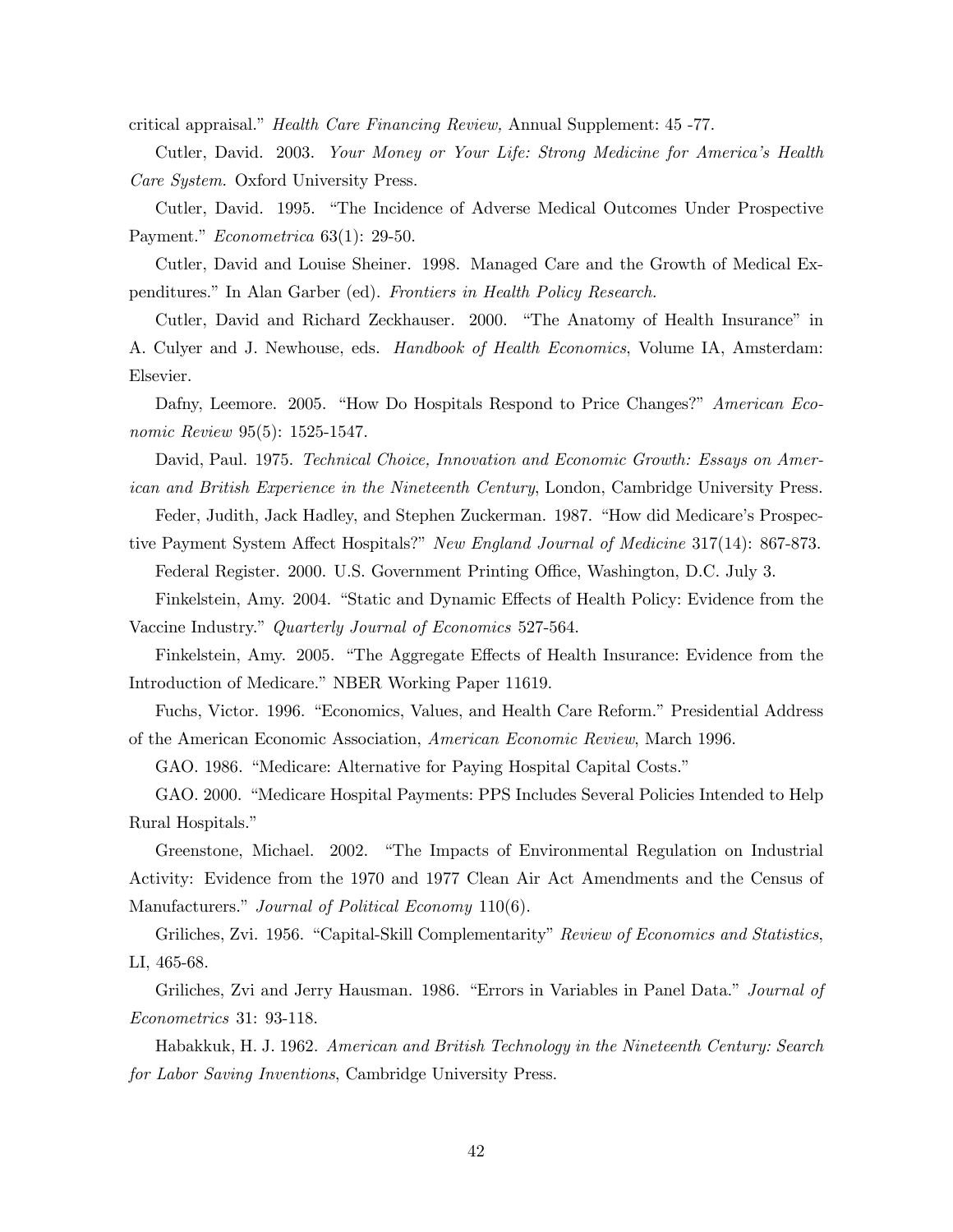Han, Aaron and Jerry Hausman. 1990. "Flexible Parametric Estimation of Duration and Competing Risk Models." Journal of Applied Econometrics 5:1-28.

Health Care Financing Administration. 1986. Status Report: Research and Demonstrations

in Health Care Financing. U.S. Department of Health and Human Services: Baltimore MD. Health Care Financing Administration. 1987. Status Report: Research and Demonstrations

in Health Care Financing. U.S. Department of Health and Human Services: Baltimore MD. Health Care Financing Administration. 1999. Statistical Supplement. U.S. Department of Health and Human Services: Baltimore MD.

Hausman, Jerry, Bronwyn Hall, and Zvi Griliches. 1984. "Econometric models for count data with an application to the patents-R&D relationship." Econometrica 52(4): 909-938.

Hicks, John. 1932. The Theory of Wages, Macmillan, London.

Joskow, Paul. 2005. "Incentive Regulation in Theory and Practice: Electricity Distribution and Transmission Networks." Mimeo.

Kiefer, Nicholas. 1988. "Economic Duration Data and Hazard Functions." Journal of Economic Literature 26(2): 646-679.

Kling, Jeffrey and Jeffrey Liebman. 2004. "Experimental Analysis of Neighborhood Effects on Youth." Unpublished mimeo.

Krusell, Per, Lee Ohanian, Victor Rios-Rull and Giovanni Violante. 2000. "Capital Skill Complementary and Inequality" Econometrica, 68, pp. 1029-1053.

Laffont, Jean-Jacques and Jean Tirole. 1993. A Theory of Incentives in Procurement and Regulation. MIT Press, Cambridge MA.

McClellan, Mark. 1996. "Medicare Reimbursement and Hospital Cost Growth." in David Wise (ed) Advances in the Economics of Aging. Chicago: University of Chicago Press.

McClellan, Mark. 1997. "Hospital Reimbursement Incentives: An Empirical Analysis." Journal of Economics & Management Strategy 6 (1): 91-128.

Medicare Payment Advisory Commission (MedPAC). 1999. "Report to Congress: Medicare Payment Policy." March. Available on line at http://www.medpac.gov.

Newell, Richard, Adam Jaffe and Robert Stavins. 1999. "The induced innovation hypothesis and energy-saving technological change." Quarterly Journal of Economics, August, pp.941-975.

Newhouse, Joseph. 1992. "Medicare Care Costs: How Much Welfare Loss?" Journal of Economic Perspectives, 6(3): 3-21.

Newhouse, Joseph. 2002. Pricing the Priceless: A Health Care Conundrum. MIT Press: Cambridge, MA.

Office of Technology Assessment (OTA). 1984. "Medical Technology and the Costs of the Medicare Program." Government Printing Office, Washington DC.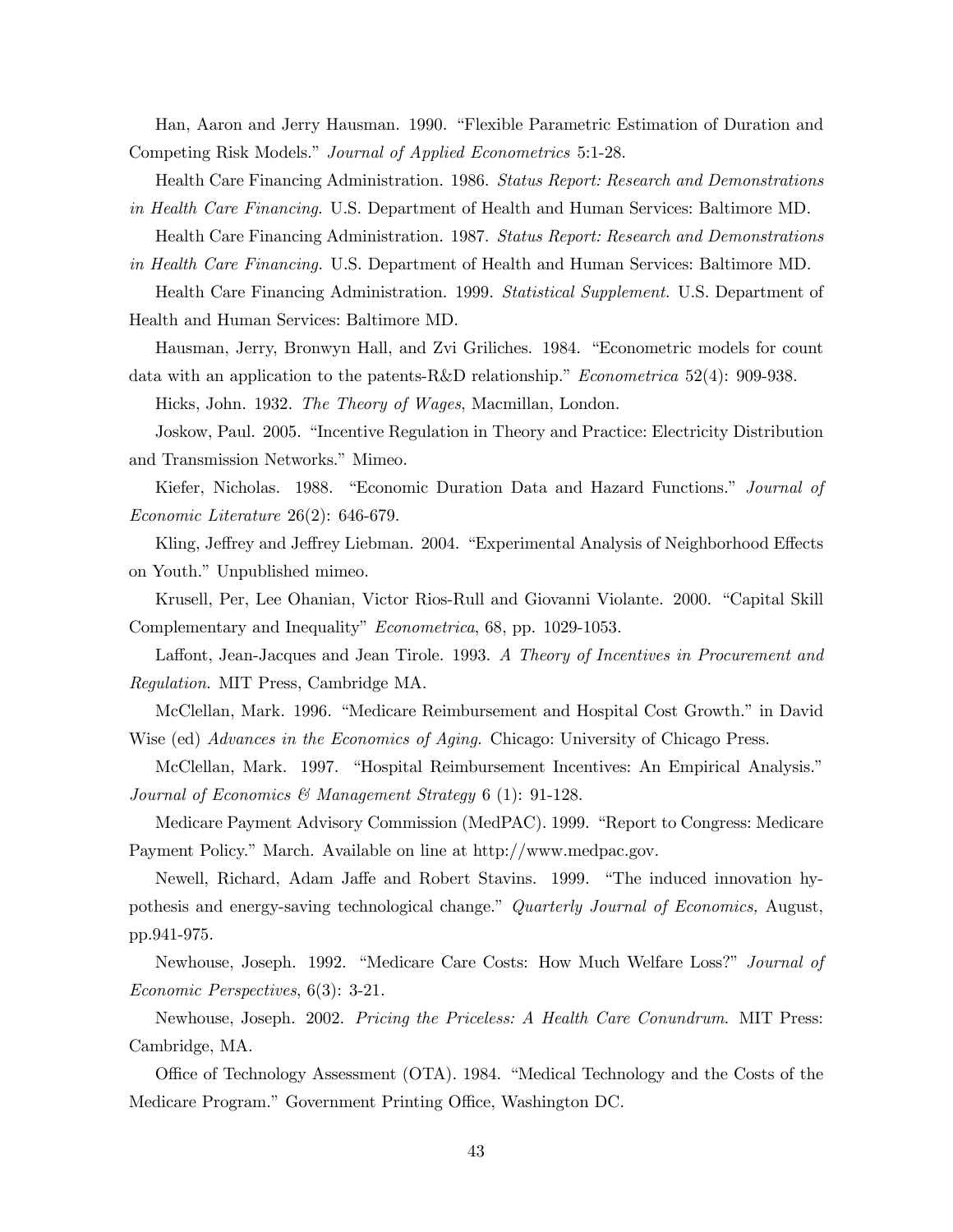Office of Technology Assessment (OTA). 1985. "Medicare's Prospective Payment System: Strategies for Evaluating Cost, Quality, and Medical Technology." Government Printing Office: Washington DC.

Prospective Payment Assessment Commission. 1988. "Medicare Prospective Payment and the American Health Care System: Report to the Congress." Washington DC

Prospective Payment Assessment Commission. 1990. "Medicare Prospective Payment and the American Health Care System: Report to the Congress." Washington DC

Prospective Payment Assessment Commission. 1992. "Medicare Prospective Payment and the American Health Care System: Report to the Congress." Washington DC

Sloan, Frank, Michael Morrissey and Joseph Valvona. 1988. "Medicare Prospective Payment and the Use of Medical Technologies in Hospitals." Medical Care 26(9): 837-853.

Sloan, Frank. 2000. "Not-for-profit ownership and hospital behavior." Handbook of Health Economics, Volume 1B, Anthony Culyer and Joseph Newhouse (eds). Elsevier.

Staiger, Douglas and Gary Gaumer. 1990. "The Impact of Financial Pressure on Quality of Care in Hospitals: Post-Admission Mortality Under Medicare's Prospective Payment System" Abt Associates Inc.

Staiger, Douglas, Joanne Spetz and Ciaran Phibbs. 1999. "Is there monopsony in the labor market? Evidence from a natural experiment." National Bureau of Economic Research Working Paper 7258.

Weisbrod. Burton. 1991. "The Health Care Quadrilemma: An Essay on Technological Change, Insurance, Quality of Care, and Cost Containment." Journal of Economic Literature 29(2): 523-552.

Westfall, Peter H. and Young, Stanley S. 1993. Resampling-Based Multiple Testing: Examples and Methods for P-value Adjustment. New York: Wiley.

Wooldridge, Jeffrey. 2002. Econometric Analysis of Cross Section and Panel Data. MIT Press, Cambridge, MA.

Yin, Wesley. 2005. "Do Market Incentives Generate Innovation or Balkanization? Evidence from the Market for Rare Disease Drugs." University of Chicago mimeo.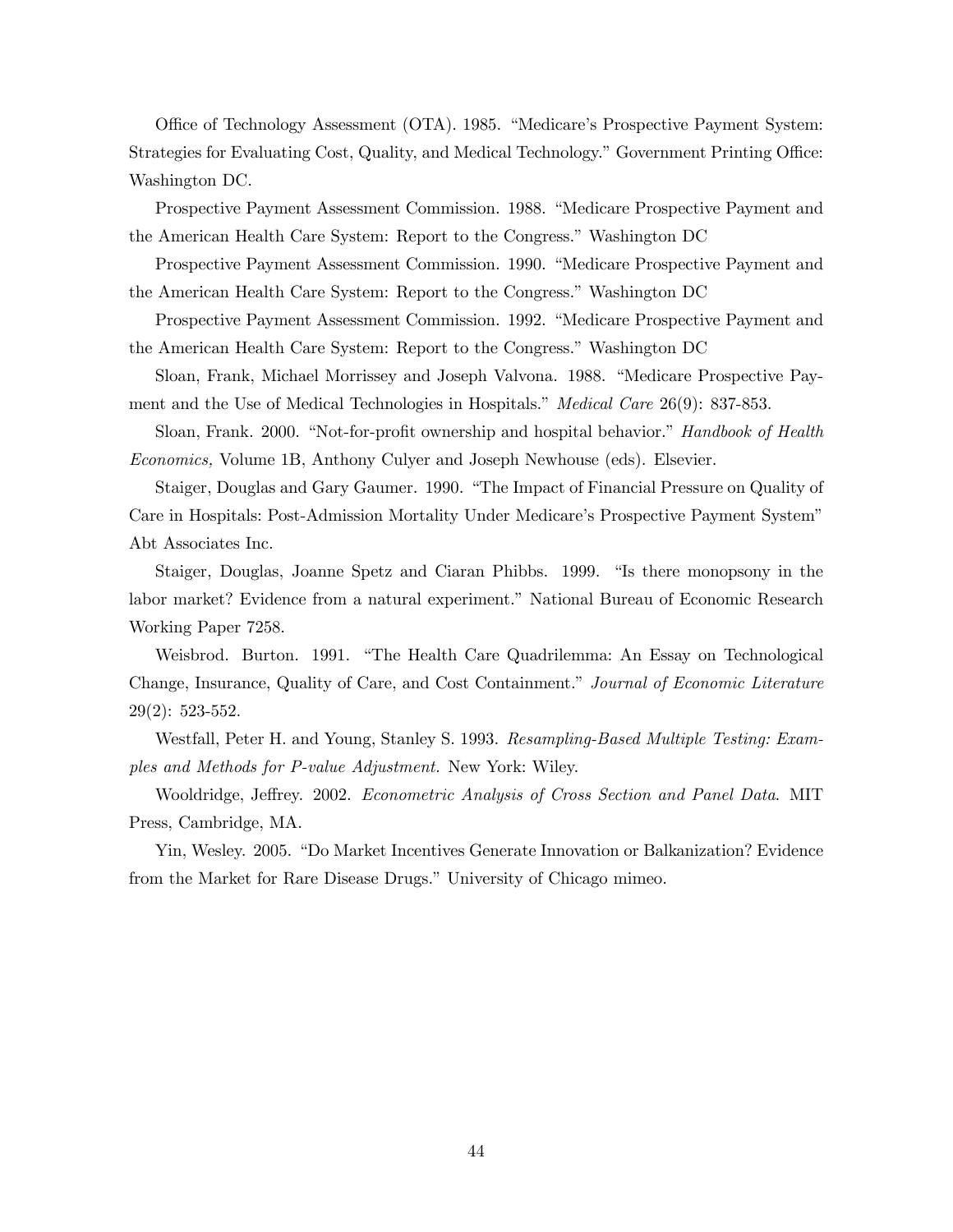

Capital-labor ratio is shown in units per 100.



Dollar amounts are measured in 2004 dollars.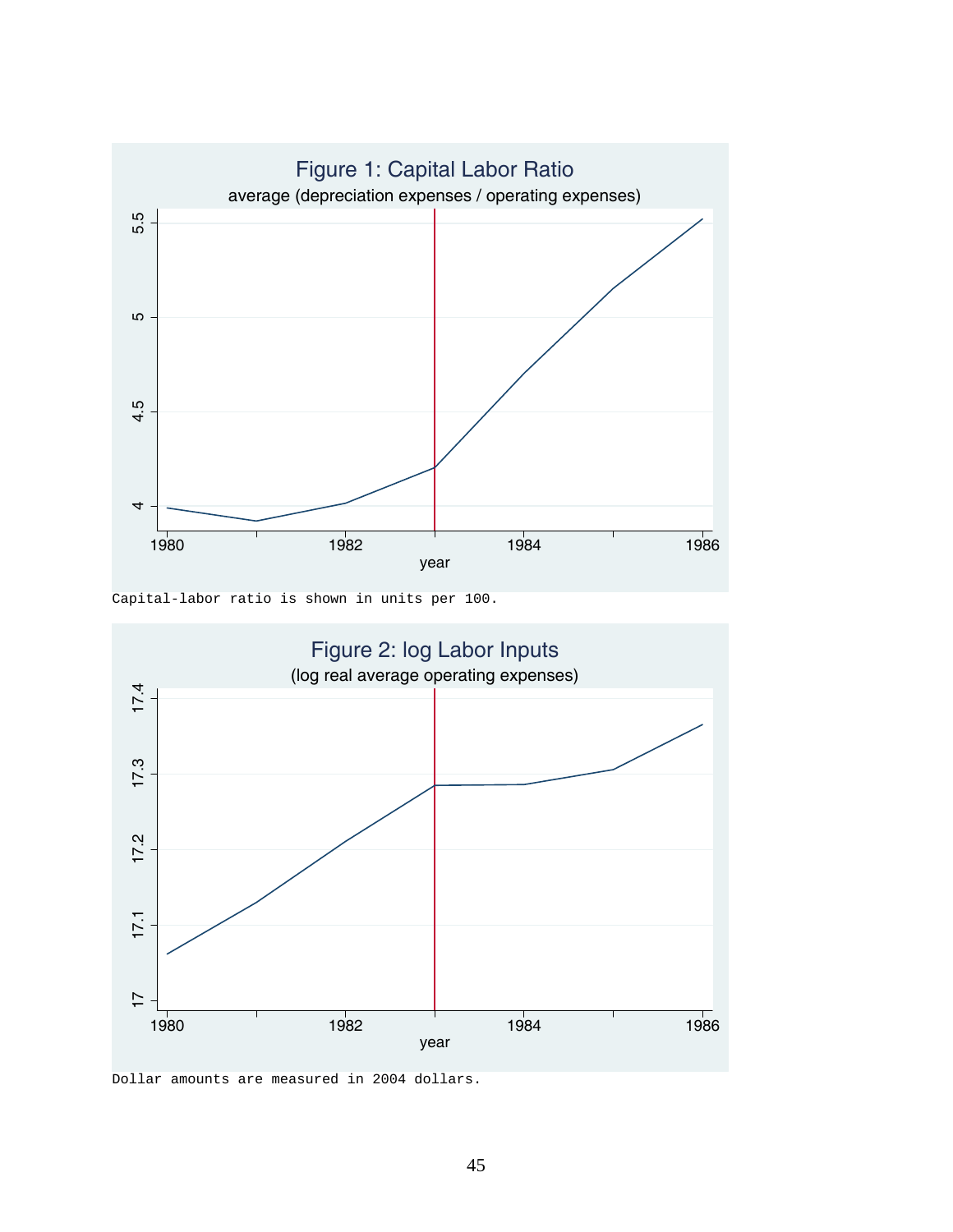

Dollar amounts are measured in 2004 dollars.

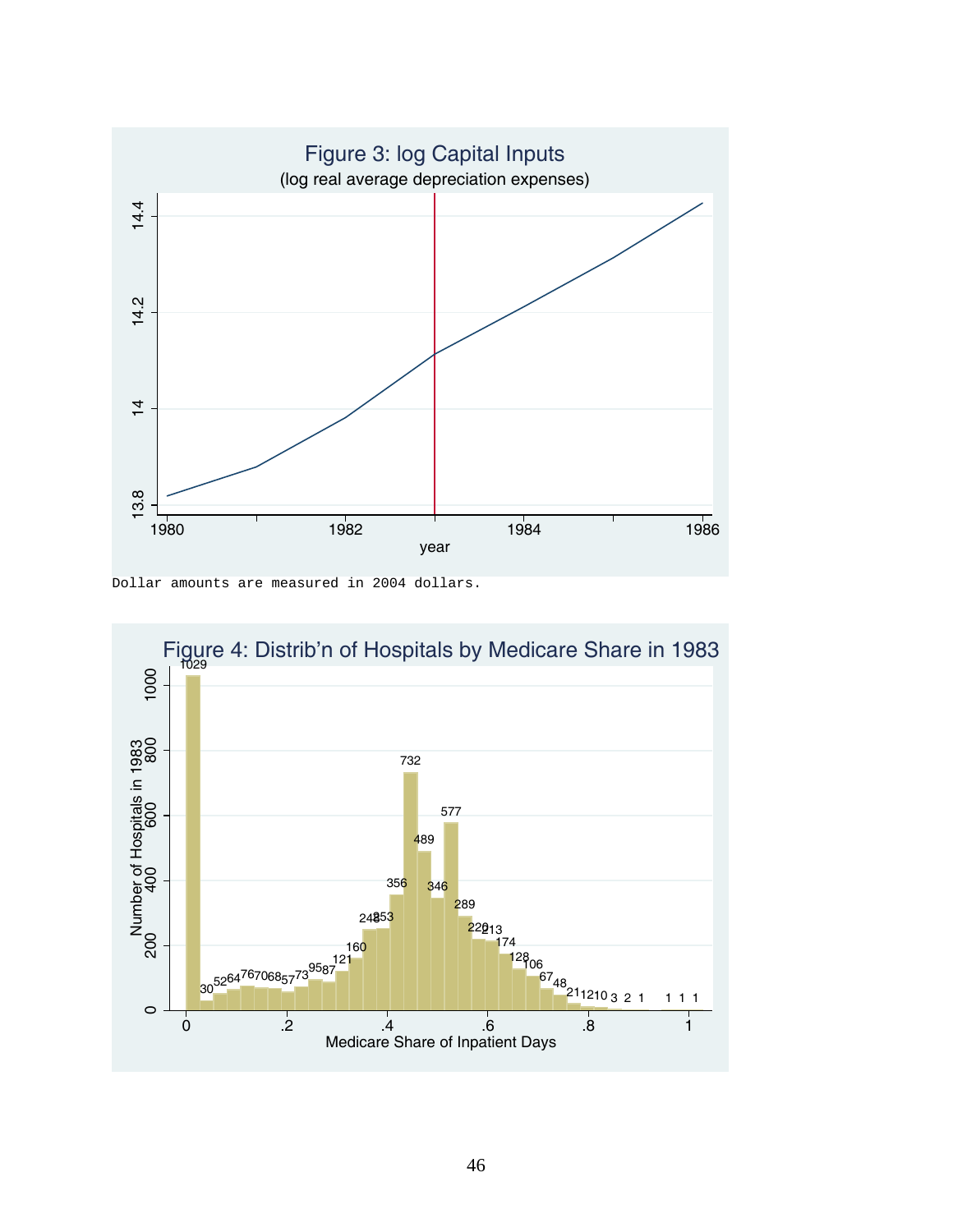

Note: Figures show share of hospitals with given technology in each year.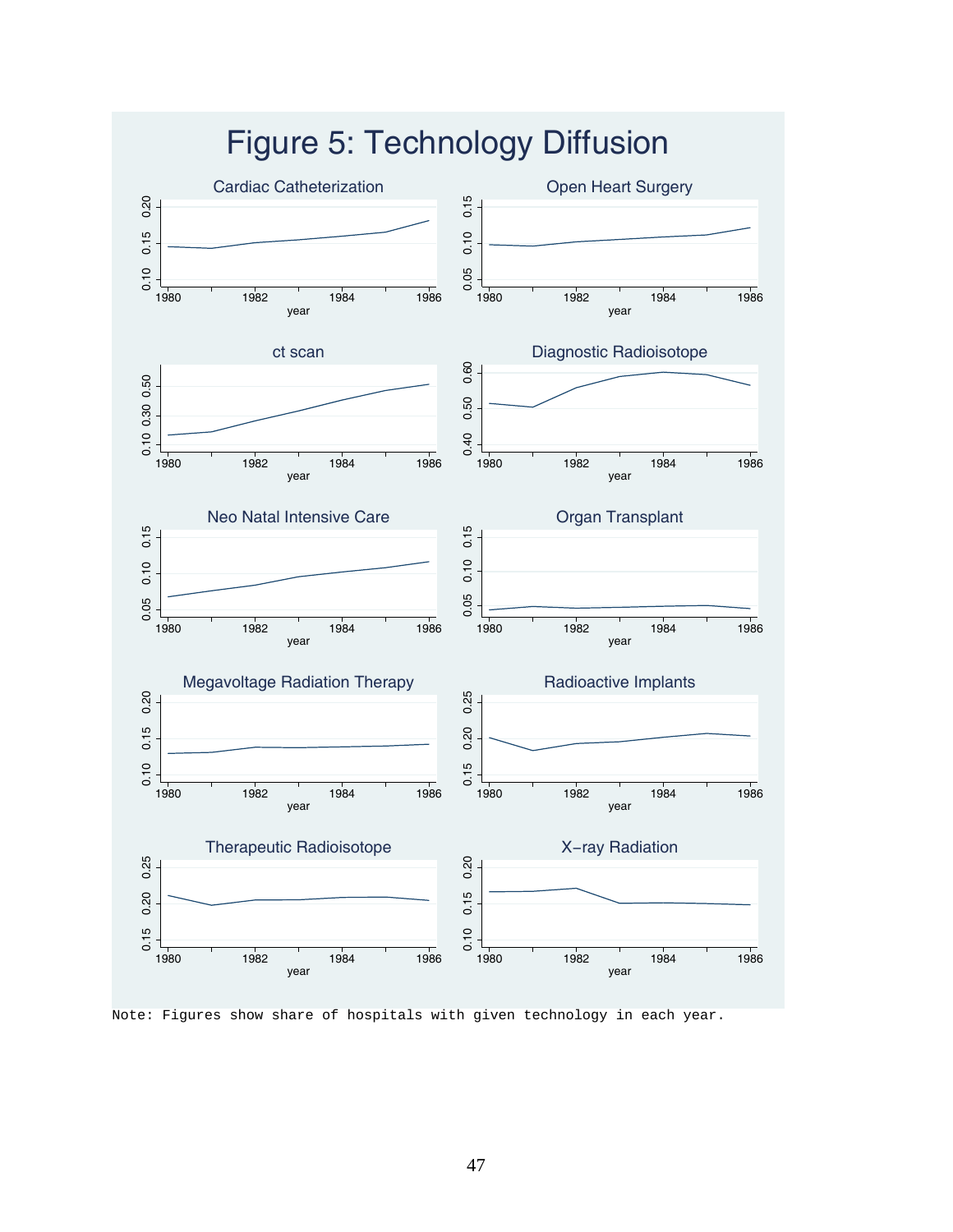### **Table 1: Summary Statistics**

|                                                                                    |          | Standard  |
|------------------------------------------------------------------------------------|----------|-----------|
| Variable                                                                           | Average  | Deviation |
| Medicare Share of Inpatient Days in 1983                                           | 0.38     | 0.21      |
| Real Operating Expenditures ('000)                                                 | \$31,300 | \$44,500  |
| Real Capital Expenditures (Interest plus Depreciation) ('000)                      | \$2,156  | \$3,459   |
| Real Depreciation Expenditures ('000)                                              | \$1,379  | \$2,224   |
| Capital Share (Capital Expenditures / Operating Expenditures)                      | 7.09%    | 4.90%     |
| Depreciation Share (Depreciation / Operating)                                      | 4.50%    | 2.50%     |
| Skill Ratio (Registered Nurses / Registered Nurses + Licensed Nurse Practitioners) | 70%      | 16%       |

Note: Table reports averages for the various hospital characteristics. All dollar estimates are in thousands of 2004 dollars. All share estimates are multiplied by 100.  $N = 43,188$ , except for skill composition where  $N = 43,162$ . Data consist of a total of 6,280 hospitals, of which 5,881 (94 percent) are in the data for all seven years, and all are in the data for at least two years. All hospitals in the sample have information on Medicare share in 1983.

| Table 2. The impact of TTD on the Capital-Labor Katio |         |          |          |         |          |  |
|-------------------------------------------------------|---------|----------|----------|---------|----------|--|
|                                                       | (1)     | (2)      | (3)      | (4)     | (5)      |  |
| $POST*mi$                                             | 1.129   | 1.122    |          |         |          |  |
|                                                       | (0.108) | (0.121)  |          |         |          |  |
| POSTTREND <sup>*</sup> $m_i$                          |         |          |          | 0.538   | 0.532    |  |
|                                                       |         |          |          | (0.050) | (0.053)  |  |
| $d_{81} * m_i$                                        |         |          | 0.153    |         |          |  |
|                                                       |         |          | (0.114)  |         |          |  |
| $d_{82} * m_i$                                        |         |          | $-0.388$ |         |          |  |
|                                                       |         |          | (0.131)  |         |          |  |
| $d_{83} * m_i$                                        |         | $-0.028$ | $-0.109$ |         | $-0.060$ |  |
|                                                       |         | (0.098)  | (0.136)  |         | (0.088)  |  |
| $d_{84} * m_i$                                        |         |          | 0.601    |         |          |  |
|                                                       |         |          | (0.163)  |         |          |  |
| $d_{85} * m_i$                                        |         |          | 1.068    |         |          |  |
|                                                       |         |          | (0.172)  |         |          |  |
| $d_{86} * m_i$                                        |         |          | 1.474    |         |          |  |
|                                                       |         |          | (0.189)  |         |          |  |

### **Table 2: The Impact of PPS on the Capital-Labor Ratio**

Notes: Dependent variable is depreciation share. Table reports results from estimating equations (24) - (27) by OLS. All regressions include hospital and year fixed effects. Mean dependent variable is 4.5. POST is an indicator variable for the years 1984 – 1986. POSTTREND is 0 through 1983 and then takes the values 1, 2, and 3 in 1984, 1985, and 1986 respectively.  $d<sub>t</sub>$  is an indicator variable for year *t. m<sub>i</sub>* measures the Medicare share of the hospital's inpatient days in 1983. Standard errors are in parentheses. Standard errors are adjusted to allow for an arbitrary covariance matrix within each hospital over time.  $N = 43,188$ . In column (3), omitted category is  $d_{80} * m_i$ . To interpret the magnitudes, recall that the average Medicare share in 1983 is about two-fifths.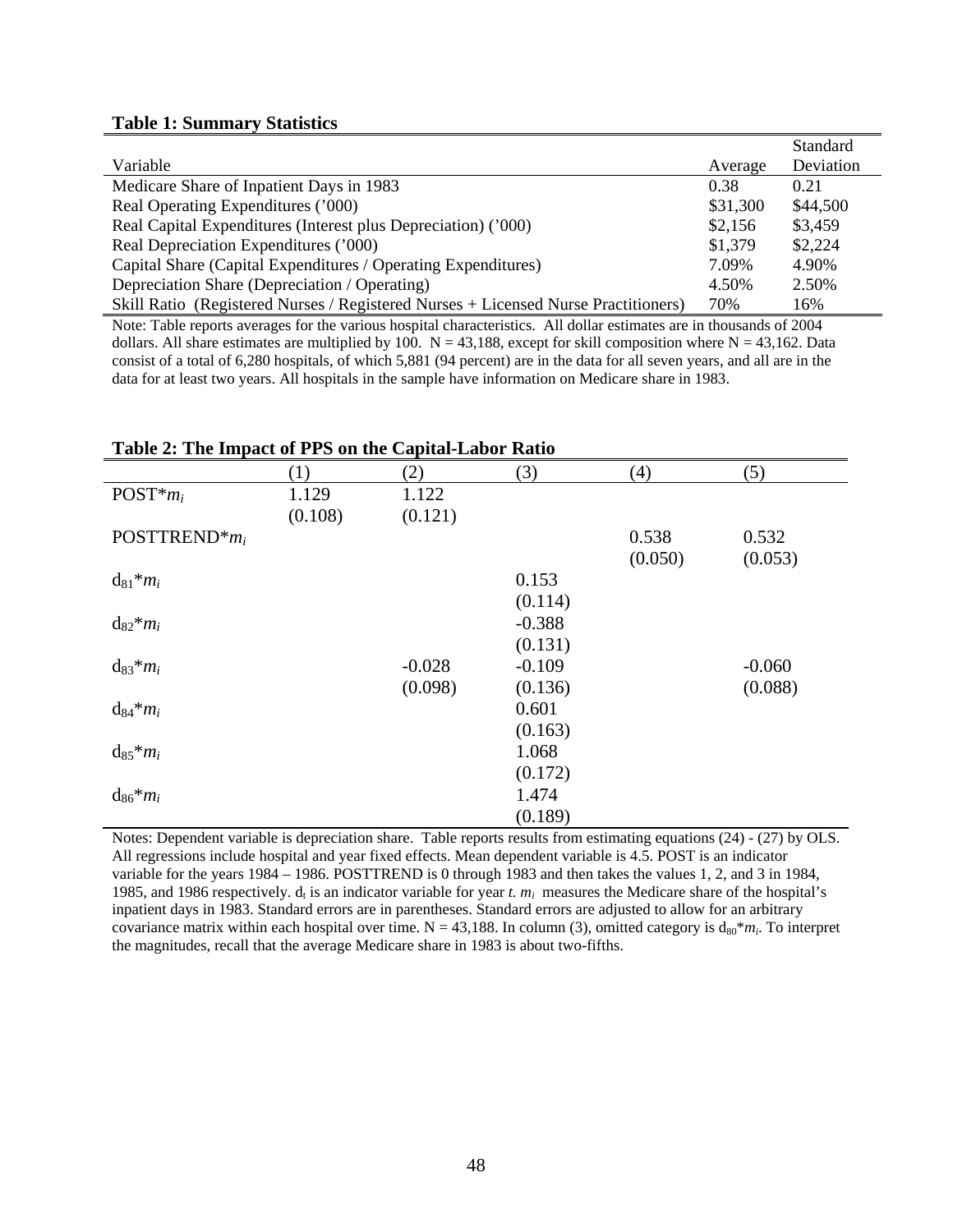|                              | $\circ$<br>(1) | (2)      | (3)      | (4)      | (5)      |
|------------------------------|----------------|----------|----------|----------|----------|
| $POST*mi$                    | $-0.141$       | $-0.135$ |          |          |          |
|                              | (0.016)        | (0.018)  |          |          |          |
|                              |                |          |          |          |          |
| POSTTREND <sup>*</sup> $m_i$ |                |          |          | $-0.070$ | $-0.068$ |
|                              |                |          |          | (0.007)  | (0.008)  |
| $d_{81} * m_i$               |                |          | 0.003    |          |          |
|                              |                |          | (0.016)  |          |          |
| $d_{82} * m_i$               |                |          | 0.034    |          |          |
|                              |                |          |          |          |          |
|                              |                |          | (0.020)  |          |          |
| $d_{83} * m_i$               |                | 0.021    | 0.034    |          | 0.022    |
|                              |                | (0.015)  | (0.021)  |          | (0.013)  |
| $d_{84} * m_i$               |                |          | $-0.052$ |          |          |
|                              |                |          | (0.023)  |          |          |
| $d_{85} * m_i$               |                |          | $-0.138$ |          |          |
|                              |                |          |          |          |          |
|                              |                |          | (0.025)  |          |          |
| $d_{86} * m_i$               |                |          | $-0.184$ |          |          |
|                              |                |          | (0.026)  |          |          |

### **Table 3 The Impact of PPS on Log Labor Inputs**

Notes: Dependent variable is log operating expenditures. Table reports results from estimating equations (24)- (27) by OLS. All regressions hospital and year fixed effects. POST is an indicator variable for the years 1984 – 1986. POSTTREND is 0 through 1983 and then takes the values 1, 2, and 3 in 1984, 1985, and 1986 respectively.  $d_t$  is an indicator variable for year *t. m<sub>i</sub>* measures the Medicare share of the hospital's inpatient days in 1983. Standard errors are in parentheses. Standard errors are adjusted to allow for an arbitrary covariance matrix within each hospital over time. N = 43,188. In column (3), omitted category is  $d_{80} * m_i$ . To interpret the magnitudes, recall that the average Medicare share in 1983 is about two-fifths.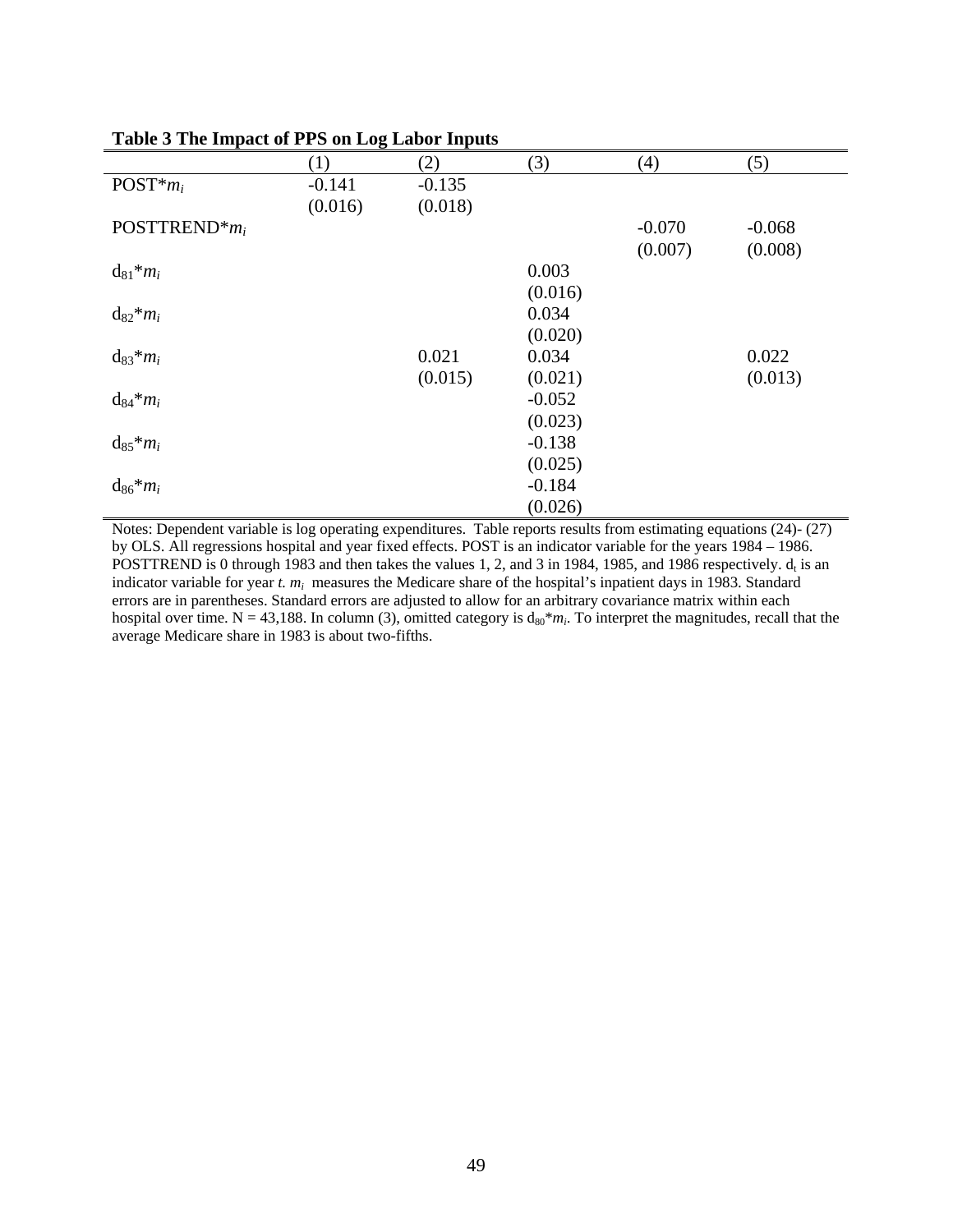|                              | <u>- o - </u><br>(1) | (2)     | (3)      | (4)      | (5)      |
|------------------------------|----------------------|---------|----------|----------|----------|
| $POST*mi$                    | $-0.011$             | 0.010   |          |          |          |
|                              | (0.035)              | (0.040) |          |          |          |
| POSTTREND <sup>*</sup> $m_i$ |                      |         |          | $-0.028$ | $-0.023$ |
|                              |                      |         |          | (0.015)  | (0.016)  |
| $d_{81} * m_i$               |                      |         | 0.011    |          |          |
|                              |                      |         | (0.042)  |          |          |
| $d_{82} * m_i$               |                      |         | $-0.282$ |          |          |
|                              |                      |         | (0.048)  |          |          |
| $d_{83} * m_i$               |                      | 0.077   | $-0.016$ |          | 0.049    |
|                              |                      | (0.043) | (0.053)  |          | (0.039)  |
| $d_{84} * m_i$               |                      |         | 0.012    |          |          |
|                              |                      |         | (0.053)  |          |          |
| $d_{85} * m_i$               |                      |         | $-0.073$ |          |          |
|                              |                      |         | (0.055)  |          |          |
| $d_{86} * m_i$               |                      |         | $-0.192$ |          |          |
|                              |                      |         | (0.059)  |          |          |

### **Table 4 The Impact of PPS on Log Capital Inputs**

Notes: Dependent variable is log depreciation expenditures. Table reports results from estimating equations (24) - (27) by OLS. All regressions hospital and year fixed effects. POST is an indicator variable for the years 1984 – 1986. POSTTREND is 0 through 1983 and then takes the values 1, 2, and 3 in 1984, 1985, and 1986 respectively.  $d_t$ is an indicator variable for year *t. m<sub>i</sub>* measures the Medicare share of the hospital's inpatient days in 1983. Standard errors are in parentheses. Standard errors are adjusted to allow for an arbitrary covariance matrix within each hospital over time. N = 40,888. In column (3), omitted category is  $d_{80} * m_i$ . To interpret the magnitudes, recall that the average Medicare share in 1983 is about two-fifths.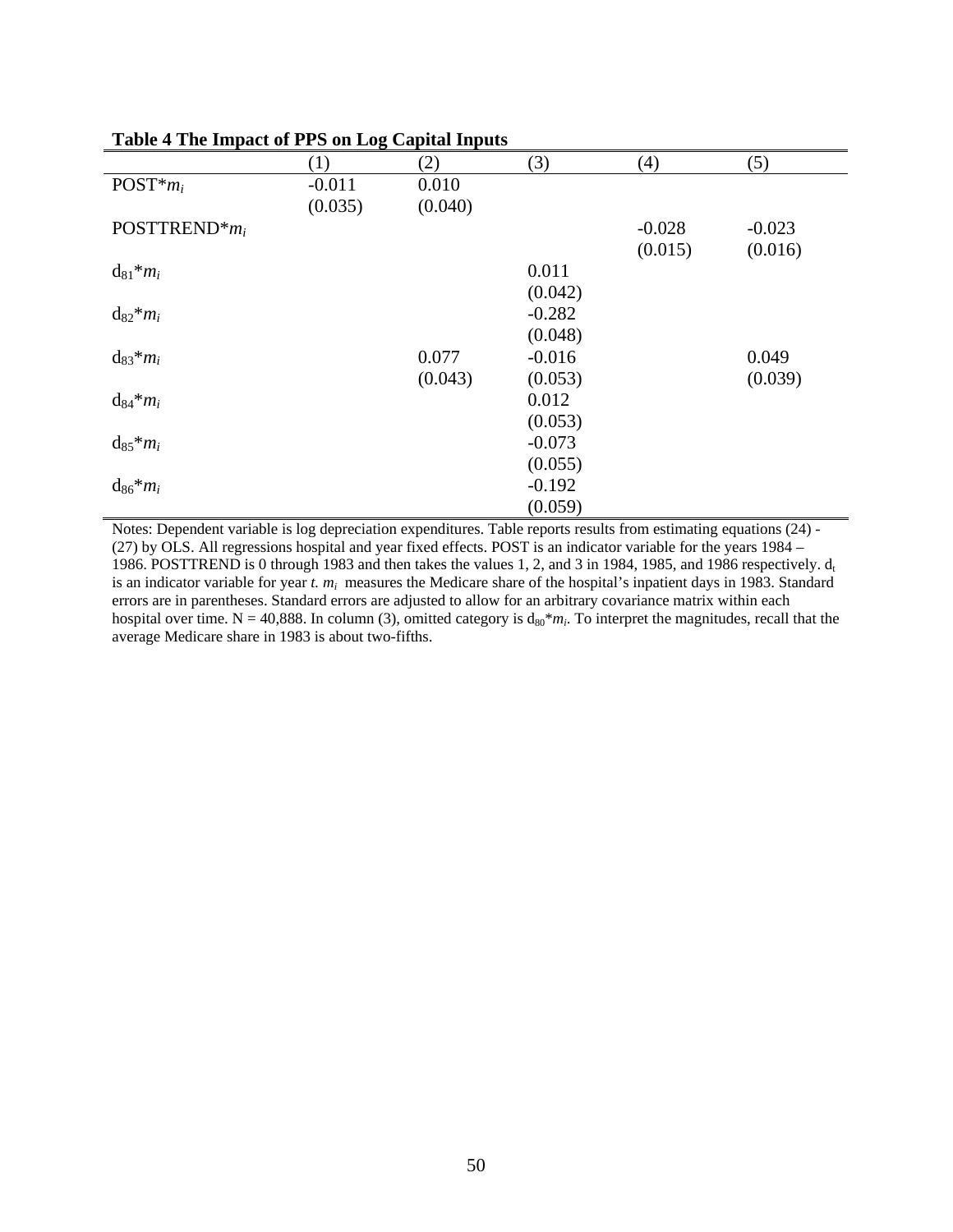| $\frac{1}{2}$        |                  |          |          |          |          |
|----------------------|------------------|----------|----------|----------|----------|
|                      | $\left(1\right)$ | (2)      | (3)      | (4)      | (5)      |
| $POST*mi$            | $-0.064$         | $-0.065$ |          |          |          |
|                      | (0.006)          | (0.007)  |          |          |          |
| POSTTREND $\ast m_i$ |                  |          |          | $-0.031$ | $-0.032$ |
|                      |                  |          |          | (0.003)  | (0.003)  |
| $d_{82} * m_i$       |                  |          | $-0.009$ |          |          |
|                      |                  |          | (0.008)  |          |          |
| $d_{83} * m_i$       |                  | $-0.004$ | $-0.008$ |          | $-0.002$ |
|                      |                  | (0.007)  | (0.008)  |          | (0.006)  |
| $d_{84} * m_i$       |                  |          | $-0.034$ |          |          |
|                      |                  |          | (0.008)  |          |          |
| $d_{85} * m_i$       |                  |          | $-0.085$ |          |          |
|                      |                  |          | (0.009)  |          |          |
| $d_{86} * m_i$       |                  |          | $-0.092$ |          |          |
|                      |                  |          | (0.010)  |          |          |

**Table 5: The Impact of PPS on the Medicare share** 

Notes: Dependent variable is Medicare share of inpatient days. Table reports results from estimating equations (24) - (27) by OLS. All regressions include hospital and year fixed effects. Data from 1980 is excluded from the analysis and for the cross-sectional variation, Medicare share of inpatient days  $m<sub>i</sub>$  is measured in 1980 (instead of in 1983 as in other analyses). Mean dependent variable is 0.38. POST is an indicator variable for the years 1984 – 1986. POSTTREND is 0 through 1983 and then takes the values 1, 2, and 3 in 1984, 1985, and 1986 respectively.  $d_i$  is an indicator variable for year *t.* Standard errors are adjusted to allow for an arbitrary covariance matrix within each hospital over time. N = 36,611. In column (3), omitted category is  $d_{81} * m_i$ . Note that while we code the regressor  $m_i$ to be zero for the approximately 15 percent of hospitals that are exempt from PPS (see Figure 4), we allow the dependent variable "Medicare share" to take its actual value for all hospitals. On average, the dependent variable is 0.09 (0.43) for exempt (non-exempt) hospitals.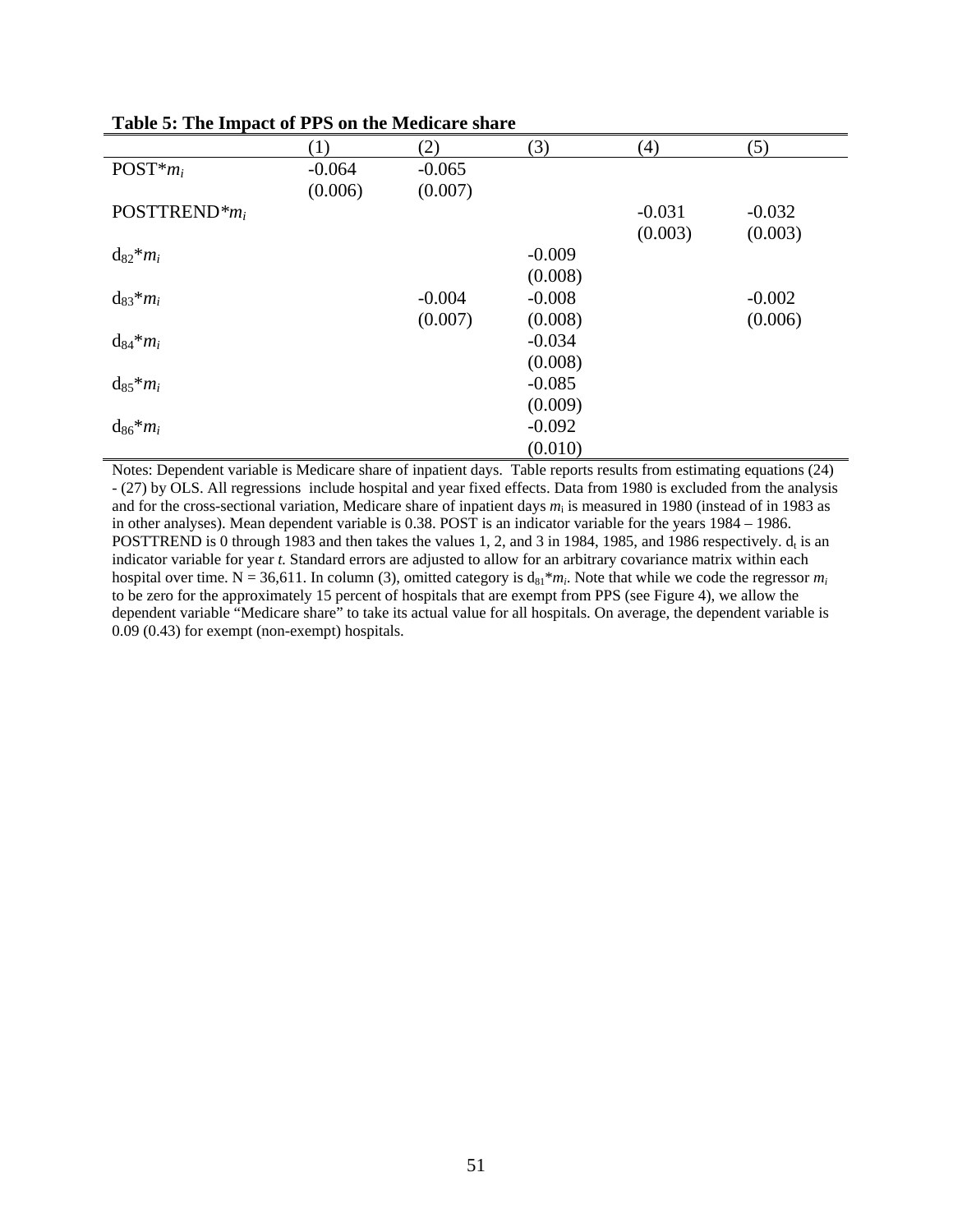|                              |         |          | Panel A: OLS |         |          |         |          | Panel B: Conditional Fixed Effect Poisson |         |          |
|------------------------------|---------|----------|--------------|---------|----------|---------|----------|-------------------------------------------|---------|----------|
|                              | (1)     | (2)      | (3)          | (4)     | (5)      | (6)     | (7)      | (8)                                       | (9)     | (10)     |
| $POST*mi$                    | 2.621   | 2.501    |              |         |          | 0.120   | 0.114    |                                           | 0.061   | 0.058    |
|                              | (0.357) | (0.401)  |              |         |          | (0.015) | (0.004)  |                                           | (0.007) | (0.004)  |
| POSTTREND <sup>*</sup> $m_i$ |         |          |              | 1.156   | 1.093    |         |          |                                           |         |          |
|                              |         |          |              | (0.134) | (0.178)  |         |          |                                           |         |          |
| $d_{81} * m_i$               |         |          | $-2.423$     |         |          |         |          | $-0.106$                                  |         |          |
|                              |         |          | (0.526)      |         |          |         |          | (0.020)                                   |         |          |
| $d_{82} * m_i$               |         |          | $-2.965$     |         |          |         | $-0.023$ | $-0.138$                                  |         |          |
|                              |         |          | (0.541)      |         |          |         | (0.017)  | (0.023)                                   |         |          |
| $d_{83} * m_i$               |         | $-0.467$ | $-2.281$     |         | $-0.631$ |         |          | $-0.105$                                  |         | $-0.025$ |
|                              |         | (0.354)  | (0.517)      |         | (0.326)  |         |          | (0.022)                                   |         | (0.008)  |
| $d_{84} * m_i$               |         |          | $-0.496$     |         |          |         |          | $-0.027$                                  |         |          |
|                              |         |          | (0.567)      |         |          |         |          | (0.023)                                   |         |          |
| $d_{85}$ * $m_i$             |         |          | 1.894        |         |          |         |          | 0.065                                     |         |          |
|                              |         |          | (0.634)      |         |          |         |          | (0.025)                                   |         |          |
| $d_{86} * m_i$               |         |          | 0.696        |         |          |         |          | 0.067                                     |         |          |
|                              |         |          | (0.619)      |         |          |         |          | (0.030)                                   |         |          |

### **Table 6: The Impact of PPS on Technology Adoption I: Number of Facilities**

Notes: Dependent variable is number of facilities. All regressions include hospital and year fixed effects. Mean dependent variable is 25. Left hand panel shows results from estimating equations (24) – (27) by OLS. Right hand side panel shows results from estimating the conditional fixed effect Poisson model in equation (29) with quasi maximum likelihood. POST is an indicator variable for the years 1984 – 1986. POSTTREND is 0 through 1983 and then takes the values 1, 2, and 3 in 1984, 1985, and 1986 respectively. d<sub>t</sub> is an indicator variable for year *t. m<sub>i</sub>* measures the Medicare share of the hospital's inpatient days in 1983. Standard errors are in parentheses. Standard errors are adjusted to allow for an arbitrary covariance matrix within each hospital over time.  $N = 43,188$ . In column (3), omitted category is  $d_{80}$ <sup>\*</sup> $m_i$ . To interpret the magnitudes, recall that the average Medicare share in 1983 is about two-fifths.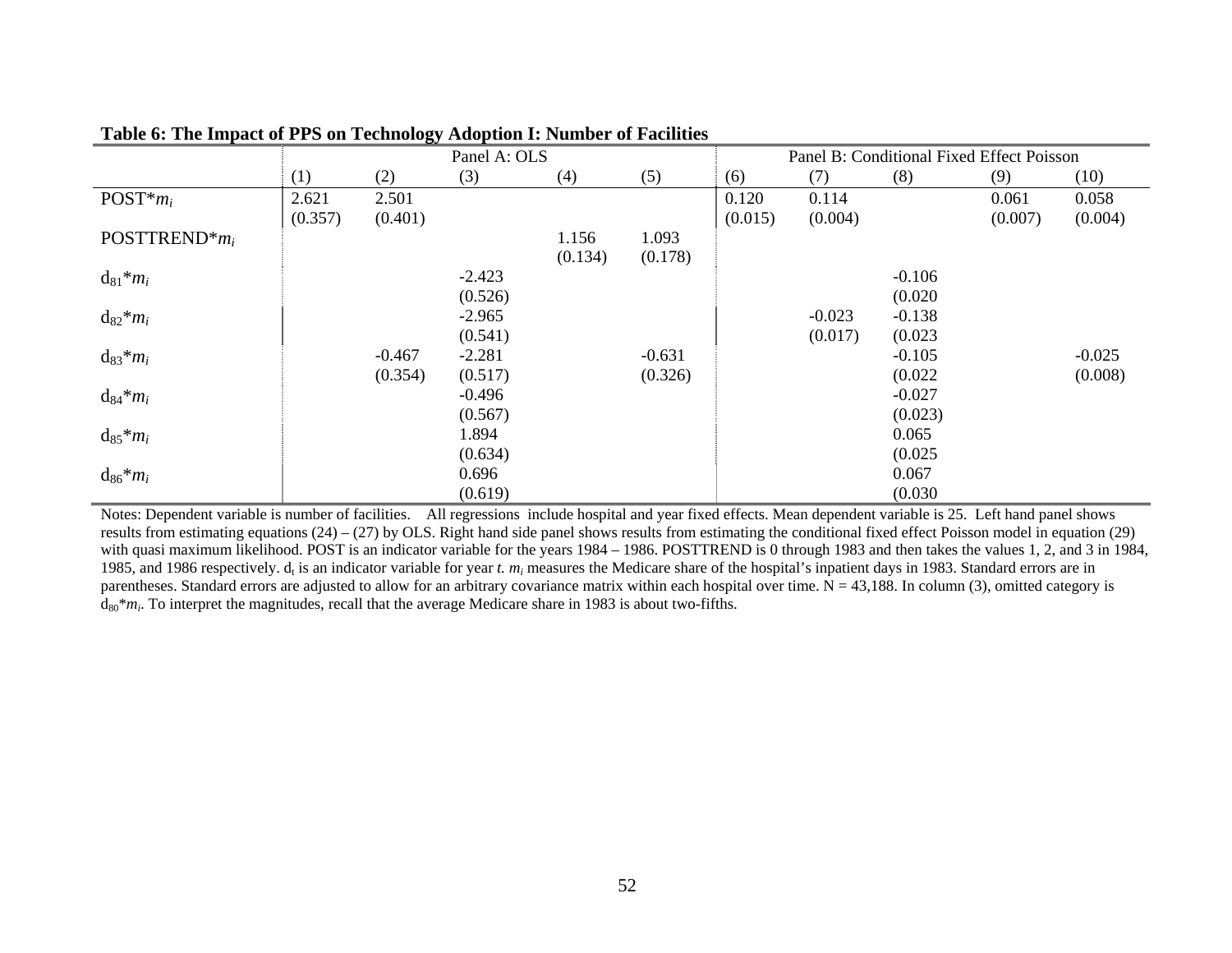|                                                       |                                 | <b>Cardiac Technologies</b>    | Diagnostic Radiology        |                                 |                                | Other technologies          |                                     | Radiation Therapy (Cancer Treatment) |                                         |                                |
|-------------------------------------------------------|---------------------------------|--------------------------------|-----------------------------|---------------------------------|--------------------------------|-----------------------------|-------------------------------------|--------------------------------------|-----------------------------------------|--------------------------------|
|                                                       | Cardiac<br>Catheter-<br>ization | Open<br>Heart<br>Surgery       | <b>CT</b><br>scan           | Diagnostic<br>Radio-<br>isotope | Neo-natal<br>intensive<br>care | Organ<br>Transplant         | Megavoltage<br>Radiation<br>Therapy | Radio-<br>active<br>Implants         | Therapeutic<br>Radioisotope<br>Facility | X-ray<br>Radia-<br>tion        |
| <b>Panel A: Exponential Proportional Hazard Model</b> |                                 |                                |                             |                                 |                                |                             |                                     |                                      |                                         |                                |
| $POST*mi$                                             | 1.23<br>(0.481)<br>[0.071]      | 2.61<br>(0.683)<br>[0.001]     | 0.928<br>(0.259)<br>[0.003] | 0.666<br>(0.265)<br>[0.072]     | 3.83<br>(0.663)<br>[<0.0001]   | 1.74<br>(0.785)<br>[0.116]  | 1.76<br>(0.782)<br>[0.116]          | $-0.74$<br>(0.508)<br>[0.383]        | $-0.096$<br>(0.490)<br>[0.975]          | $-0.081$<br>(0.601)<br>[0.975] |
| $d_{83} * m_i$                                        | 0.24<br>(0.692)<br>[0.978]      | 1.48<br>(1.054)<br>[0.745]     | 0.769<br>(0.343)<br>[0.218] | $-0.024$<br>(0.312)<br>[0.996]  | 1.14<br>(0.843)<br>[0.745]     | 1.07<br>(1.30)<br>[0.885]   | $-1.397$<br>(1.026)<br>[0.745]      | $-0.72$<br>(0.769)<br>[0.883]        | 0.008<br>(0.738)<br>[0.996]             | 1.70<br>(1.01)<br>[0.584]      |
| Change in % adopt if change                           |                                 |                                |                             |                                 |                                |                             |                                     |                                      |                                         |                                |
| POST <sup>*</sup> $m_i$ from 0 to mean                | 0.025                           | 0.004                          | 0.086                       | 0.054                           | 0.008                          | 0.003                       | 0.004                               | $-0.021$                             | $-0.003$                                | $-0.001$                       |
| <b>Panel B: Cox Proportional Hazard Model</b>         |                                 |                                |                             |                                 |                                |                             |                                     |                                      |                                         |                                |
| $POST*mi$                                             | 1.13<br>(0.480)<br>[0.129]      | 2.48<br>(0.680)<br>[0.002]     | 0.783<br>(0.259)<br>[0.024] | 0.577<br>(0.266)<br>[0.165]     | 3.69<br>(0.659)<br>[<0.0001]   | 1.61<br>(0.783)<br>[0.165]  | 1.69<br>(0.786)<br>[0.165]          | $-0.826$<br>(0.511)<br>[0.281]       | $-0.183$<br>(0.490)<br>[0.921]          | $-0.188$<br>(0.601)<br>[0.921] |
| $d_{83} * m_i$                                        | $-0.795$<br>(0.510)<br>[0.511]  | $-0.086$<br>(0.657)<br>[0.984] | 0.204<br>(0.300)<br>[0.932] | $-0.659$<br>(0.253)<br>[0.070]  | 0.205<br>(0.641)<br>[0.982]    | 0.023<br>(0.894)<br>[0.984] | $-2.54$<br>(0.725)<br>[0.003]       | $-1.598$<br>(0.568)<br>[0.040]       | $-1.160$<br>(0.513)<br>[0.145]          | $-0.562$<br>(0.556)<br>[0.838] |
| Change in % adopt if change                           |                                 |                                |                             |                                 |                                |                             |                                     |                                      |                                         |                                |
| POST <sup>*</sup> $m_i$ from 0 to mean                | 0.053                           | 0.053                          | 0.090                       | 0.088                           | 0.12                           | 0.016                       | 0.061                               | $-0.029$                             | $-0.002$                                | $-0.004$                       |
| Mean adoption rate                                    | 0.066                           | 0.033                          | 0.41                        | 0.36                            | 0.066                          | 0.040                       | 0.036                               | 0.082                                | 0.092                                   | 0.073                          |
| $\mathbf N$                                           | 4,861                           | 5,130                          | 4,739                       | 2,758                           | 5,301                          | 5,437                       | 4,950                               | 4,542                                | 4,485                                   | 4,741                          |

#### **Table 7: The Impact of PPS on Technology Adoption II: Hazard models of technology adoption**

Notes: Tables show coefficients from proportional hazard models. Censoring occurs if have not adopted by 1986. All estimates include covariates for the following hospital characteristics in 1983: Medicare share of patient days, Medicare share of patient days squared, number of beds, and indicator variables for state, whether in an MSA, whether a general hospital, whether a short term hospital, and whether a federal hospital. Estimates using the exponential model also include year fixed effects. POST is an indicator variable for the years 1984 – 1986.  $d_{83}$  is an indicator variable for year 1983.  $m_i$  measures the Medicare share of the hospital's inpatient days in 1983. "Change in % adopt if change POST\**mi* from mean to 0" denotes the difference in the average hospital adoption (by 1986) rate if all variables are set to their mean except for POST\**mi* which is set to 0, relative to if all variables (including POST\**mi*) are set to their mean. Heteroskedasticity-robust standard errors are in parentheses. Familywise adjusted p-values based on 10,000 iterations are in square brackets (see text for more details); these tend to be about 5 times larger than the unadjusted per-technology p-values (not shown). N denotes the size of the at risk sample (i.e. the number of hospitals that have not adopted in 1980). Mean adoption rate denotes the percent of the at-risk sample that adopted by 1986. This may differ slightly from the implied change in the proportion of hospitals that have the technology between 1980 and 1986 in Figure 5 because Figure 5 is done in a cross-section while the estimates in the table are done in a panel, and hospitals occasionally change their report from having to not having a technology; we have verified that the results in Table 7 are robust to alternative ways of treating this measurement error.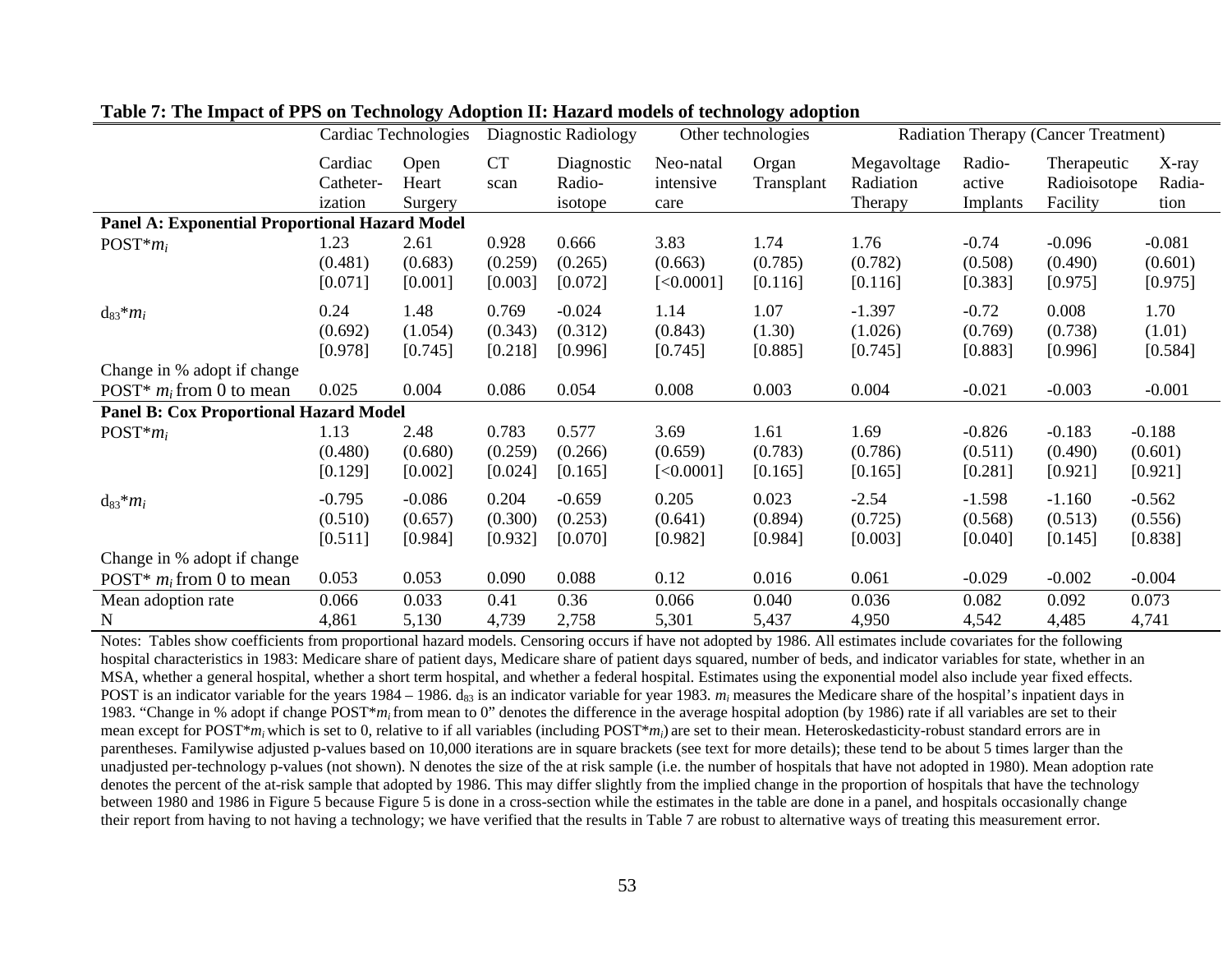| $\sim$            | -01      |          |          |          |
|-------------------|----------|----------|----------|----------|
| $\left( 1\right)$ | (2)      | (3)      | (4)      | (5)      |
| $-0.100$          | $-0.102$ |          |          |          |
| (0.022)           | (0.024)  |          |          |          |
|                   |          |          | $-0.032$ | $-0.030$ |
|                   |          |          | (0.010)  | (0.011)  |
|                   |          | 0.049    |          |          |
|                   |          | (0.021)  |          |          |
|                   | $-0.006$ | 0.019    |          | 0.019    |
|                   | (0.017)  | (0.022)  |          | (0.015)  |
|                   |          | $-0.078$ |          |          |
|                   |          | (0.028)  |          |          |
|                   |          | $-0.120$ |          |          |
|                   |          | (0.032)  |          |          |
|                   |          | $-0.034$ |          |          |
|                   |          | (0.035)  |          |          |
|                   |          |          |          |          |

### **Table 8: The Impact of PPS on Log Length of Stay**

Notes: Dependent variable is log length of stay; length of stay is defined as patient days / admissions. Table reports results from estimating equations  $(24) - (27)$  by OLS. All regressions include hospital and year fixed effects. Data from 1980 is excluded from the analysis and for the cross-sectional variation, Medicare share of inpatient days  $m_i$  is measured in 1980 (instead of in 1983 as in other analyses). POST is an indicator variable for the years 1984 – 1986. POSTTREND is 0 through 1983 and then takes the values 1, 2, and 3 in 1984, 1985, and 1986 respectively.  $d_t$  is an indicator variable for year *t*. Standard errors are in parentheses. Standard errors are adjusted to allow for an arbitrary covariance matrix within each hospital over time. N = 36,609. In column (3), omitted category is  $d_{81} * m_i$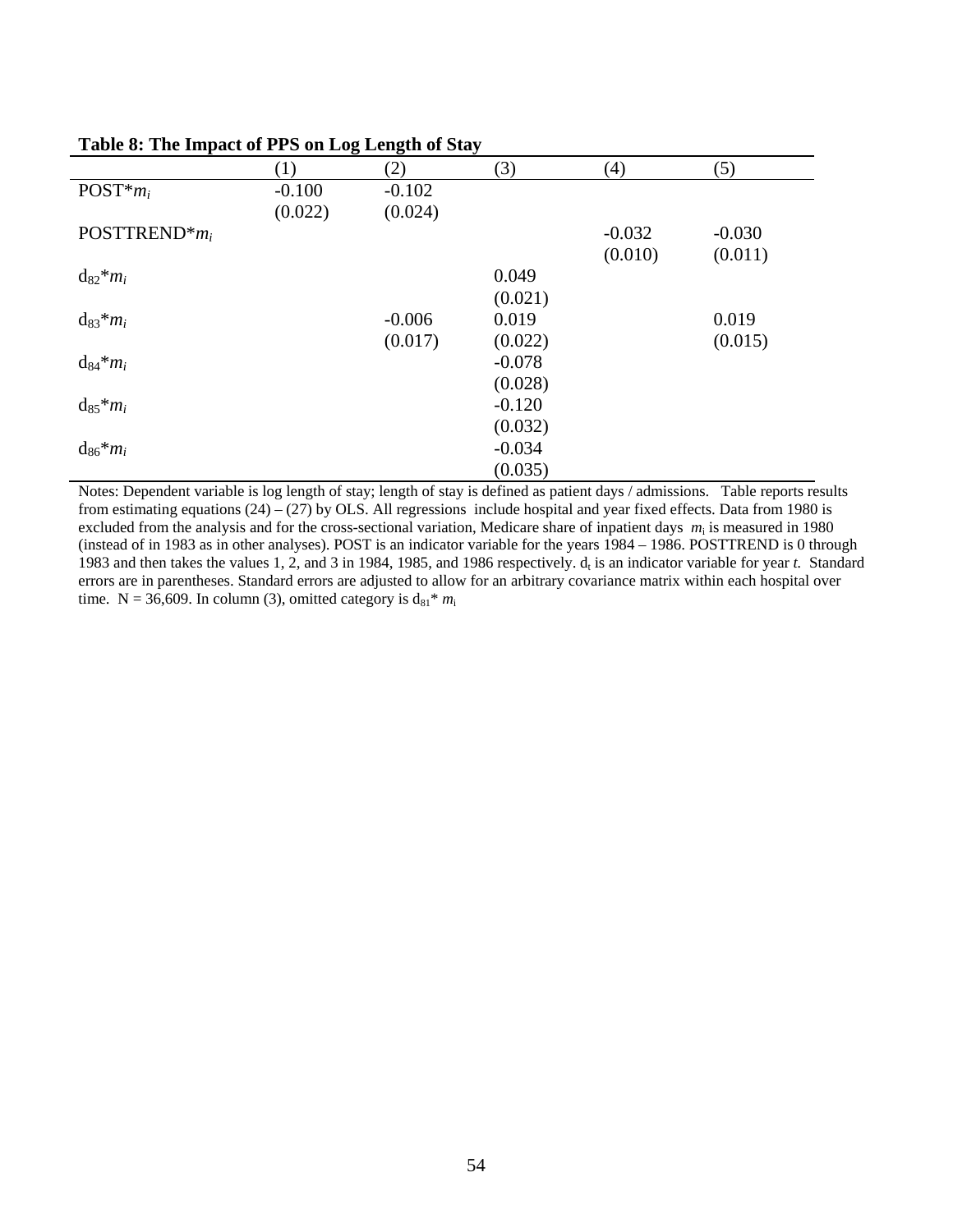|                              | (1)     | (2)     | (3)      | (4)     | (5)     |
|------------------------------|---------|---------|----------|---------|---------|
| $POST*mi$                    | 3.46    | 3.74    |          |         |         |
|                              | (0.578) | (0.647) |          |         |         |
| POSTTREND <sup>*</sup> $m_i$ |         |         |          | 1.58    | 1.67    |
|                              |         |         |          | (0.254) | (0.272) |
| $d_{81} * m_i$               |         |         | $-0.280$ |         |         |
|                              |         |         | (0.676)  |         |         |
| $d_{82} * m_i$               |         |         | $-0.575$ |         |         |
|                              |         |         | (0.775)  |         |         |
| $d_{83} * m_i$               |         | 1.09    | 0.805    |         | 0.876   |
|                              |         | (0.612) | (0.819)  |         | (0.567) |
| $d_{84} * m_i$               |         |         | 2.40     |         |         |
|                              |         |         | (0.899)  |         |         |
| $d_{85} * m_i$               |         |         | 3.56     |         |         |
|                              |         |         | (0.917)  |         |         |
| $d_{86} * m_i$               |         |         | 4.44     |         |         |
|                              |         |         | (0.942)  |         |         |

**Table 9: The Impact of PPS on the Share of Nurse Employment that is Skilled Nurses** 

Notes: Dependent variable is  $RN/(RN+LPN)$ . Table reports results from estimating equations  $(24) - (27)$  by OLS. All regressions include hospital and year fixed effects. Mean dependent variable is 70. POST is an indicator variable for the years 1984 – 1986. POSTTREND is 0 through 1983 and then takes the values 1, 2, and 3 in 1984, 1985, and 1986 respectively.  $d_t$  is an indicator variable for year *t. m<sub>i</sub>* measures the Medicare share of the hospital's inpatient days in 1983. Standard errors are in parentheses. Standard errors are adjusted to allow for an arbitrary covariance matrix within each hospital over time.  $N =$ 43,162. In column (3), omitted category is  $d_{80} * m_i$ . To interpret the magnitudes, recall that the average Medicare share in 1983 is about two-fifths.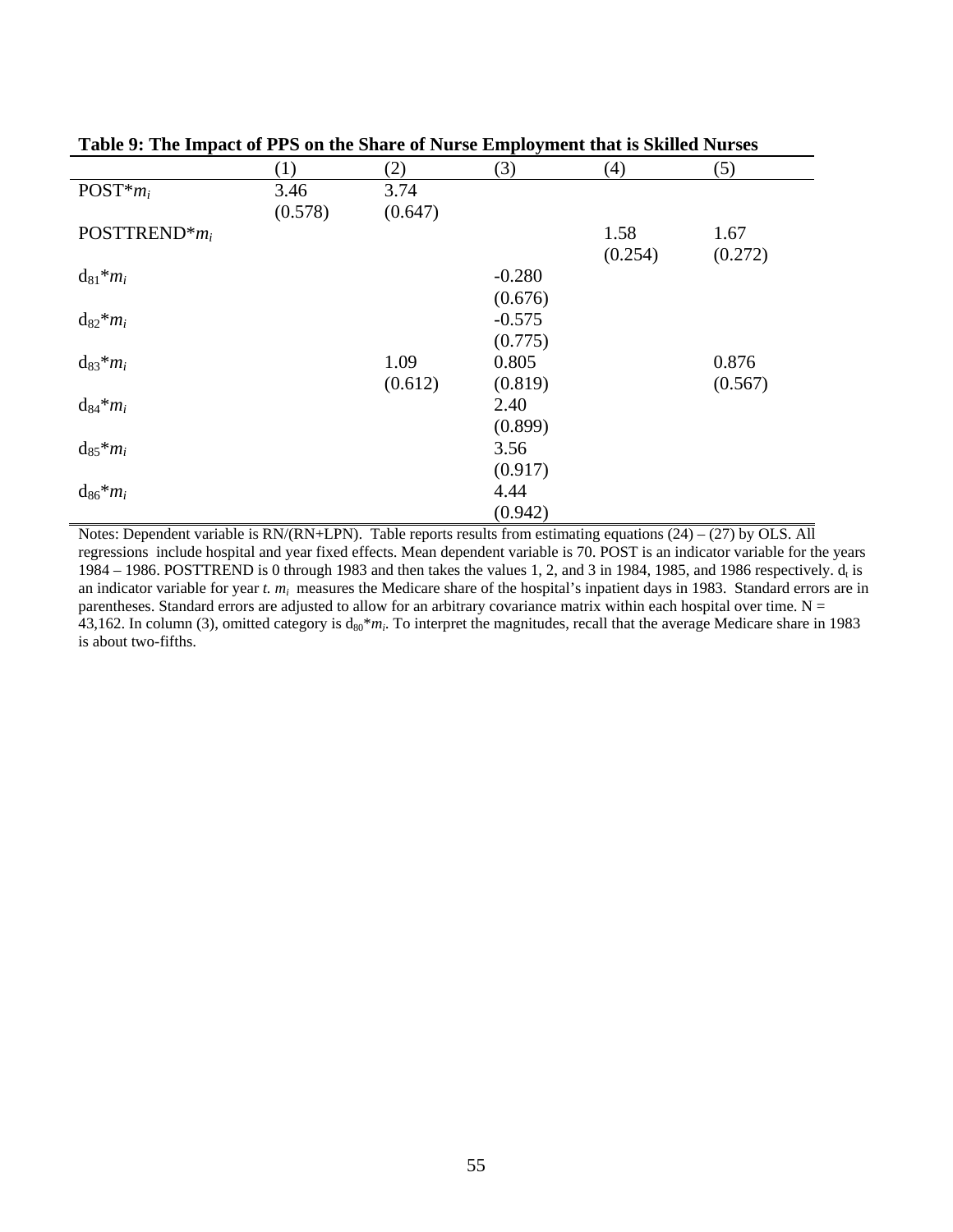|                                                                               |          |                 | Add year      |             | Instrument     | Add year * | Exclude     |          | Add POSTTREND*       |
|-------------------------------------------------------------------------------|----------|-----------------|---------------|-------------|----------------|------------|-------------|----------|----------------------|
|                                                                               | Base     | Add linear      | dummies *     | First       | for $m_i$ with | region     | small rural |          | birthshare and       |
|                                                                               | Case     | trend $*$ $m_i$ | dep var in 82 | Differences | past values    | dummies    | hospitals   | Weighted | $d_{83}$ *birthshare |
|                                                                               | (1)      | (2)             | (3)           | (4)         | (5)            | (6)        | (7)         | (8)      | (9)                  |
| Panel A: Dependent Variable is Capital Labor Ratio (depreciation share)       |          |                 |               |             |                |            |             |          |                      |
| POSTTREND <sup>*</sup> $m_i$                                                  | 0.532    | 0.633           | 0.657         | 0.532       | 0.511          | 0.532      | 0.684       | 0.682    | 0.531                |
|                                                                               | (0.053)  | (0.114)         | (0.097)       | (0.059)     | (0.052)        | (0.052)    | (0.054)     | (0.057)  | (0.054)              |
| $d_{83} * m_i$                                                                | $-0.060$ | 0.040           | $-0.068$      | 0.064       | $-0.131$       | $-0.034$   | 0.061       | $-0.015$ | $-0.098$             |
|                                                                               | (0.088)  | (0.110)         | (0.182)       | (0.079)     | (0.087)        | (0.088)    | (0.010)     | (0.104)  | (0.092)              |
| $\mathbf N$                                                                   | 43,188   | 43,188          | 43,041        | 36,900      | 42,428         | 43,188     | 35,339      | 41,024   | 43,181               |
| Panel B: Dependent Variable is Log Labor Inputs (log operating expenses)      |          |                 |               |             |                |            |             |          |                      |
| POSTTREND <sup>*</sup> $m_i$                                                  | $-0.068$ | $-0.084$        | $-0.066$      | $-0.067$    | $-0.067$       | $-0.061$   | $-0.052$    | $-0.030$ | $-0.071$             |
|                                                                               | (0.008)  | (0.014)         | (0.008)       | (0.007)     | (0.007)        | (0.008)    | (0.008)     | (0.010)  | (0.008)              |
| $d_{83} * m_i$                                                                | 0.022    | 0.006           | 0.023         | 0.007       | 0.034          | 0.024      | 0.044       | 0.054    | $-0.021$             |
|                                                                               | (0.013)  | (0.013)         | (0.013)       | (0.010)     | (0.012)        | (0.013)    | (0.014)     | (0.014)  | (0.013)              |
| $\mathbf N$                                                                   | 43,188   | 43,188          | 43,041        | 36,900      | 42,428         | 43,188     | 35,339      | 41,024   | 43,181               |
| Panel C: Dependent Variable is Log Capital Inputs (log depreciation expenses) |          |                 |               |             |                |            |             |          |                      |
| POSTTREND <sup>*</sup> $m_i$                                                  | $-0.023$ | 0.040           | $-0.013$      | $-0.019$    | $-0.031$       | $-0.015$   | 0.024       | 0.041    | $-0.028$             |
|                                                                               | (0.016)  | (0.033)         | (0.016)       | (0.017)     | (0.017)        | (0.016)    | (0.018)     | (0.022)  | (0.017)              |
| $d_{83} * m_i$                                                                | 0.049    | 0.111           | 0.057         | 0.096       | 0.028          | 0.059      | 0.091       | 0.045    | 0.035                |
|                                                                               | (0.039)  | (0.042)         | (0.039)       | (0.034)     | (0.039)        | (0.040)    | (0.042)     | (0.044)  | (0.039)              |
| $\mathbf N$                                                                   | 40,888   | 40,888          | 40,079        | 34,468      | 40,169         | 40,888     | 33,418      | 39,273   | 40,883               |
| Panel D: Dependent Variable is Number of Facilities:                          |          |                 |               |             |                |            |             |          |                      |
| $POST*mi$                                                                     | 2.501    | 4.254           | 2.267         | 2.478       | 3.010          | 2.041      | 1.260       | 1.560    | 2.50                 |
|                                                                               | (0.401)  | (0.731)         | (0.378)       | (0.427)     | (0.383)        | (0.406)    | (0.463)     | (0.613)  | (0.411)              |
| $d_{83} * m_i$                                                                | $-0.467$ | 0.410           | $-0.566$      | 0.688       | $-0.204$       | $-0.737$   | $-1.521$    | $-1.777$ | $-0.453$             |
|                                                                               | (0.354)  | (0.459)         | (0.347)       | (0.333)     | (0.353)        | (0.360)    | (0.416)     | (0.507)  | (0.363)              |
| $\mathbf N$                                                                   | 43,188   | 43,188          | 43,041        | 36,900      | 42,428         | 43,188     | 35,339      | 41,024   | 43,181               |

#### **Table 10: Robustness Analysis I: Alternative Specifications**

Notes: Table reports results from estimating equations (25) and (27) by OLS. All regressions include hospital and year fixed effects. Dependent variable is given in panel heading POST is an indicator variable for the years 1984 – 1986. POSTTREND is 0 through 1983 and then takes the values 1, 2, and 3 in 1984, 1985, and 1986 respectively. d<sub>83</sub> is an indicator variable for year 1983.  $m_i$  measures the Medicare share of the hospital's inpatient days in 1983. Base case includes year and hospital fixed effects. Column 2 adds linear time trend interacted with Mcrshare\_83 to base case. Column 3 adds year dummies interacted with log total expenditures in 82 to base case. Column 4 redoes base case in first differences instead of fixed effects. Column 5 instruments for Medicare share in 1983 with past values of the hospital's Medicare share (specifically, the values in 1980, 1981, and 1982). Column 6 adds year dummies interacted with census region dummies (nine) to base case. Column 7 excludes hospitals that are not in an MSA and that have less than 50 beds in 1983. Column 8 weights each hospital by its size (number of beds) in 1983 while excluding the top ventile by size. Column 9 adds POSTTREND\*birthshare and d<sub>83</sub>\*birthshare, where birthshare is the share of non-Medicare patient days accounted for by newborns in 1983. Standard errors are in parentheses and are adjusted to allow for an arbitrary covariance matrix within each hospital over time.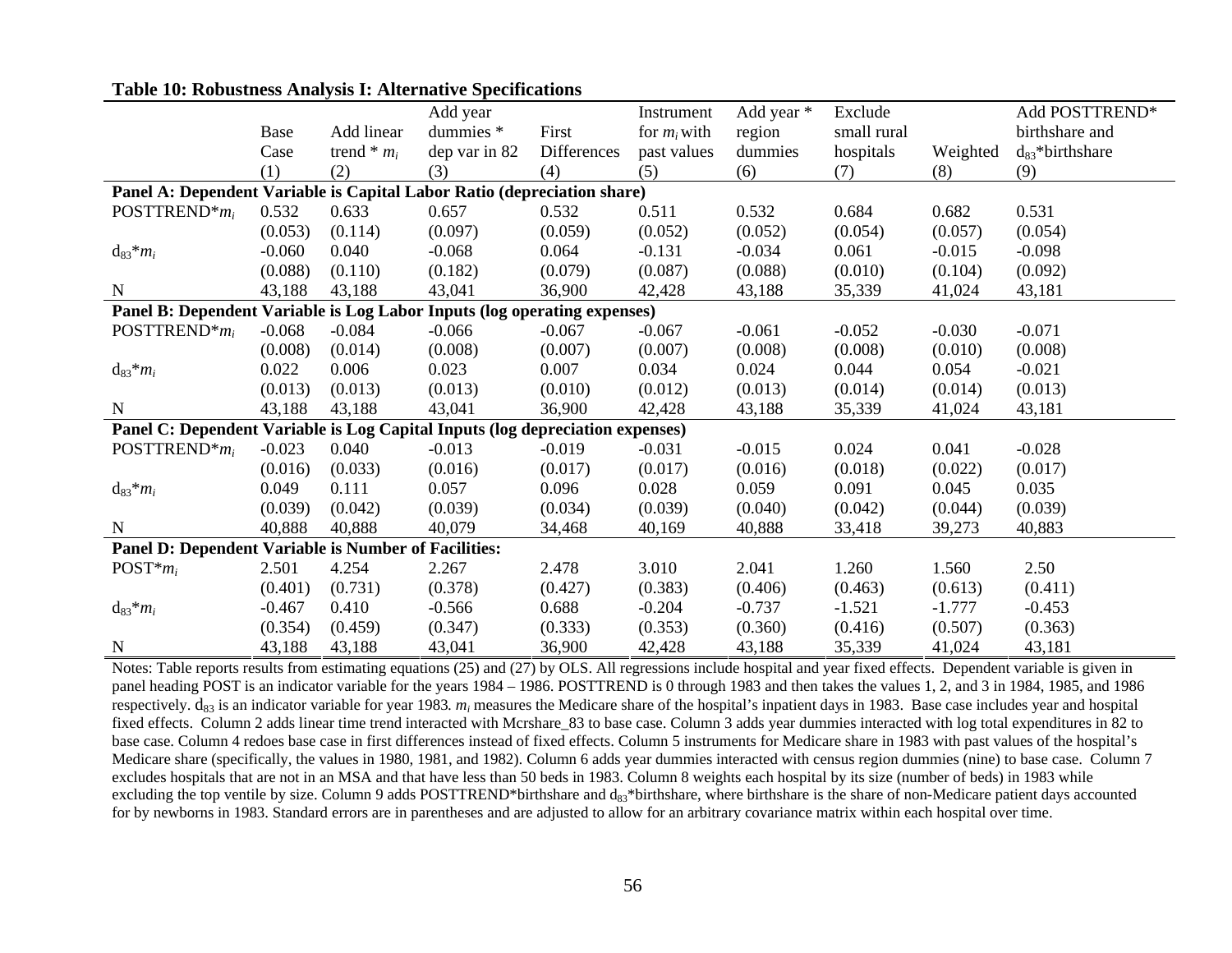|                                                                         | <b>Base Case</b>                                                              | Using only within | Using only between |  |  |  |
|-------------------------------------------------------------------------|-------------------------------------------------------------------------------|-------------------|--------------------|--|--|--|
|                                                                         |                                                                               | variation         | variation          |  |  |  |
|                                                                         | (1)                                                                           | (2)               | (3)                |  |  |  |
| Panel A: Dependent Variable is Capital Labor Ratio (depreciation share) |                                                                               |                   |                    |  |  |  |
| POSTTREND* $m_i$                                                        | 0.532                                                                         | 0.176             | 0.787              |  |  |  |
|                                                                         | (0.053)                                                                       | (0.092)           | (0.044)            |  |  |  |
| $d_{83} * m_i$                                                          | $-0.060$                                                                      | 0.041             | $-0.129$           |  |  |  |
|                                                                         | (0.088)                                                                       | (0.146)           | (0.139)            |  |  |  |
| $\mathbf N$                                                             | 43,188                                                                        | 43,188            | 43,188             |  |  |  |
|                                                                         | Panel B: Dependent Variable is Log Labor Inputs (log operating expenses)      |                   |                    |  |  |  |
| POSTTREND* $m_i$                                                        | $-0.068$                                                                      | $-0.076$          | $-0.062$           |  |  |  |
|                                                                         | (0.008)                                                                       | (0.010)           | (0.005)            |  |  |  |
| $d_{83} * m_i$                                                          | 0.022                                                                         | $-0.059$          | 0.079              |  |  |  |
|                                                                         | (0.013)                                                                       | (0.018)           | (0.014)            |  |  |  |
| N                                                                       | 43,188                                                                        | 43,188            | 43,188             |  |  |  |
|                                                                         | Panel C: Dependent Variable is Log Capital Inputs (log depreciation expenses) |                   |                    |  |  |  |
| POSTTREND* $m_i$                                                        | $-0.023$                                                                      | $-0.030$          | $-0.015$           |  |  |  |
|                                                                         | (0.016)                                                                       | (0.022)           | (0.012)            |  |  |  |
| $d_{83} * m_i$                                                          | 0.049                                                                         | 0.031             | 0.067              |  |  |  |
|                                                                         | (0.039)                                                                       | (0.050)           | (0.039)            |  |  |  |
| N                                                                       | 40,888                                                                        | 40,888            | 40,888             |  |  |  |
|                                                                         | <b>Panel D: Dependent Variable is Number of Facilities</b>                    |                   |                    |  |  |  |
| $POST*mi$                                                               | 2.501                                                                         | 2.418             | 2.561              |  |  |  |
|                                                                         | (0.401)                                                                       | (0.632)           | (0.404)            |  |  |  |
| $d_{83} * m_i$                                                          | $-0.467$                                                                      | 0.135             | $-0.896$           |  |  |  |
|                                                                         | (0.354)                                                                       | (0.553)           | (0.561)            |  |  |  |
| $\mathbf N$                                                             | 43,188                                                                        | 43,188            | 43,188             |  |  |  |

#### **Table 11: Robustness Analysis II: Estimation using within vs. between variation**

Notes: Table reports results from estimating equations (25) and (27) by OLS. All regressions include hospital and year fixed effects. Dependent variable is given in panel heading POST is an indicator variable for the years 1984 – 1986. POSTTREND is 0 through 1983 and then takes the values 1, 2, and 3 in 1984, 1985, and 1986 respectively.  $d_{83}$  is an indicator variable for year 1983*. mi* measures the Medicare share of the hospital's inpatient days in 1983. Base case includes year and hospital fixed effects. Column 2 ("using only within variation") adds a full set of year dummies interacted with each of the three categorical variables that can make a hospital exempt from PPS (federal ownership, long-term stays, or specialty hospital) so that the identification of the variables of interest comes only from within hospital type variation in Medicare share. Column 3 ("using only between variation") instruments for the variables shown with a full set of year dummies interacted with the three categorical variables that can make a hospital exempt from PPS, so that the identification of the variables of interest comes only from between hospital type variation in Medicare share.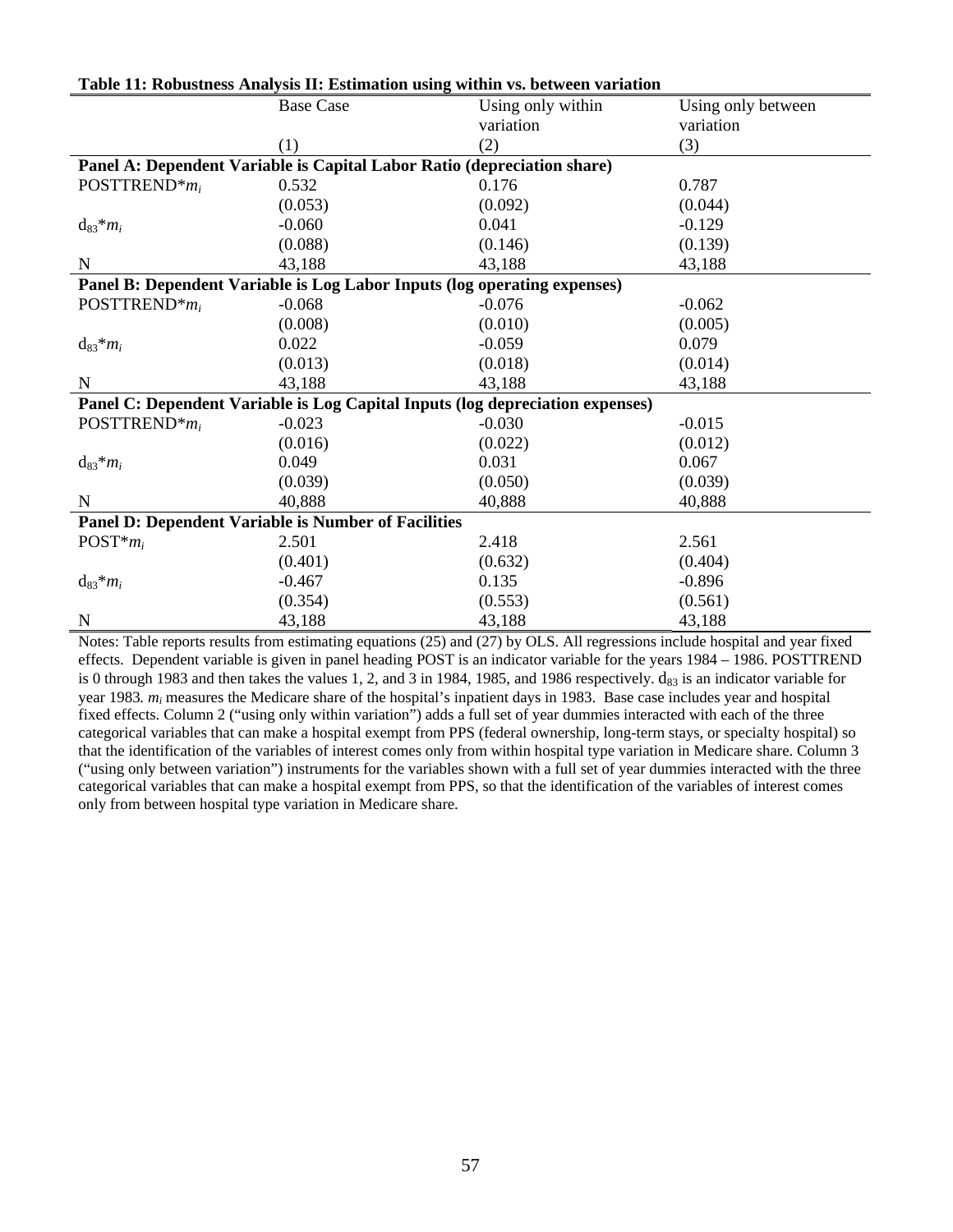|                              | <b>Base Case</b> | <b>Alternative Dependent</b>                                     | <b>Alternative Dependent</b> | <b>Alternative Dependent</b> | <b>Alternative Dependent</b> |
|------------------------------|------------------|------------------------------------------------------------------|------------------------------|------------------------------|------------------------------|
|                              |                  | Variable I                                                       | Variable II                  | Variable III                 | Variable IV                  |
|                              |                  |                                                                  |                              |                              |                              |
|                              | (1)              | (2)                                                              | (3)                          | (4)                          | (5)                          |
|                              |                  | Panel A: Alternative Dependent Variables for Log Labor Inputs    |                              |                              |                              |
|                              | Log Operating    | Log payroll expenses                                             | Log non-payroll              | Log total employment         | Log nurses                   |
|                              | Expenditures     |                                                                  | operating expenses           |                              |                              |
| POSTTREND <sup>*</sup> $m_i$ | $-0.068$         | $-0.067$                                                         | $-0.098$                     | $-0.095$                     | $-0.068$                     |
|                              | (0.008)          | (0.009)                                                          | (0.009)                      | (0.007)                      | (0.009)                      |
| $d_{83} * m_i$               | 0.022            | 0.011                                                            | 0.018                        | $-0.044$                     | 0.040                        |
|                              | (0.013)          | (0.017)                                                          | (0.016)                      | (0.013)                      | (0.017)                      |
| N                            | 43,188           | 43,188                                                           | 43,161                       | 43,188                       | 43,162                       |
|                              |                  | Panel B: Alternative Dependent Variables for Log Capital Inputs  |                              |                              |                              |
|                              | Log              | $Log$ (interest +                                                | Log interest                 |                              |                              |
|                              | Depreciation     | depreciation)                                                    |                              |                              |                              |
| POSTTREND <sup>*</sup> $m_i$ | $-0.023$         | $-0.020$                                                         | 0.016                        |                              |                              |
|                              | (0.016)          | (0.022)                                                          | (0.040)                      |                              |                              |
| $d_{83} * m_i$               | 0.049            | 0.451                                                            | $-0.292$                     |                              |                              |
|                              | (0.039)          | (0.071)                                                          | (0.092)                      |                              |                              |
| $\mathbf N$                  | 40,888           | 41,150                                                           | 36,286                       |                              |                              |
|                              |                  | Panel C: Alternative Dependent Variables for Capital Labor Ratio |                              |                              |                              |
|                              | (Depreciation/   | (Depreciation / Payroll)                                         | $(Interest +$                | Interest / Operating         |                              |
|                              | Operating)       |                                                                  | Depreciation)/               |                              |                              |
|                              |                  |                                                                  | Operating                    |                              |                              |
| POSTTREND* $m_i$             | 0.532            | 0.546                                                            | 0.921                        | 0.389                        |                              |
|                              | (0.053)          | (0.069)                                                          | (0.102)                      | (0.067)                      |                              |
| $d_{83} * m_i$               | $-0.060$         | $-0.272$                                                         | $-0.318$                     | $-0.258$                     |                              |
|                              | (0.088)          | (0.137)                                                          | (0.184)                      | (0.133)                      |                              |
| Mean dep var                 | 4.50             | 6.91                                                             | 7.12                         | 2.62                         |                              |
| N                            | 43,188           | 43,188                                                           | 43,188                       | 43,188                       |                              |

### **Table 12: Robustness Analysis III: Alternative Dependent Variables**

Notes: Table reports results from estimating equation (27) by OLS. All regressions include hospital and year fixed effects. Dependent variable is given in column heading; first column always shows results for the dependent variable used in the main specifications above. POST is an indicator variable for the years 1984 – 1986. POSTTREND is 0 through 1983 and then takes the values 1, 2, and 3 in 1984, 1985, and 1986 respectively.  $d_{83}$  is an indicator variable for year 1983*. mi* measures the Medicare share of the hospital's inpatient days in 1983. Base case includes year and hospital fixed effects. Other columns substitute alternative measures of dependent variable, as indicated. Standard errors are in parentheses. Standard errors are adjusted to allow for an arbitrary covariance matrix within each hospital over time.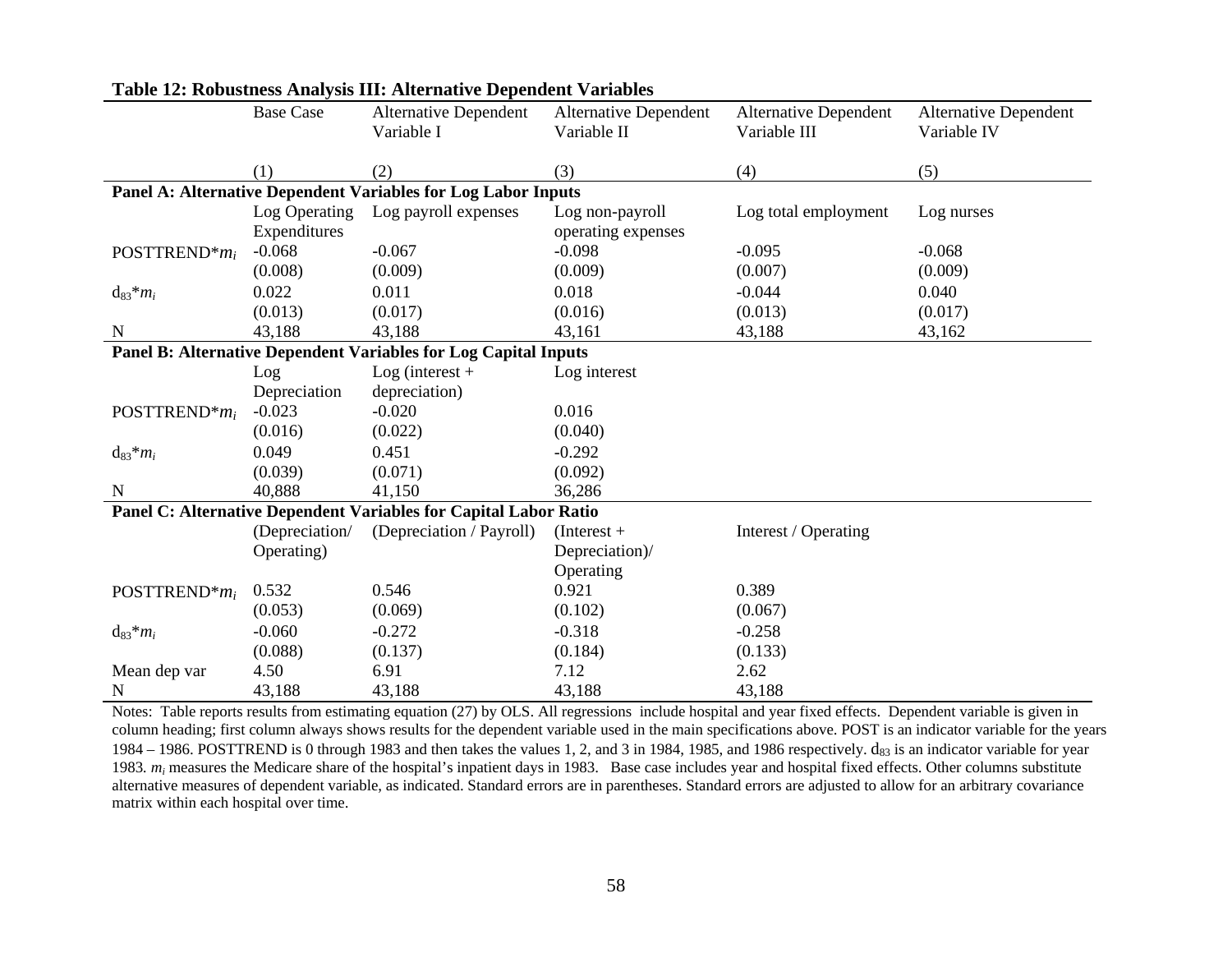|                                                                  |                  | Sample |
|------------------------------------------------------------------|------------------|--------|
| <b>Facility Description</b>                                      | Years in Data    | Mean   |
| Abortion Services (Inpatient or Outpatient)                      | 1980-85          | 0.22   |
| <b>Adult Day Care</b>                                            | 1986             | 0.05   |
| Acquired Immune-Deficiency Syndrome (AIDS) Services              | 1986             | 0.28   |
| Alcoholism/Chemical Dependency Acute and Subacute Inpatient Care | 1980-85          | 0.26   |
| Alcoholism/Chemical Dependency Services (Outpatient)             | 1981-86          | 0.17   |
| <b>Ambulance Services</b>                                        | 1980-81          | 0.17   |
| Anesthesia Service                                               | 1980-81          | 0.72   |
| <b>Ambulatory Surgical Services</b>                              | 1981-86          | 0.80   |
| <b>Autopsy Services</b>                                          | 1980-81          | 0.47   |
| <b>Hospital Auxiliary</b>                                        | 1980-86          | 0.75   |
| <b>Blood Bank</b>                                                | 1980-86          | 0.64   |
| <b>Burn Care</b>                                                 | 1980-85          | 0.09   |
| <b>Birthing Room</b>                                             | 1985-86          | 0.44   |
| <b>Cancer Tumor Registry</b>                                     | 1980-81          | 0.30   |
| Cardiac Intensive Care                                           | 1980-85          | 0.67   |
| Cardiac Catheterization                                          | 1980-86          | 0.16   |
| <b>Chaplaincy Services</b>                                       | 1980-85          | 0.55   |
| <b>Clinical Psychology Services</b>                              | 1980-86          | 0.33   |
| <b>Community Health Promotion</b>                                | 1986             | 0.54   |
| <b>Continuing Care Case Management</b>                           | 1986             | 0.15   |
| Contraceptive Care                                               | 1986             | 0.09   |
| C.T. Scanner (Head or Body Unit)                                 | 1980-86          | 0.34   |
| Day Hospital                                                     | 1981-86          | 0.17   |
| <b>Dental Services</b>                                           | 1980-85          | 0.48   |
| Diagnostic Radioisotope Facility                                 | 1980-86          | 0.56   |
| Diagnostic X-Ray                                                 | 1985-86          | 0.89   |
| Electrocardiography                                              | 1980-85          | 0.91   |
| Electroencephalography                                           | 1980-81          | 0.50   |
| <b>Emergency Department</b>                                      | 1981-86          | 0.85   |
| Electromyography                                                 | 1980-81          | 0.27   |
| Extracorporeal Shock-Wave Lithotripter                           | 1985-86          | 0.02   |
| <b>Family Planning</b>                                           | 1980-85          | 0.10   |
| Pharmacy Service (Full or Part Time)                             | 1980-85          | 0.91   |
| Pharmacy Unit Dose System                                        | 1980-85          | 0.71   |
| <b>Fertility Counseling</b>                                      | 1986             | 0.09   |
| <b>Fitness Center</b>                                            | 1986             | 0.09   |
| <b>General Laboratory Services</b>                               | 1980-81, 1984-85 | 0.88   |
| Genetic Screening                                                | 1986             | 0.06   |
| <b>Genetic Counseling</b>                                        | 1980-86          | 0.06   |
| Geriatric Acute-Care Unit                                        | 1986             | 0.12   |
| <b>Comprehensive Geriatric Assessment Services</b>               | 1982-86          | 0.13   |
| <b>Satellite Geriatric Clinics</b>                               | 1986             | 0.02   |
| <b>General Surgical Services</b>                                 | 1980-81, 1983-85 | 0.87   |
| Hemodialysis (Home Care/Mobile Unit)                             | 1980-81          | 0.04   |
| <b>Histopathology Services</b>                                   | 1980-86          | 0.56   |
| Hemodialysis Services (Inpatient or Outpatient)                  | 1980-86          | 0.21   |
| Home Care Program                                                | 1980-86          | 0.18   |

# **Appendix Table A: Description of 113 Binary Facilities in data 1980 - 1986**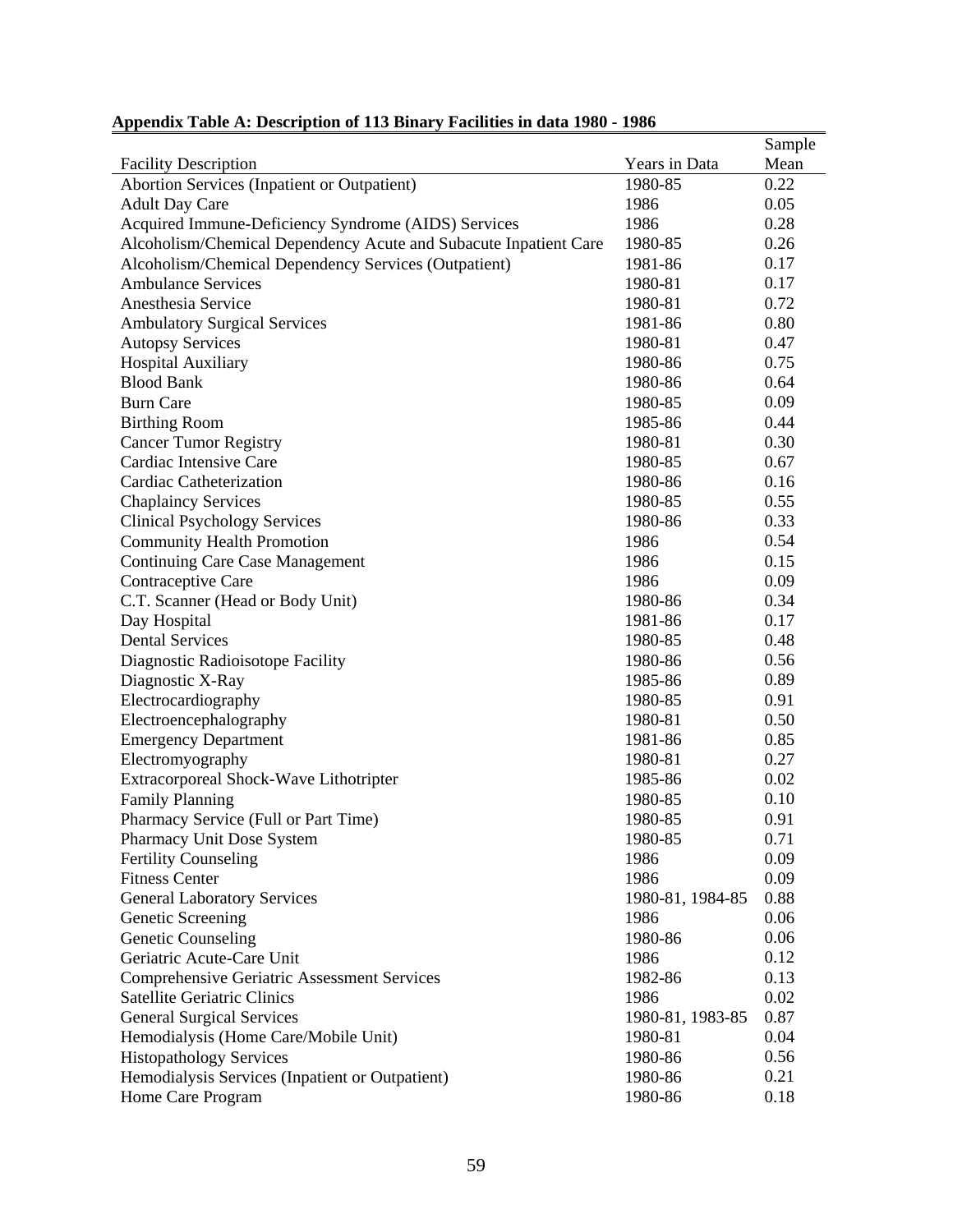| Hospice                                      | 1980-86 | 0.08 |
|----------------------------------------------|---------|------|
| <b>Health Promotion</b>                      | 1981-85 | 0.40 |
| Intermediate Care For Mentally Retarded      | 1980-85 | 0.03 |
| Intermediate Care, Other                     | 1980-85 | 0.13 |
| Intravenous Admixture Services               | 1980-85 | 0.71 |
| <b>Intravenous Therapy Team</b>              | 1980    | 0.25 |
| <b>Medical Library</b>                       | 1980-81 | 0.84 |
| <b>Megavoltage Radiation Therapy</b>         | 1980-86 | 0.14 |
| Medical/Surgical Acute Care                  | 1980-85 | 0.91 |
| Medical/Surgical Intensive Care              | 1980-85 | 0.74 |
| Newborn Nursery                              | 1980-85 | 0.70 |
| <b>Neonatal Intensive Care</b>               | 1980-85 | 0.09 |
| Neurosurgery                                 | 1980-81 | 0.29 |
| <b>Nuclear Magnetic Resonance Facility</b>   | 1983-86 | 0.04 |
| <b>Obstetrical Care</b>                      | 1980-85 | 0.70 |
| <b>Occupational Health Services</b>          | 1986    | 0.23 |
| <b>Open-Heart Surgery</b>                    | 1980-86 | 0.11 |
| Organ Transplant (Including Kidney)          | 1980-86 | 0.05 |
| <b>Organized Outpatient Department</b>       | 1981-86 | 0.49 |
| <b>Optometric Services</b>                   | 1981-85 | 0.16 |
| Organ Bank                                   | 1980-81 | 0.03 |
| Occupational Therapy                         | 1980-86 | 0.40 |
| <b>Patient Education</b>                     | 1986    | 0.67 |
| <b>Patient Representative Services</b>       | 1980-86 | 0.49 |
| Pediatric Acute Care                         | 1980-85 | 0.75 |
| Pediatric Intensive Care                     | 1980-85 | 0.18 |
| Percutaneous Lithotripsy                     | 1985    | 0.11 |
| <b>Pulmonary Function Laboratory</b>         | 1980-81 | 0.58 |
| Podiatric Services (Inpatient or Outpatient) | 1980-85 | 0.31 |
| Postoperative Recovery Room                  | 1980-82 | 0.83 |
| <b>Premature Nursery</b>                     | 1980-85 | 0.26 |
| Psychiatric Acute Care                       | 1980-85 | 0.36 |
| Psychiatric Consultation And Education       | 1980-86 | 0.29 |
| <b>Psychiatric Emergency Services</b>        | 1981-86 | 0.32 |
| Psychiatric Foster An/Or Home Care Program   | 1980-86 | 0.03 |
| Psychiatric Intensive Care                   | 1980-82 | 0.13 |
| <b>Psychiatric Liason Services</b>           | 1983-86 | 0.16 |
| Psychiatric Long-Term Care                   | 1980-85 | 0.06 |
| <b>Psychiatric Outpatient Services</b>       | 1981-86 | 0.18 |
| Psychiatric Services, Pediatric              | 1981-86 | 0.14 |
| Psychiatric Partial Hospitalization Program  | 1980-86 | 0.13 |
| Physical Therapy                             | 1980-86 | 0.79 |
| Radioactive Implants                         | 1980-86 | 0.20 |
| <b>Recreational Therapy</b>                  | 1980-86 | 0.30 |
| Rehabilitation                               | 1980-85 | 0.30 |
| <b>Rehabilitation Services (Outpatient)</b>  | 1981-86 | 0.32 |
| <b>Residential Care</b>                      | 1980    | 0.05 |
| <b>Respit Care</b>                           | 1986    | 0.09 |
| <b>Respiratory Therapy</b>                   | 1980-86 | 0.81 |
| <b>Sheltered Care</b>                        | 1981-85 | 0.02 |